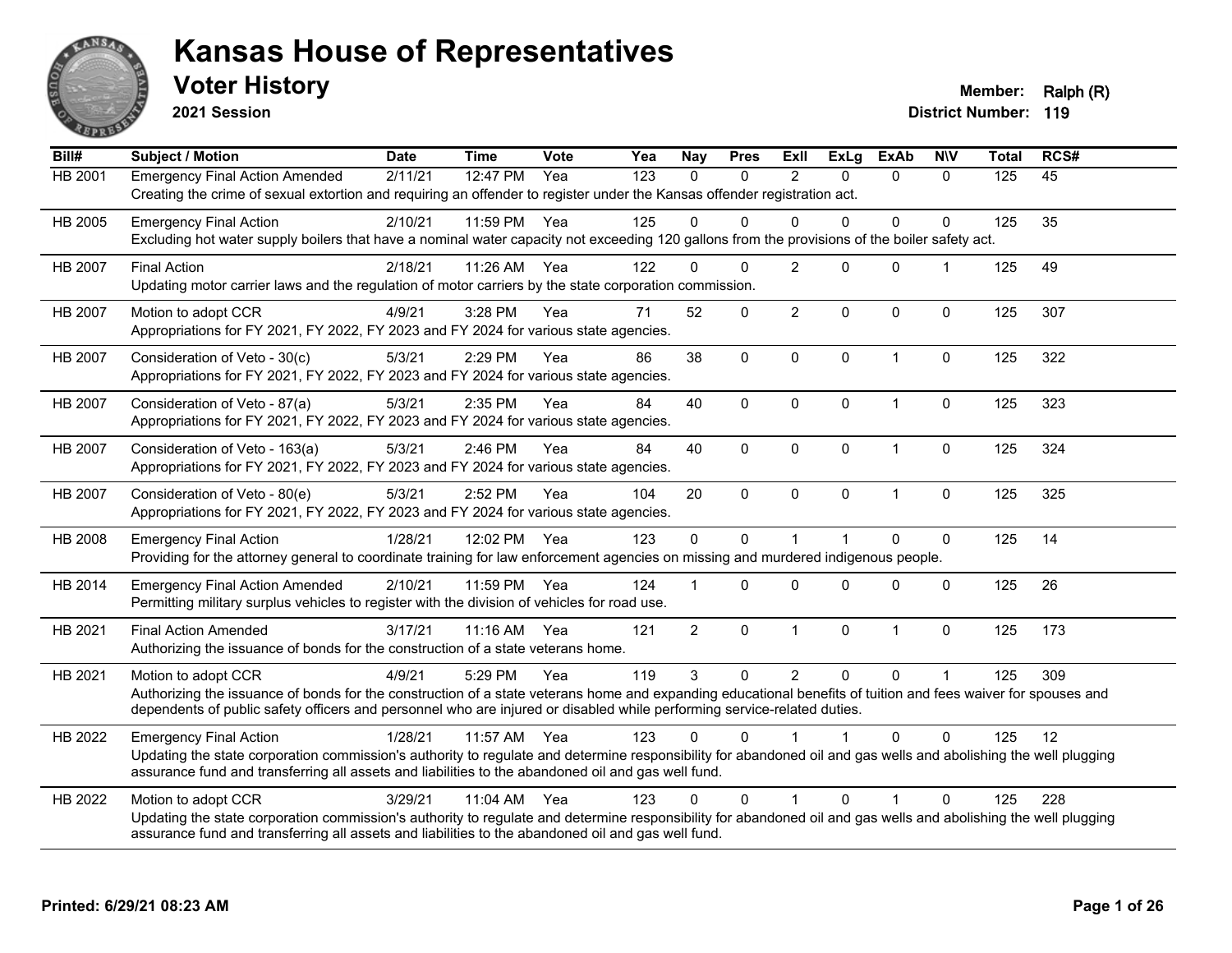

**2021 Session**

| Bill#          | <b>Subject / Motion</b>                                                                                                                                                                                                                                                                                                                      | <b>Date</b> | <b>Time</b> | Vote | Yea | Nay            | <b>Pres</b> | ExII           | <b>ExLg</b> | <b>ExAb</b>    | <b>N\V</b>   | <b>Total</b> | RCS# |
|----------------|----------------------------------------------------------------------------------------------------------------------------------------------------------------------------------------------------------------------------------------------------------------------------------------------------------------------------------------------|-------------|-------------|------|-----|----------------|-------------|----------------|-------------|----------------|--------------|--------------|------|
| <b>HB 2026</b> | <b>Emergency Final Action</b>                                                                                                                                                                                                                                                                                                                | 1/28/21     | 12:00 PM    | Yea  | 123 | $\Omega$       | $\Omega$    |                |             | $\Omega$       | $\Omega$     | 125          | 13   |
|                | Creating a drug abuse treatment program for people on diversion and allowing county and district attorneys to enter into agreements with chief judges and community<br>corrections for supervision.                                                                                                                                          |             |             |      |     |                |             |                |             |                |              |              |      |
| HB 2026        | Motion to adopt CCR                                                                                                                                                                                                                                                                                                                          | 5/5/21      | 2:18 PM     | Yea  | 121 | $\mathbf{0}$   | $\Omega$    | $\overline{2}$ | 0           | $\overline{2}$ | $\Omega$     | 125          | 330  |
|                | Creating a drug abuse treatment program for people on diversion and allowing county and district attorneys to enter into agreements with chief judges and community                                                                                                                                                                          |             |             |      |     |                |             |                |             |                |              |              |      |
|                | corrections for supervision, clarifying jurisdiction and supervision of offenders in a certified drug abuse treatment program, authorizing the Kansas sentencing<br>commission to change risk assessment cut-off levels for participation in the certified drug abuse treatment program, modifying the criminal penalties for tampering with |             |             |      |     |                |             |                |             |                |              |              |      |
|                | electronic monitoring equipment and increasing the criminal penalties for riot and incitement to riot in a correctional facility.                                                                                                                                                                                                            |             |             |      |     |                |             |                |             |                |              |              |      |
| HB 2029        | <b>Emergency Final Action</b>                                                                                                                                                                                                                                                                                                                | 2/3/21      | 12:37 PM    | Yea  | 118 | $\overline{7}$ | 0           | $\mathbf 0$    | 0           | $\mathbf 0$    | $\mathbf 0$  | 125          | 19   |
|                | Counting any crime with a domestic violence designation as a prior conviction under domestic battery.                                                                                                                                                                                                                                        |             |             |      |     |                |             |                |             |                |              |              |      |
| HB 2030        | <b>Emergency Final Action</b>                                                                                                                                                                                                                                                                                                                | 2/10/21     | 11:59 PM    | Yea  | 96  | 29             | 0           | $\mathbf 0$    | 0           | 0              | $\mathbf 0$  | 125          | 29   |
|                | Extending terminal medical release to inmates in the custody of the department of corrections with a condition likely to cause death within 120 days.                                                                                                                                                                                        |             |             |      |     |                |             |                |             |                |              |              |      |
| HB 2039        |                                                                                                                                                                                                                                                                                                                                              | 3/4/21      | 1:34 PM     |      | 69  | 54             | 0           |                | $\Omega$    |                | $\Omega$     | 125          | 143  |
|                | <b>Final Action Amended</b><br>Requiring students to pass an American civics test in order to graduate with a high school diploma.                                                                                                                                                                                                           |             |             | Nay  |     |                |             |                |             |                |              |              |      |
|                |                                                                                                                                                                                                                                                                                                                                              |             |             |      |     |                |             |                |             |                |              |              |      |
| HB 2039        | Motion to adopt CCR<br>Requiring administration of a basic civics test as part of the course in United States history and government that is necessary for high school graduation and requiring                                                                                                                                              | 4/9/21      | 3:45 PM     | Nay  | 72  | 51             | $\Omega$    | $\overline{2}$ | $\Omega$    | $\Omega$       | $\mathbf{0}$ | 125          | 308  |
|                | students to take and pass a personal financial literacy course for high school graduation beginning in school year 2024-2025.                                                                                                                                                                                                                |             |             |      |     |                |             |                |             |                |              |              |      |
| HB 2045        | <b>Final Action Amended</b>                                                                                                                                                                                                                                                                                                                  | 3/3/21      | 11:38 AM    | Yea  | 112 | 11             | 1           |                | $\Omega$    | $\mathbf 0$    | $\mathbf{0}$ | 125          | 117  |
|                | Revising two tax credits - first by updating the Kansas angel investor tax credit act with respect to the definition of qualified securities, tax credit limitations and amounts,                                                                                                                                                            |             |             |      |     |                |             |                |             |                |              |              |      |
|                | investor requirements and extending the date that credits may be allowed, and second by increasing the tax credit for expenses incurred to make a residence accessible                                                                                                                                                                       |             |             |      |     |                |             |                |             |                |              |              |      |
|                | to persons with a disability.                                                                                                                                                                                                                                                                                                                |             |             |      |     |                |             |                |             |                |              |              |      |
| HB 2049        | <b>Emergency Final Action on Substitute</b><br>Bill                                                                                                                                                                                                                                                                                          | 2/3/21      | 12:39 PM    | Yea  | 124 | 1              | $\Omega$    | $\Omega$       | 0           | $\Omega$       | $\Omega$     | 125          | 20   |
|                | Substitute for HB 2049 by Committee on Judiciary - Prohibiting a public agency from charging a fee for records requested for an audit by the legislative division of post                                                                                                                                                                    |             |             |      |     |                |             |                |             |                |              |              |      |
|                | audit.                                                                                                                                                                                                                                                                                                                                       |             |             |      |     |                |             |                |             |                |              |              |      |
| HB 2050        | <b>Final Action</b>                                                                                                                                                                                                                                                                                                                          | 2/11/21     | 11:20 AM    | Yea  | 122 | $\Omega$       | $\Omega$    | 3              | 0           | $\Omega$       | $\mathbf{0}$ | 125          | 37   |
|                | Removing the requirement that certain entities submit certain documents to the division of post audit.                                                                                                                                                                                                                                       |             |             |      |     |                |             |                |             |                |              |              |      |
| HB 2052        | <b>Final Action Amended</b>                                                                                                                                                                                                                                                                                                                  | 2/25/21     | 11:24 AM    | Yea  | 119 | 5              | 0           | $\mathbf 1$    | 0           | 0              | $\mathbf 0$  | 125          | 73   |
|                | Authorizing legislative assistants and committee assistants to accept gifts from legislators.                                                                                                                                                                                                                                                |             |             |      |     |                |             |                |             |                |              |              |      |
| HB 2056        | <b>Emergency Final Action</b>                                                                                                                                                                                                                                                                                                                | 5/6/21      | 3:37 PM     | Yea  | 97  | 24             | $\mathbf 0$ | $\Omega$       |             | $\overline{2}$ | $\mathbf{1}$ | 125          | 343  |
|                | Regulating the sale and distribution of kratom products as a part of and supplemental to the Kansas food, drug and cosmetic act.                                                                                                                                                                                                             |             |             |      |     |                |             |                |             |                |              |              |      |
| HB 2057        | <b>Final Action</b>                                                                                                                                                                                                                                                                                                                          | 3/3/21      | 11:40 AM    | Yea  | 124 | 0              | $\Omega$    |                | 0           | $\Omega$       | $\Omega$     | 125          | 118  |
|                | Allowing an alcoholic liquor manufacturer to obtain a drinking establishment license under certain conditions.                                                                                                                                                                                                                               |             |             |      |     |                |             |                |             |                |              |              |      |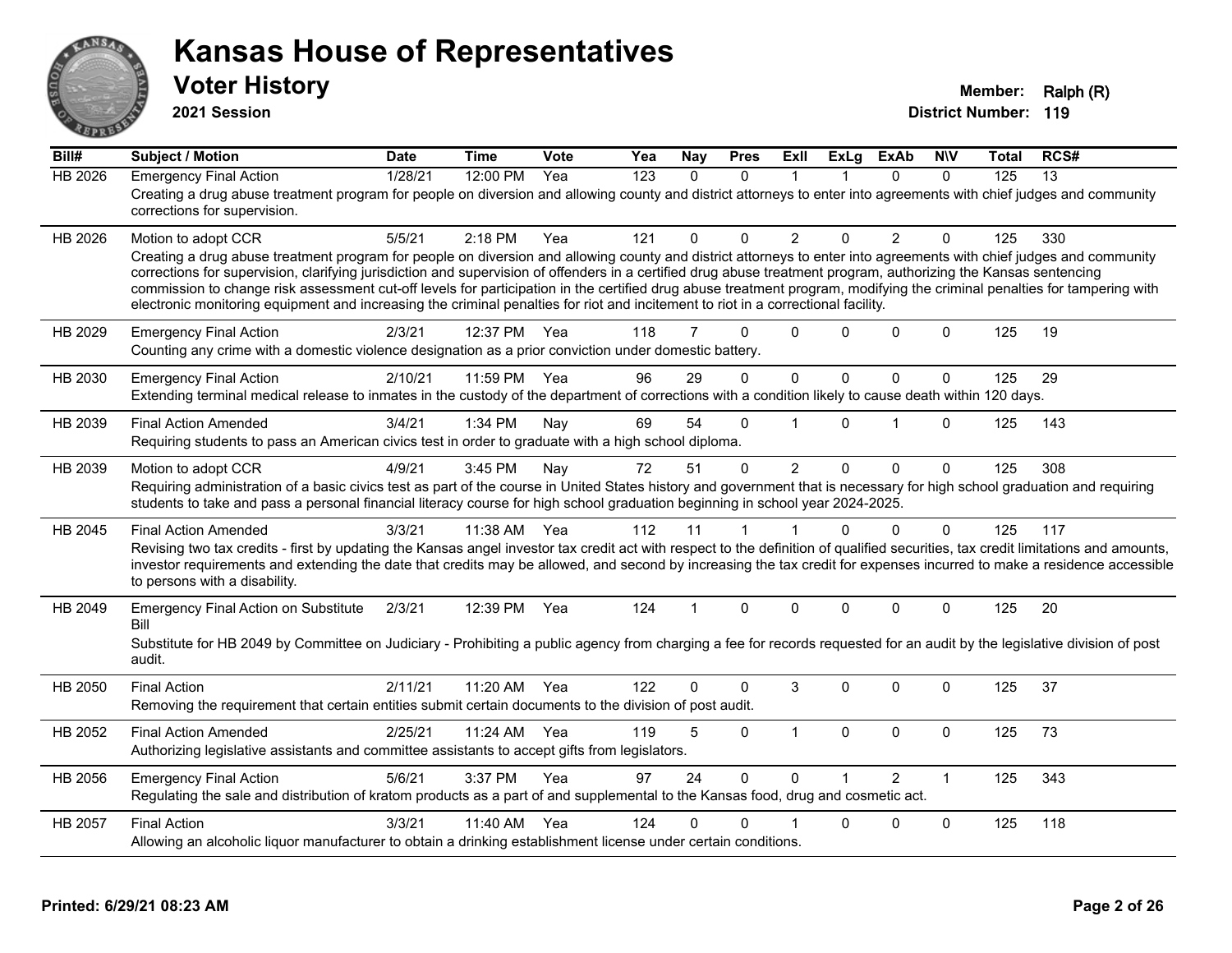

**2021 Session**

| Bill#          | Subject / Motion                                                                                                                                                             | <b>Date</b> | <b>Time</b> | <b>Vote</b> | Yea | <b>Nay</b> | <b>Pres</b>  | ExII           | <b>ExLg</b> | <b>ExAb</b>          | <b>NIV</b>   | Total | RCS# |
|----------------|------------------------------------------------------------------------------------------------------------------------------------------------------------------------------|-------------|-------------|-------------|-----|------------|--------------|----------------|-------------|----------------------|--------------|-------|------|
| <b>HB 2058</b> | <b>Final Action Amended</b>                                                                                                                                                  | 3/4/21      | 1:39 PM     | Yea         | 85  | 38         | $\Omega$     |                | $\Omega$    |                      | $\Omega$     | 125   | 144  |
|                | Allowing reciprocity to recognize out-of-state licenses to carry a concealed handgun.                                                                                        |             |             |             |     |            |              |                |             |                      |              |       |      |
| HB 2058        | <b>Motion to Concur</b>                                                                                                                                                      | 4/8/21      | $9:24$ PM   | Yea         | 80  | 43         | $\Omega$     |                | $\Omega$    | $\blacktriangleleft$ | $\Omega$     | 125   | 293  |
|                | Providing reciprocity for licenses to carry concealed handguns and creating a new class of concealed carry license for individuals 18 to 20 years of age, and creating the   |             |             |             |     |            |              |                |             |                      |              |       |      |
|                | Kansas protection of firearm rights act to restore the right to possess a firearm upon expungement of certain convictions.                                                   |             |             |             |     |            |              |                |             |                      |              |       |      |
| HB 2058        | <b>Consideration of Veto</b>                                                                                                                                                 | 5/3/21      | 12:15 PM    | Yea         | 84  | 39         | 0            | 0              | 0           |                      |              | 125   | 320  |
|                | Providing reciprocity for licenses to carry concealed handguns and creating a new class of concealed carry license for individuals 18 to 20 years of age, and creating the   |             |             |             |     |            |              |                |             |                      |              |       |      |
|                | Kansas protection of firearm rights act to restore the right to possess a firearm upon expungement of certain convictions.                                                   |             |             |             |     |            |              |                |             |                      |              |       |      |
| HB 2062        | <b>Emergency Final Action</b>                                                                                                                                                | 2/10/21     | 11:59 PM    | Yea         | 125 | ∩          | $\Omega$     | $\Omega$       | $\Omega$    | $\Omega$             | $\mathbf{0}$ | 125   | 31   |
|                | Providing certain exceptions to the confidentiality of state child death review board documents.                                                                             |             |             |             |     |            |              |                |             |                      |              |       |      |
| HB 2063        | <b>Emergency Final Action Amended</b>                                                                                                                                        | 2/10/21     | 11:59 PM    | Yea         | 125 | $\Omega$   | $\Omega$     | $\Omega$       | $\Omega$    | $\Omega$             | $\Omega$     | 125   | 28   |
|                | Providing certain KP&F tier II spousal and children's benefits for death resulting from a service-connected disability and enacting the Michael Wells memorial act.          |             |             |             |     |            |              |                |             |                      |              |       |      |
| HB 2064        | <b>Emergency Final Action Amended</b>                                                                                                                                        | 2/10/21     | 11:59 PM    | Yea         | 125 | $\Omega$   | $\mathbf{0}$ | $\mathbf{0}$   | $\Omega$    | $\Omega$             | 0            | 125   | 33   |
|                | Making DROP elections revocable and allowing DROP members who first elected a DROP period of less than five years to extend such DROP period.                                |             |             |             |     |            |              |                |             |                      |              |       |      |
| HB 2064        | Motion to adopt CCR                                                                                                                                                          | 4/9/21      | 5:35 PM     | Yea         | 118 |            | $\Omega$     | $\overline{c}$ |             | ∩                    |              | 125   | 310  |
|                | Creating the Kansas promise scholarship act to provide postsecondary educational scholarships for certain two-year associate degree programs, career and technical           |             |             |             |     |            |              |                |             |                      |              |       |      |
|                | education certificates and other stand-alone programs.                                                                                                                       |             |             |             |     |            |              |                |             |                      |              |       |      |
| HB 2066        | Final Action Sub Bill Amended                                                                                                                                                | 3/3/21      | 11:45 AM    | Yea         | 103 | 21         | $\Omega$     |                | $\Omega$    | $\Omega$             | $\Omega$     | 125   | 119  |
|                | Substitute for HB 2066 by Committee on Commerce, Labor and Economic Development - Expanding the military spouse and service member's expedited licensure law                 |             |             |             |     |            |              |                |             |                      |              |       |      |
|                | to all applicants who have established or intend to establish residency in Kansas.                                                                                           |             |             |             |     |            |              |                |             |                      |              |       |      |
| HB 2066        | Motion to adopt CCR                                                                                                                                                          | 4/8/21      | 5:08 PM     | Yea         | 105 | 17         | $\mathbf 0$  |                | $\Omega$    | $\overline{2}$       | $\mathbf{0}$ | 125   | 287  |
|                | Substitute for HB 2066 by Committee on Commerce, Labor and Economic Development - Expanding the military spouse and service memberGÇÖs expedited licensure                   |             |             |             |     |            |              |                |             |                      |              |       |      |
|                | law to all applicants who have established or intend to establish residency in Kansas.                                                                                       |             |             |             |     |            |              |                |             |                      |              |       |      |
| HB 2070        | <b>Final Action</b>                                                                                                                                                          | 2/18/21     | 11:27 AM    | Yea         | 119 | 3          | $\Omega$     | 2              | $\Omega$    | $\Omega$             |              | 125   | 50   |
|                | Allowing certain private not-for-profit postsecondary educational institutions to recoup credit card fees by permitting a surcharge for credit card transactions in the same |             |             |             |     |            |              |                |             |                      |              |       |      |
|                | manner as municipal universities, community colleges, technical colleges and vocational educational schools.                                                                 |             |             |             |     |            |              |                |             |                      |              |       |      |
| HB 2071        | <b>Emergency Final Action</b>                                                                                                                                                | 2/3/21      | 12:32 PM    | Yea         | 125 | $\Omega$   | $\mathbf 0$  | 0              | 0           | 0                    | $\mathbf 0$  | 125   | 17   |
|                | Increasing the criminal penalties for stalking a minor.                                                                                                                      |             |             |             |     |            |              |                |             |                      |              |       |      |
| HB 2071        | Motion to Concur                                                                                                                                                             | 4/6/21      | 2:33 PM     | Yea         | 119 | $\Omega$   | $\mathbf 0$  | $\overline{1}$ | $\Omega$    | 5                    | $\mathbf 0$  | 125   | 261  |
|                | Increasing the criminal penalties for stalking a minor.                                                                                                                      |             |             |             |     |            |              |                |             |                      |              |       |      |
| HB 2072        | <b>Final Action</b>                                                                                                                                                          | 2/10/21     | 11:59 PM    | Yea         | 123 | $\Omega$   | $\mathbf 0$  | $\mathbf 0$    | 0           | $\overline{2}$       | $\mathbf 0$  | 125   | 24   |
|                | Updating the version of risk-based capital instructions in effect.                                                                                                           |             |             |             |     |            |              |                |             |                      |              |       |      |
|                |                                                                                                                                                                              |             |             |             |     |            |              |                |             |                      |              |       |      |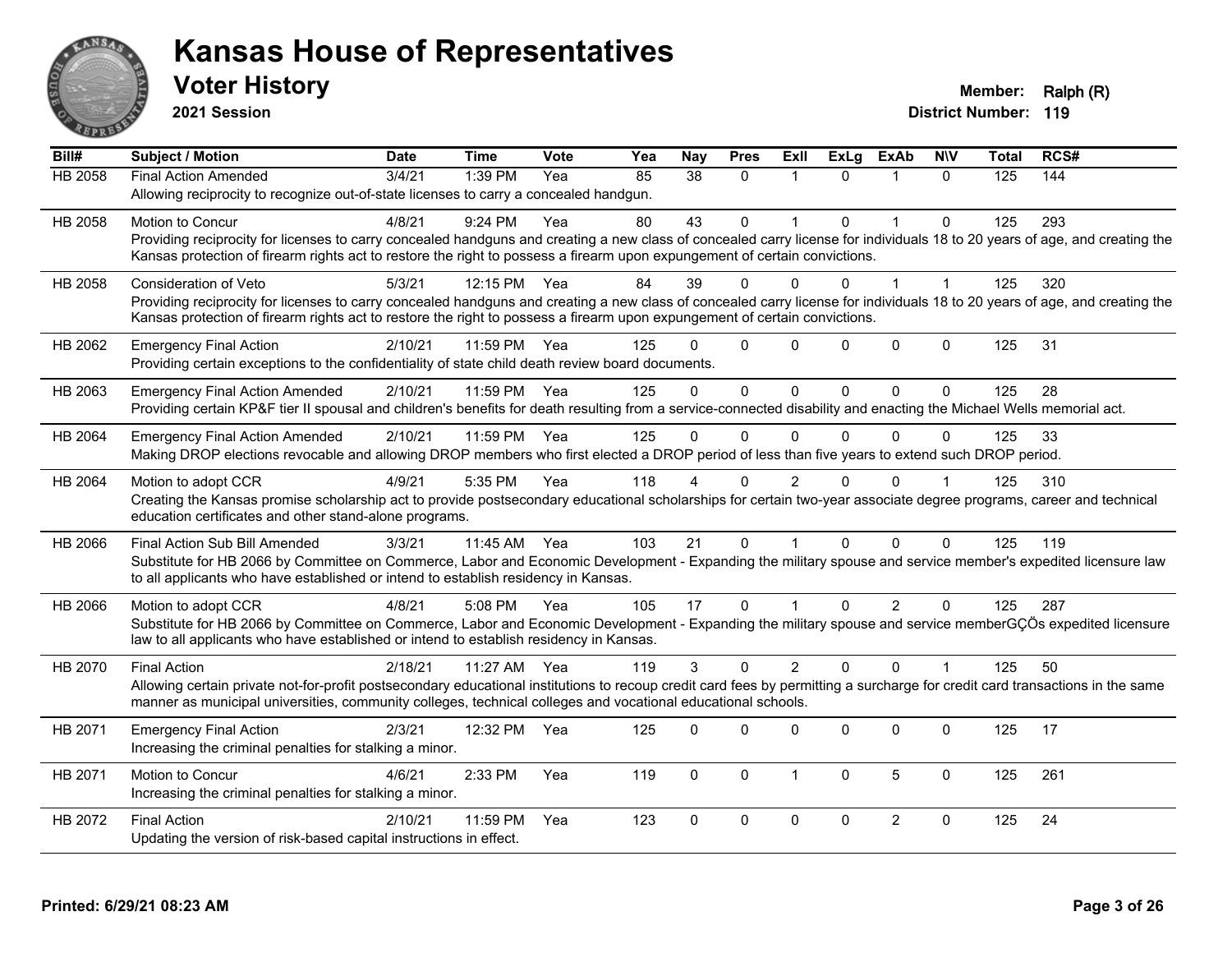

**2021 Session**

| Bill#          | Subject / Motion                                                                                                                                                                                                                                                                                                                                                                                                                                                                                                                                              | <b>Date</b> | <b>Time</b> | <b>Vote</b> | Yea | <b>Nay</b> | <b>Pres</b> | ExII           | <b>ExLg</b> | <b>ExAb</b>    | <b>NIV</b>   | Total | RCS#             |
|----------------|---------------------------------------------------------------------------------------------------------------------------------------------------------------------------------------------------------------------------------------------------------------------------------------------------------------------------------------------------------------------------------------------------------------------------------------------------------------------------------------------------------------------------------------------------------------|-------------|-------------|-------------|-----|------------|-------------|----------------|-------------|----------------|--------------|-------|------------------|
| <b>HB 2072</b> | Motion to Concur                                                                                                                                                                                                                                                                                                                                                                                                                                                                                                                                              | 3/29/21     | 11:01 AM    | Yea         | 113 | 9          | $\Omega$    |                | $\Omega$    |                | $\mathbf{1}$ | 125   | $\overline{227}$ |
|                | Senate Substitute for HB 2072 by Committee on Financial Institutions and Insurance - Providing for the Kansas corporation commission to authorize the securitization of<br>certain public utility generating facilities, qualified extraordinary costs and issuance of securitized utility tariff bonds.                                                                                                                                                                                                                                                      |             |             |             |     |            |             |                |             |                |              |       |                  |
| HB 2074        | <b>Emergency Final Action</b>                                                                                                                                                                                                                                                                                                                                                                                                                                                                                                                                 | 2/11/21     | 12:46 PM    | Yea         | 123 | 0          | $\Omega$    | $\overline{2}$ | $\Omega$    | $\Omega$       | 0            | 125   | 44               |
|                | Updating producer licensing statutes pertaining to appointment, fees, licensing, renewal dates, continuing education, suspension, revocation and denial of licensure and<br>reinstatement.                                                                                                                                                                                                                                                                                                                                                                    |             |             |             |     |            |             |                |             |                |              |       |                  |
| HB 2074        | Motion to adopt CCR                                                                                                                                                                                                                                                                                                                                                                                                                                                                                                                                           | 4/9/21      | 11:39 AM    | Yea         | 103 | 20         | $\Omega$    | 2              | $\Omega$    | $\Omega$       | $\mathbf{0}$ | 125   | 301              |
|                | Senate Substitute for HB 2074 by Committee on Financial Institutions and Insurance - Enacting the technology-enabled fiduciary financial institution act, providing<br>requirements, fiduciary powers, duties, functions and limitations for such financial institutions and the administration thereof by the state bank commissioner, creating an<br>income and privilege tax credit for certain qualified distributions from technology-enabled fiduciary financial institutions and the joint committee on fiduciary financial<br>institutions oversight. |             |             |             |     |            |             |                |             |                |              |       |                  |
| HB 2075        | <b>Emergency Final Action</b><br>Allowing venue for an adoption when the state is the agency to be where the state agency or its subcontracting agency has an office.                                                                                                                                                                                                                                                                                                                                                                                         | 2/10/21     | 11:59 PM    | Yea         | 125 | $\Omega$   | $\Omega$    | $\mathbf{0}$   | $\Omega$    | $\Omega$       | $\mathbf 0$  | 125   | 30               |
| HB 2076        | <b>Final Action Amended</b>                                                                                                                                                                                                                                                                                                                                                                                                                                                                                                                                   | 2/18/21     | 11:29 AM    | Yea         | 122 | 0          | $\Omega$    | $\overline{2}$ | $\Omega$    | $\Omega$       | 1            | 125   | 51               |
|                | Clarifying that bond agents seeking discharge as a surety are required to return the person released on bond to the court in the county where the complaint subject to<br>the bond was filed.                                                                                                                                                                                                                                                                                                                                                                 |             |             |             |     |            |             |                |             |                |              |       |                  |
| HB 2077        | <b>Emergency Final Action Amended</b>                                                                                                                                                                                                                                                                                                                                                                                                                                                                                                                         | 2/3/21      | 12:29 PM    | Yea         | 120 | 5          | $\mathbf 0$ | $\mathbf{0}$   | $\Omega$    | $\Omega$       | $\Omega$     | 125   | 16               |
|                | Extending the Kansas criminal justice reform commission, limiting the commission's scope of study and adding a public defender.                                                                                                                                                                                                                                                                                                                                                                                                                               |             |             |             |     |            |             |                |             |                |              |       |                  |
| HB 2077        | Motion to adopt CCR                                                                                                                                                                                                                                                                                                                                                                                                                                                                                                                                           | 5/5/21      | 2:23 PM     | Yea         | 115 | 6          | $\Omega$    | $\overline{2}$ | $\Omega$    | $\overline{2}$ | $\Omega$     | 125   | 331              |
|                | Extending the Kansas closed case task force, providing for staff assistance and renaming the task force the Alvin Sykes cold case DNA task force, extending the Kansas<br>criminal justice reform commission, limiting the commission's scope of study and adding a public defender, and authorizing the crime victims compensation board to<br>waive application time restrictions for certain victims to receive compensation for mental health counseling and adding certain children to the definition of victim.                                         |             |             |             |     |            |             |                |             |                |              |       |                  |
| HB 2078        | <b>Final Action Amended</b>                                                                                                                                                                                                                                                                                                                                                                                                                                                                                                                                   | 2/25/21     | 11:36 AM    | Yea         | 107 | 17         | $\Omega$    |                | n           | $\Omega$       | 0            | 125   | 74               |
|                | Suspending statutory speedy trial rights until May 1, 2024, in all criminal cases and providing guidelines for prioritizing trials.                                                                                                                                                                                                                                                                                                                                                                                                                           |             |             |             |     |            |             |                |             |                |              |       |                  |
| HB 2078        | Motion to Concur                                                                                                                                                                                                                                                                                                                                                                                                                                                                                                                                              | 3/22/21     | 11:14 AM    | Yea         | 114 | 7          | $\Omega$    | $\Omega$       | $\Omega$    | 4              | $\Omega$     | 125   | 187              |
|                | Suspending statutory speedy trial rights until May 1, 2023, in all criminal cases, providing guidelines for prioritizing trials and requiring the office of judicial administration<br>to prepare and submit a report to the legislature in 2022 and 2023.                                                                                                                                                                                                                                                                                                    |             |             |             |     |            |             |                |             |                |              |       |                  |
| HB 2079        | <b>Emergency Final Action Amended</b>                                                                                                                                                                                                                                                                                                                                                                                                                                                                                                                         | 2/3/21      | 12:46 PM    | Yea         | 70  | 54         |             | $\Omega$       | 0           | $\Omega$       | 0            | 125   | 22               |
|                | Transferring duties concerning address confidentiality program (safe at home) and the registration for charitable organizations from the secretary of state to the attorney<br>general.                                                                                                                                                                                                                                                                                                                                                                       |             |             |             |     |            |             |                |             |                |              |       |                  |
| HB 2079        | Motion to adopt CCR                                                                                                                                                                                                                                                                                                                                                                                                                                                                                                                                           | 5/5/21      | 2:32 PM     | Yea         | 78  | 42         | 1           | $\overline{2}$ | $\Omega$    | $\overline{2}$ | $\mathbf{0}$ | 125   | 332              |
|                | Transferring duties concerning address confidentiality program (safe at home) and the registration of charitable organizations from the secretary of state to the attorney<br>general, enacting the Kansas fights addiction act to establish a grant program for the purpose of preventing, reducing, treating and mitigating the effects of substance<br>abuse and addiction and requiring posting of a human trafficking awareness notice approved by the attorney general in certain businesses and public places.                                         |             |             |             |     |            |             |                |             |                |              |       |                  |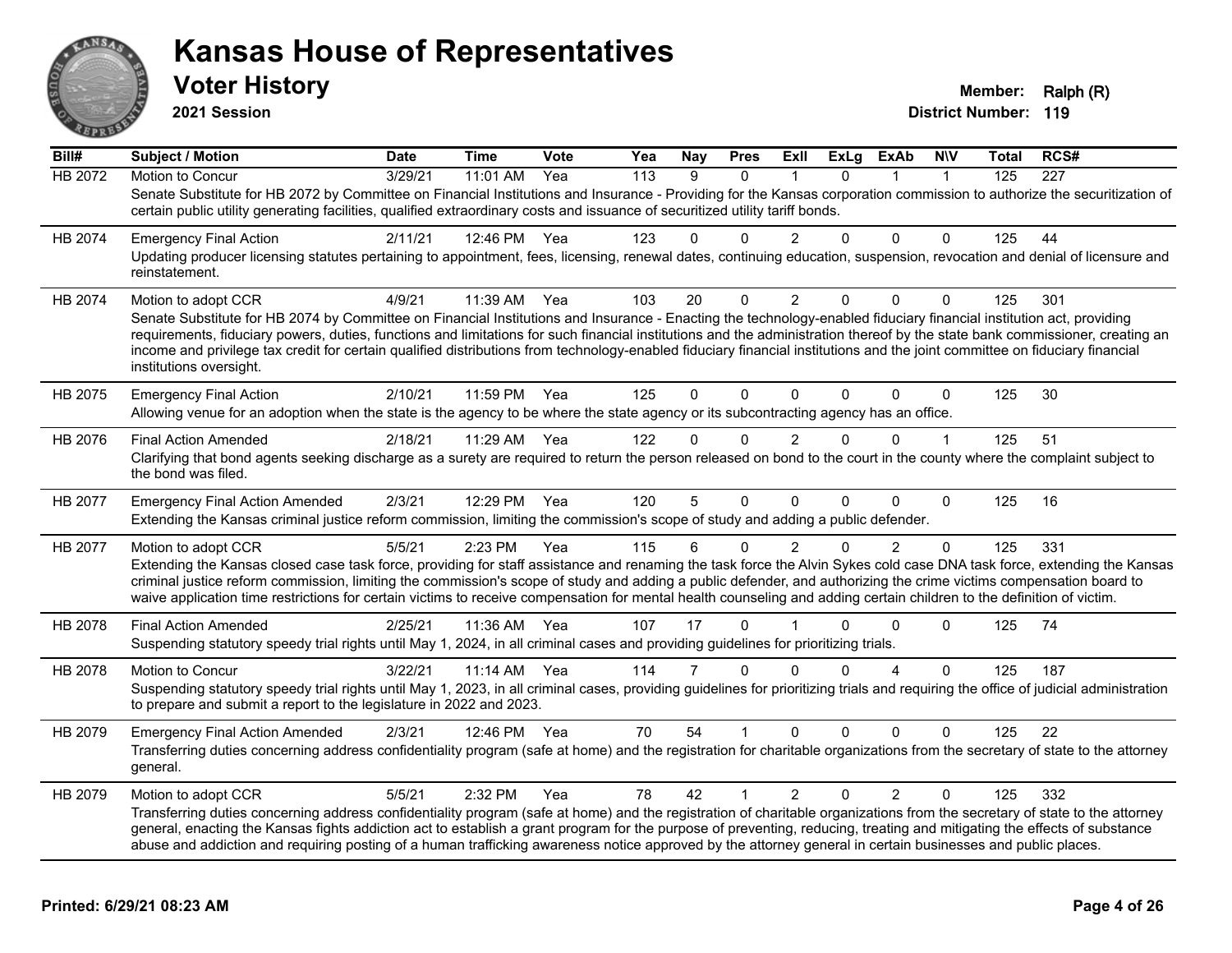

**2021 Session**

| Bill#          | <b>Subject / Motion</b>                                                                                                                                                                                                                                                                                                                                | <b>Date</b> | <b>Time</b> | Vote | Yea | Nay         | <b>Pres</b>  | <b>ExII</b>    | <b>ExLg</b>  | <b>ExAb</b>    | <b>NIV</b>           | <b>Total</b> | RCS# |
|----------------|--------------------------------------------------------------------------------------------------------------------------------------------------------------------------------------------------------------------------------------------------------------------------------------------------------------------------------------------------------|-------------|-------------|------|-----|-------------|--------------|----------------|--------------|----------------|----------------------|--------------|------|
| <b>HB 2081</b> | <b>Emergency Final Action Amended</b><br>Modifying how certain prior convictions are counted for the special sentencing rule related to possession of a controlled substance and providing concurrent or<br>consecutive sentencing for persons convicted of new crimes while on release for a felony.                                                  | 2/10/21     | 11:59 PM    | Yea  | 69  | 56          | $\mathbf{0}$ | $\Omega$       | $\Omega$     | $\Omega$       | $\mathbf{0}$         | 125          | 32   |
| HB 2082        | <b>Emergency Final Action</b><br>Authorizing the crime victims compensation board to waive application time restrictions for a victim of a sexually violent crime to receive compensation for mental health<br>counseling and adding certain children to the definition of victim.                                                                     | 2/3/21      | 12:41 PM    | Yea  | 125 | $\Omega$    | $\Omega$     | $\Omega$       | $\Omega$     | $\Omega$       | $\mathbf{0}$         | 125          | 21   |
| HB 2085        | <b>Final Action</b><br>Creating the students' right to know act to provide information on postsecondary education options.                                                                                                                                                                                                                             | 3/4/21      | 1:41 PM     | Yea  | 123 | $\mathbf 0$ | 0            | $\overline{1}$ | $\mathbf{0}$ | $\overline{1}$ | $\Omega$             | 125          | 145  |
| <b>HB 2087</b> | <b>Final Action Amended</b><br>Limiting the review of certain rules and regulations by the director of the budget.                                                                                                                                                                                                                                     | 2/18/21     | 11:30 AM    | Yea  | 109 | 13          | $\Omega$     | 2              | $\Omega$     | $\mathbf{0}$   | $\mathbf{1}$         | 125          | 52   |
| HB 2088        | <b>Final Action Amended</b><br>Requiring visual observation of an alleged victim of child abuse or neglect as part of an investigation.                                                                                                                                                                                                                | 3/4/21      | 1:42 PM     | Yea  | 121 | 2           | $\mathbf{0}$ | $\mathbf{1}$   | $\mathbf{0}$ | $\mathbf{1}$   | $\Omega$             | 125          | 146  |
| HB 2089        | <b>Final Action Sub Bill</b><br>Substitute for HB 2089 by Committee on Federal and State Affairs - Standardizing firearm safety education training programs in school districts.                                                                                                                                                                       | 3/18/21     | 11:26 AM    | Yea  | 75  | 47          | $\Omega$     |                | $\Omega$     | $\mathfrak{p}$ | $\Omega$             | 125          | 180  |
| HB 2089        | Motion to Concur<br>Substitute for HB 2089 by Committee on Federal and State Affairs - Standardizing firearm safety education training programs in school districts.                                                                                                                                                                                   | 4/8/21      | 9:28 PM     | Yea  | 79  | 44          | 0            |                | $\Omega$     |                | $\mathbf 0$          | 125          | 294  |
| HB 2090        | <b>Emergency Final Action Amended</b><br>Creating a procedure for appointment of acting official when an elected official's military service causes a vacancy.                                                                                                                                                                                         | 2/3/21      | 12:34 PM    | Yea  | 125 | 0           | $\Omega$     | 0              | $\Omega$     | $\Omega$       | $\mathbf{0}$         | 125          | 18   |
| HB 2093        | <b>Final Action Amended</b><br>Increasing criminal penalties for fleeing or attempting to elude a police officer when operating a stolen vehicle, committing certain driving violations or causing a collision<br>involving another driver and making fleeing or attempting to elude a police officer evidence of intent to commit theft of a vehicle. | 2/25/21     | 11:38 AM    | Yea  | 124 | 0           | $\Omega$     |                | $\Omega$     | $\Omega$       | $\mathbf 0$          | 125          | 75   |
| HB 2094        | <b>Final Action Sub Bill</b><br>Substitute for HB 2094 by Committee on Appropriations - Expanding educational benefits of tuition and fees waiver for spouses and dependents of public safety officers<br>and personnel who are injured or disabled while performing service-related duties.                                                           | 3/17/21     | $11:17$ AM  | Yea  | 117 | 6           | $\Omega$     |                | $\Omega$     |                | $\Omega$             | 125          | 174  |
| HB 2096        | <b>Final Action</b><br>Authorizing department of corrections employees, local correctional or detention officers, judicial branch employees, municipal court employees and administrative<br>hearing officers to have identifying information restricted from public access on public websites that identify home addresses or home ownership.         | 2/18/21     | 11:32 AM    | Yea  | 122 | $\Omega$    | $\Omega$     | $\overline{2}$ | $\Omega$     | $\Omega$       | $\blacktriangleleft$ | 125          | 53   |
| HB 2097        | <b>Final Action</b><br>Decoupling the KIT and KIR workforce training programs from the high performance incentive fund program.                                                                                                                                                                                                                        | 3/3/21      | 11:47 AM    | Yea  | 124 | $\Omega$    | 0            |                | $\Omega$     | $\Omega$       | $\mathbf{0}$         | 125          | 120  |
| HB 2101        | <b>Emergency Final Action Amended</b><br>Extending transfers from the expanded lottery act revenues fund to the university engineering initiative.                                                                                                                                                                                                     | 2/25/21     | 12:56 PM    | Yea  | 112 | 12          | 0            |                | $\Omega$     | $\Omega$       | $\mathbf 0$          | 125          | 83   |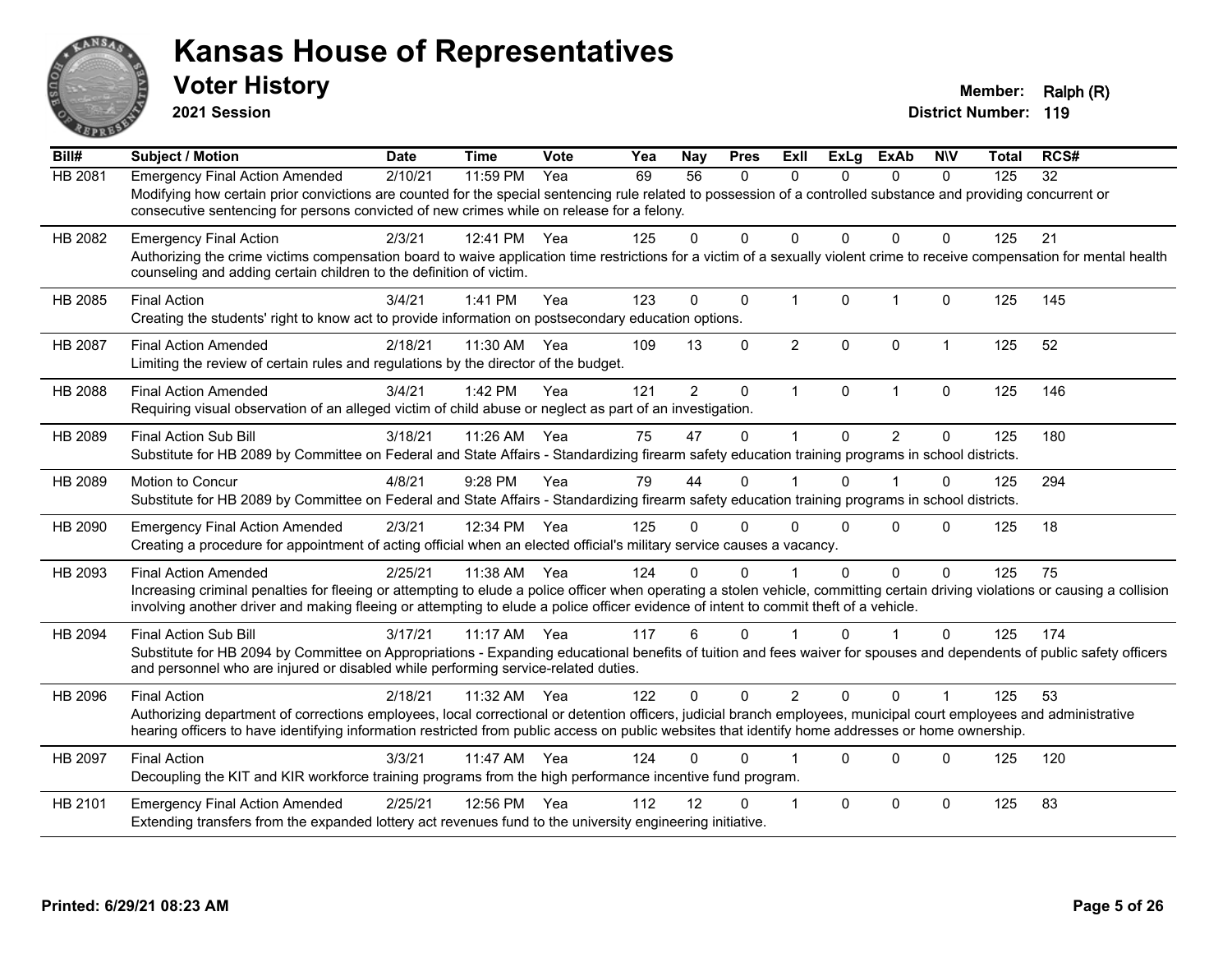

**2021 Session**

| Bill#          | <b>Subject / Motion</b>                                                                                                                                                                                                                                                                                                                                                                                                                                                                                                                                                                                                                                                                                                                                                                                                                                                                                                                                                                                                                                                                                                                                                                                                                                                                                     | <b>Date</b> | <b>Time</b>  | Vote | Yea | <b>Nay</b>     | <b>Pres</b>  | ExII           | <b>ExLg</b>  | <b>ExAb</b>  | <b>NIV</b>   | <b>Total</b> | RCS# |
|----------------|-------------------------------------------------------------------------------------------------------------------------------------------------------------------------------------------------------------------------------------------------------------------------------------------------------------------------------------------------------------------------------------------------------------------------------------------------------------------------------------------------------------------------------------------------------------------------------------------------------------------------------------------------------------------------------------------------------------------------------------------------------------------------------------------------------------------------------------------------------------------------------------------------------------------------------------------------------------------------------------------------------------------------------------------------------------------------------------------------------------------------------------------------------------------------------------------------------------------------------------------------------------------------------------------------------------|-------------|--------------|------|-----|----------------|--------------|----------------|--------------|--------------|--------------|--------------|------|
| <b>HB 2102</b> | <b>Emergency Final Action</b><br>Updating egg repackaging requirements for retailers.                                                                                                                                                                                                                                                                                                                                                                                                                                                                                                                                                                                                                                                                                                                                                                                                                                                                                                                                                                                                                                                                                                                                                                                                                       | 2/10/21     | 11:59 PM     | Yea  | 123 | $\overline{2}$ | $\mathbf{0}$ | $\Omega$       | $\Omega$     | $\Omega$     | $\Omega$     | 125          | 25   |
| HB 2102        | Mot to Concur in Conference<br>Senate Substitute for HB 2102 by Committee on Agriculture and Natural Resources - Updating egg repackaging requirements for retailers.                                                                                                                                                                                                                                                                                                                                                                                                                                                                                                                                                                                                                                                                                                                                                                                                                                                                                                                                                                                                                                                                                                                                       | 4/9/21      | 2:22 PM      | Yea  | 122 | $\mathbf{1}$   | $\Omega$     | $\overline{2}$ | $\mathbf{0}$ | $\Omega$     | 0            | 125          | 303  |
| HB 2103        | <b>Emergency Final Action</b><br>Establishing the Kansas pesticide waste disposal program and permitting up to \$50,000 to be transferred annually from the Kansas agricultural remediation fund to a<br>new Kansas pesticide waste disposal fund.                                                                                                                                                                                                                                                                                                                                                                                                                                                                                                                                                                                                                                                                                                                                                                                                                                                                                                                                                                                                                                                          | 2/11/21     | 12:38 PM     | Yea  | 123 | $\Omega$       | 0            | $\overline{2}$ | $\Omega$     | $\Omega$     | 0            | 125          | 39   |
| HB 2104        | <b>Final Action Amended</b><br>Modifying the sales tax exemption for construction materials by allowing certain educational institutions a sales tax exemption for purchases thereof.                                                                                                                                                                                                                                                                                                                                                                                                                                                                                                                                                                                                                                                                                                                                                                                                                                                                                                                                                                                                                                                                                                                       | 2/18/21     | 11:35 AM Yea |      | 114 | 8              | 0            | $\overline{2}$ | $\Omega$     | 0            | 1            | 125          | 54   |
| HB 2104        | Motion to Adopt CCR<br>Senate Substitute for HB 2104 by Committee on Assessment ant Taxation - Extending certain budget due dates for schools and notice and hearing requirements when<br>exceeding the revenue neutral rate for property tax purposes, changing time to request full and complete opinion from the state board tax appeals, requiring the state<br>board of tax appeals to serve orders and notices by electronic means if requested by the party, prohibiting valuation increases of certain property in appeals, requiring<br>appraisal directives to require compliance with uniform standards of professional appraisal practice, providing for notice and opportunity to be heard prior to removal<br>from county appraiser eligibility list, providing notification when person no longer holds office of county appraiser, placing the burden of proof on the county appraiser in<br>certain valuation and classification appeal hearings before the district court, requiring appraisal courses for appraisers to be courses approved by the Kansas real estate<br>appraisal board, extending the time a state board of tax appeals member may continue to serve after such member's term expires and authorizing appointment of a<br>member pro tempore under certain conditions. | 4/6/21      | 2:57 PM      | Yea  | 77  | 42             | $\Omega$     |                | $\Omega$     | 5            | 0            | 125          | 262  |
| HB 2106        | <b>Emergency Final Action</b><br>Extending the dates when corporate tax returns are required to be filed.                                                                                                                                                                                                                                                                                                                                                                                                                                                                                                                                                                                                                                                                                                                                                                                                                                                                                                                                                                                                                                                                                                                                                                                                   | 3/4/21      | 4:36 PM      | Yea  | 123 | $\mathbf{0}$   | $\mathbf{0}$ | $\mathbf{1}$   | $\mathbf{0}$ | $\mathbf{1}$ | $\Omega$     | 125          | 160  |
| HB 2109        | <b>Emergency Final Action</b><br>Increasing the county population threshold for a county to be required to have a lawyer representative, increasing the number of lawyer members and decreasing the<br>number of non-lawyer members on the board of indigents' defense services.                                                                                                                                                                                                                                                                                                                                                                                                                                                                                                                                                                                                                                                                                                                                                                                                                                                                                                                                                                                                                            | 2/11/21     | 12:41 PM Yea |      | 87  | 36             | $\Omega$     | $\overline{2}$ | $\Omega$     | $\Omega$     | 0            | 125          | 41   |
| HB 2112        | <b>Emergency Final Action</b><br>Permitting online advertisement and sales of abandoned property by self-storage rental unit operators; providing for the designation by occupants of an alternate contact<br>and limiting claims for loss or damage of stored property to the property value limit provided in the rental agreement.                                                                                                                                                                                                                                                                                                                                                                                                                                                                                                                                                                                                                                                                                                                                                                                                                                                                                                                                                                       | 2/10/21     | 11:59 PM     | Yea  | 120 | 5              | $\mathbf 0$  | $\Omega$       | $\Omega$     | $\Omega$     | 0            | 125          | 27   |
| HB 2114        | <b>Emergency Final Action Amended</b><br>Establishing the Kansas senior care task force.                                                                                                                                                                                                                                                                                                                                                                                                                                                                                                                                                                                                                                                                                                                                                                                                                                                                                                                                                                                                                                                                                                                                                                                                                    | 2/18/21     | 12:38 PM     | Yea  | 113 | 8              | 0            | $\overline{2}$ | $\Omega$     | $\mathbf{1}$ | $\mathbf{1}$ | 125          | 60   |
| HB 2114        | Motion to adopt CCR<br>Establishing the senior care task force, a definition of financial exploitation and Kansas elder and dependent adult abuse multidisciplinary team coordinator and teams,<br>requiring additional mandatory reporters, increasing investigation days for reports of abuse, neglect and financial exploitation of certain adults and directing the<br>department for children and families to inform certain chief administrative officers of substantiated findings of such reports.                                                                                                                                                                                                                                                                                                                                                                                                                                                                                                                                                                                                                                                                                                                                                                                                  | 4/9/21      | 5:41 PM      | Yea  | 115 | $\overline{7}$ | 0            | $\overline{2}$ | $\Omega$     | $\Omega$     |              | 125          | 311  |
| HB 2115        | <b>Final Action Amended</b><br>Establishing the joint committee on child welfare system oversight.                                                                                                                                                                                                                                                                                                                                                                                                                                                                                                                                                                                                                                                                                                                                                                                                                                                                                                                                                                                                                                                                                                                                                                                                          | 2/18/21     | 11:38 AM     | Yea  | 118 | 4              | $\Omega$     | $\overline{2}$ | U            | 0            | 1            | 125          | 55   |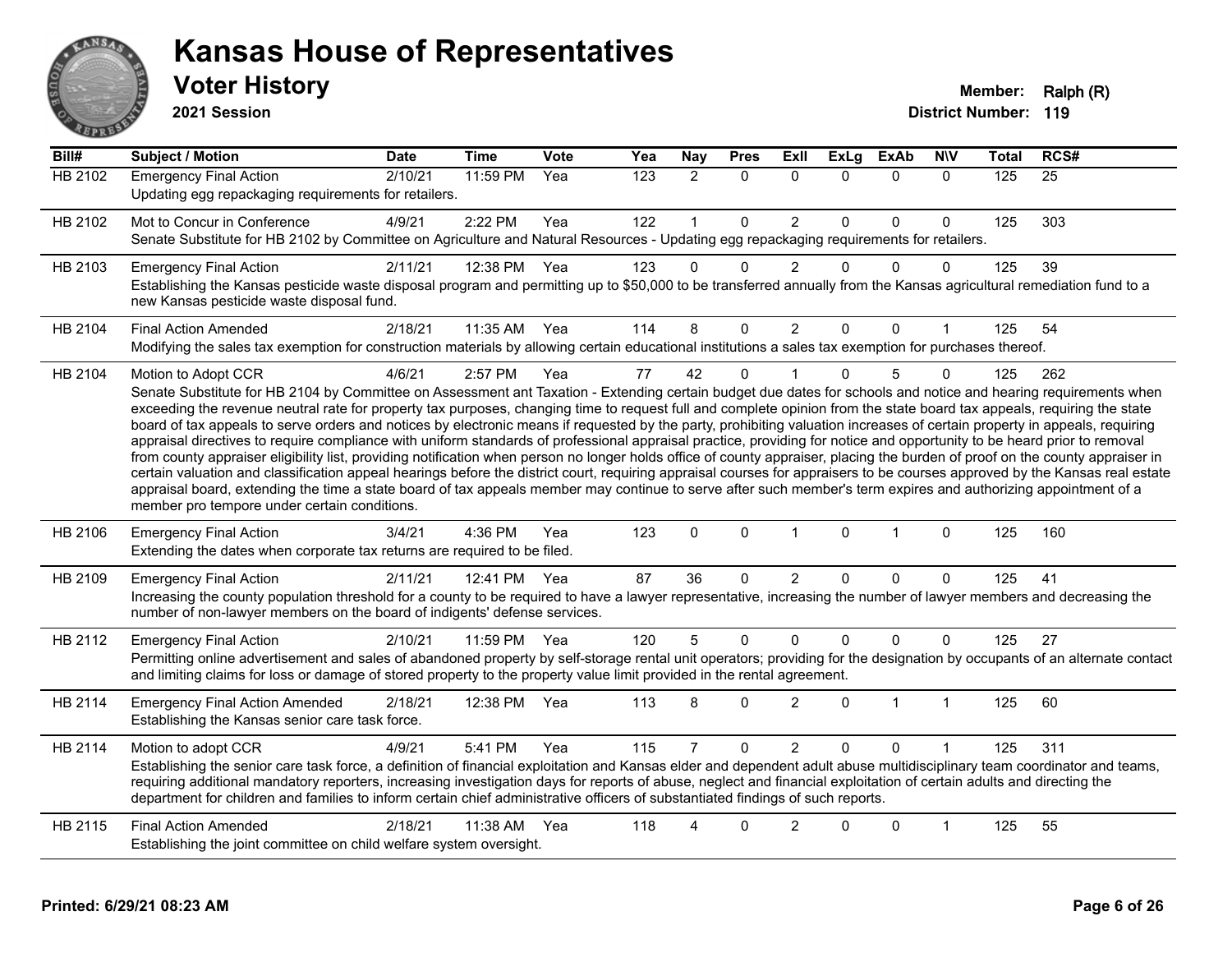

**2021 Session**

| Bill#          | <b>Subject / Motion</b>                                                                                                                                                                                                                                                                                                                                                                                                                                                                                                                                                                                                                                                                                                                                                                                                                                                                | <b>Date</b> | <b>Time</b>  | Vote | Yea              | <b>Nay</b> | <b>Pres</b>  | ExII           | <b>ExLg</b>  | <b>ExAb</b>    | <b>NIV</b>     | <b>Total</b> | RCS# |
|----------------|----------------------------------------------------------------------------------------------------------------------------------------------------------------------------------------------------------------------------------------------------------------------------------------------------------------------------------------------------------------------------------------------------------------------------------------------------------------------------------------------------------------------------------------------------------------------------------------------------------------------------------------------------------------------------------------------------------------------------------------------------------------------------------------------------------------------------------------------------------------------------------------|-------------|--------------|------|------------------|------------|--------------|----------------|--------------|----------------|----------------|--------------|------|
| <b>HB 2116</b> | <b>Emergency Final Action</b><br>Exempting the caregiver of a child in state out-of-home placement from the child care assistance 20-hour-per-week work requirement.                                                                                                                                                                                                                                                                                                                                                                                                                                                                                                                                                                                                                                                                                                                   | 3/4/21      | $4:43$ PM    | Yea  | $\overline{123}$ | $\Omega$   | $\mathbf{0}$ |                | $\Omega$     |                | $\Omega$       | 125          | 165  |
| HB 2119        | <b>EFA Sub Bill Amended</b><br>Substitute for HB 2119 by Committee on K-12 Education Budget - Making and concerning appropriations for the department of education for fiscal years ending June 30,<br>2021, June 30, 2022, and June 30, 2023, creating and expanding school choice programs, restricting remote learning and remote enrollment and extending the<br>statewide property tax levy for schools.                                                                                                                                                                                                                                                                                                                                                                                                                                                                          | 3/30/21     | 7:56 PM      | Nay  | 65               | 58         | 0            |                | U            |                | 0              | 125          | 255  |
| HB 2120        | <b>Emergency Final Action</b><br>Removing the spousal exception from the crime of sexual battery.                                                                                                                                                                                                                                                                                                                                                                                                                                                                                                                                                                                                                                                                                                                                                                                      | 2/11/21     | 12:50 PM     | Yea  | 110              | 13         | $\mathbf 0$  | $\overline{2}$ | $\mathbf 0$  | $\mathbf 0$    | $\mathbf 0$    | 125          | 46   |
| HB 2121        | <b>Emergency Final Action Amended</b><br>Adding definitions related to defendants who abscond from supervision in the criminal procedure code and for parole.                                                                                                                                                                                                                                                                                                                                                                                                                                                                                                                                                                                                                                                                                                                          | 2/11/21     | 12:43 PM Yea |      | 101              | 22         | $\mathbf 0$  | $\overline{2}$ | 0            | $\Omega$       | $\mathbf 0$    | 125          | 42   |
| HB 2121        | Motion to adopt CCR<br>Increasing the criminal penalty for mistreatment of a dependent adult or elder person when the victim is a resident of an adult care home, adding definitions related to<br>defendants who abscond from supervision in the criminal procedure code and for parole and clarifying that bond agents seeking discharge as a surety are required to<br>return the person released on bond to the court in the county where the complaint subject to the bond was filed, requiring the department of corrections to develop<br>guidance to be used by parole officers when responding to violations of parole and postrelease supervision and that incentivize compliant behavior, and authorizing<br>court services officers and community corrections officers to provide a certification of identification to offenders for use to obtain a new driver's license. | 5/5/21      | 2:39 PM      | Yea  | 121              | $\Omega$   | $\Omega$     | $\overline{2}$ | $\Omega$     | $\overline{2}$ | $\Omega$       | 125          | 333  |
| HB 2124        | <b>Emergency Final Action</b><br>Clarifying the authority of healing arts school clinics to provide healing arts services.                                                                                                                                                                                                                                                                                                                                                                                                                                                                                                                                                                                                                                                                                                                                                             | 2/18/21     | 12:39 PM     | Yea  | 121              | $\Omega$   | $\Omega$     | $\overline{2}$ | $\Omega$     |                |                | 125          | 61   |
| HB 2125        | <b>Emergency Final Action Amended</b><br>Allowing a copy of a will to be filed and admitted to probate and allowing a will or a copy of a will filed within six months after the death of the testator to be admitted to<br>probate at any time.                                                                                                                                                                                                                                                                                                                                                                                                                                                                                                                                                                                                                                       | 2/18/21     | 12:46 PM Yea |      | 118              | 3          | $\Omega$     | $\overline{2}$ | 0            |                |                | 125          | 64   |
| HB 2126        | <b>Final Action Amended</b><br>Providing immunity from civil liability for COVID-19 claims for adult care facilities.                                                                                                                                                                                                                                                                                                                                                                                                                                                                                                                                                                                                                                                                                                                                                                  | 3/4/21      | 1:44 PM      | Yea  | 85               | 37         |              | 1              | $\Omega$     | 1              | $\mathbf 0$    | 125          | 147  |
| HB 2128        | <b>Final Action Amended</b><br>Clarifying jurisdiction and supervision of offenders in a certified drug abuse treatment program.                                                                                                                                                                                                                                                                                                                                                                                                                                                                                                                                                                                                                                                                                                                                                       | 3/2/21      | 10:32 AM Yea |      | 124              | 0          | $\mathbf{0}$ | $\mathbf{1}$   | $\mathbf{0}$ | $\Omega$       | $\mathbf 0$    | 125          | 92   |
| HB 2134        | <b>Emergency Final Action</b><br>Updating the national association of insurance commissioners credit for reinsurance model law and codifying the credit for reinsurance model regulation.                                                                                                                                                                                                                                                                                                                                                                                                                                                                                                                                                                                                                                                                                              | 2/11/21     | 12:39 PM     | Yea  | 123              | $\Omega$   | $\mathbf 0$  | $\overline{2}$ | 0            | 0              | $\mathbf 0$    | 125          | 40   |
| HB 2134        | Motion to adopt CCR<br>Making appropriations for the Kansas state department of education for FY 2021, FY 2022 and FY 2023; requiring a Kansas foster care children annual academic report<br>card; authorizing limited remote learning; providing the criteria for identification of students eligible to receive at-risk programs and services; requiring boards of<br>education to allocate sufficient school district moneys to improve student academic performance; authorizing school districts to pay tuition and fees for concurrent and<br>dual enrollment programs; expanding student eligibility under the tax credit for low income students scholarship program; extending the high-density at-risk weighting;<br>providing ACT college entrance exams and workkeys assessments to certain nonpublic school students.                                                    | 5/7/21      | 6:51 PM      | Yea  | 107              | 9          | $\Omega$     |                | $\Omega$     | 6              | $\overline{2}$ | 125          | 352  |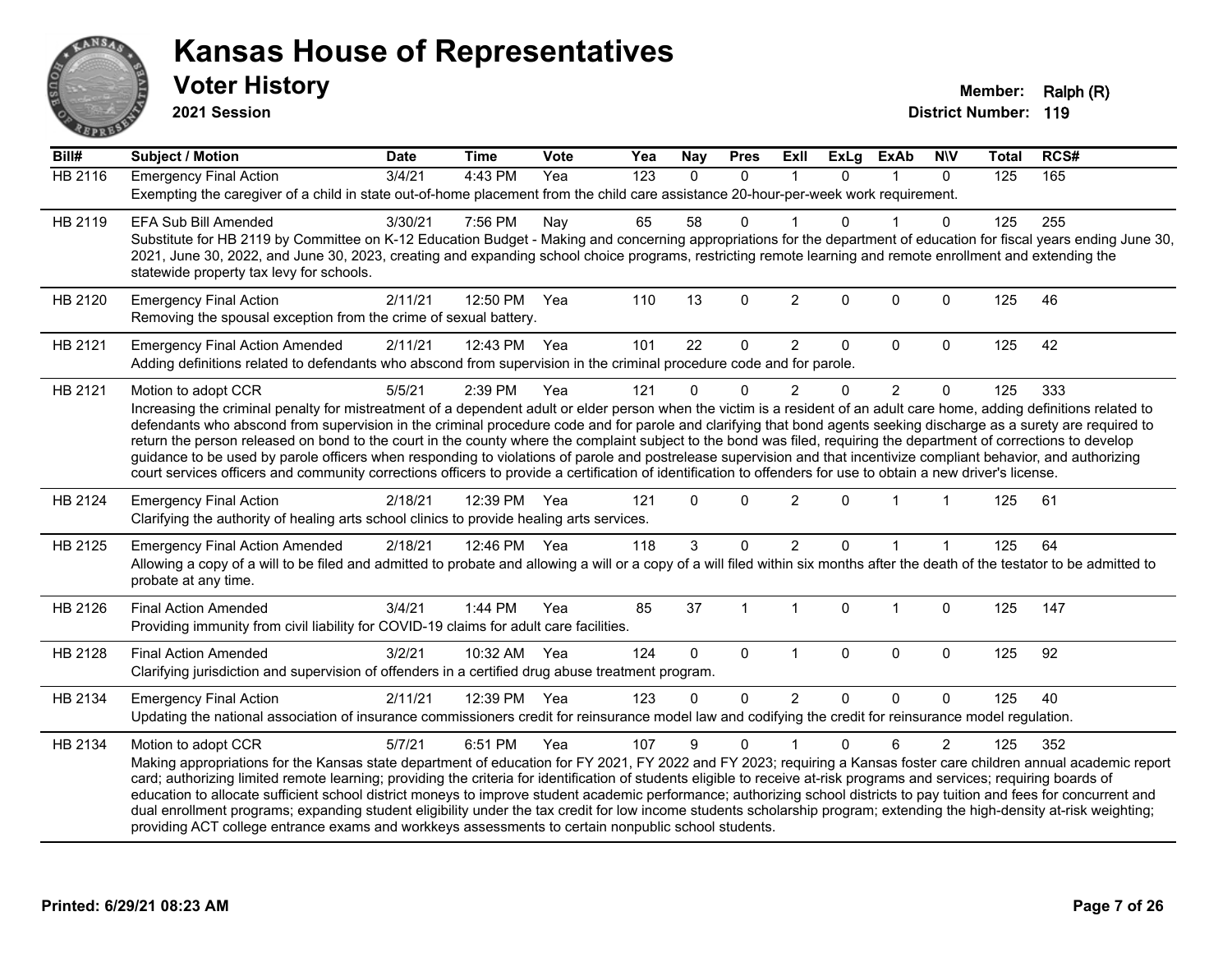

**2021 Session**

| Bill#   | <b>Subject / Motion</b>                                                                                                                                                                                                           | <b>Date</b> | <b>Time</b> | Vote | Yea | Nay            | <b>Pres</b> | ExIl           | <b>ExLg</b> | <b>ExAb</b>  | <b>NIV</b>           | <b>Total</b> | RCS# |
|---------|-----------------------------------------------------------------------------------------------------------------------------------------------------------------------------------------------------------------------------------|-------------|-------------|------|-----|----------------|-------------|----------------|-------------|--------------|----------------------|--------------|------|
| HB 2136 | <b>Final Action Amended</b>                                                                                                                                                                                                       | 2/25/21     | 11:40 AM    | Yea  | 124 | $\Omega$       | $\Omega$    |                | $\Omega$    | $\Omega$     | $\Omega$             | 125          | 76   |
|         | Updating certain statutes relating to the regulation of the business of insurance; granting the commissioner of insurance certain investigative powers.                                                                           |             |             |      |     |                |             |                |             |              |                      |              |      |
| HB 2137 | <b>Final Action Amended</b>                                                                                                                                                                                                       | 3/2/21      | 10:33 AM    | Yea  | 122 | $\overline{2}$ | 0           |                | 0           | $\Omega$     | $\Omega$             | 125          | 93   |
|         | Authorizing certain licensees under the Kansas liquor control act and the club and drinking establishment act to sell and serve cereal malt beverages.                                                                            |             |             |      |     |                |             |                |             |              |                      |              |      |
| HB 2137 | Motion to adopt CCR                                                                                                                                                                                                               | 5/7/21      | 4:41 PM     | Yea  | 101 | 18             | 0           |                | 0           | 5            | $\Omega$             | 125          | 351  |
|         | Making amendments regarding licensure to sell alcoholic liquor and cereal malt beverages, authorizing transfers of bulk alcoholic liquor by certain licensees and                                                                 |             |             |      |     |                |             |                |             |              |                      |              |      |
|         | authorizing the sale of alcoholic liquor and cereal malt beverages on specified days and times and subject to certain conditions by licensees under the Kansas liquor<br>control act and the club and drinking establishment act. |             |             |      |     |                |             |                |             |              |                      |              |      |
|         |                                                                                                                                                                                                                                   |             |             |      |     |                |             |                |             |              |                      |              |      |
| HB 2138 | <b>Final Action</b>                                                                                                                                                                                                               | 3/3/21      | 11:48 AM    | Yea  | 120 | 4              | $\Omega$    |                | $\Omega$    | $\Omega$     | $\Omega$             | 125          | 121  |
|         | Club and drinking establishment liquor license eligibility; spouse is a law enforcement officer in another county.                                                                                                                |             |             |      |     |                |             |                |             |              |                      |              |      |
| HB 2143 | <b>Emergency Final Action</b>                                                                                                                                                                                                     | 3/4/21      | 4:39 PM     | Yea  | 119 |                | $\Omega$    |                | $\Omega$    | $\mathbf{1}$ | $\Omega$             | 125          | 162  |
|         | Making exemption permanent for certain cash rebates on sales or leases of new motor vehicles for sales tax purposes.                                                                                                              |             |             |      |     |                |             |                |             |              |                      |              |      |
| HB 2143 | Motion to adopt CCR                                                                                                                                                                                                               | 4/9/21      | 6:16 PM     | Yea  | 118 | 3              | $\Omega$    | $\overline{2}$ | $\Omega$    | $\mathbf{0}$ | $\overline{2}$       | 125          | 315  |
|         | Making exemption permanent for certain cash rebates on sales or leases of new motor vehicles for sales tax purposes.                                                                                                              |             |             |      |     |                |             |                |             |              |                      |              |      |
| HB 2145 | <b>Final Action</b>                                                                                                                                                                                                               | 3/2/21      | 10:35 AM    | Yea  | 124 | $\Omega$       | $\Omega$    |                | $\Omega$    | 0            | $\Omega$             | 125          | 94   |
|         | Exempting the retail sale of electricity by public utilities for electric vehicle charging stations from the jurisdiction of the state corporation commission.                                                                    |             |             |      |     |                |             |                |             |              |                      |              |      |
| HB 2150 | <b>Final Action Amended</b>                                                                                                                                                                                                       | 3/25/21     | $11:18$ AM  | Yea  | 118 | 4              | 0           |                | U           | 2            | n                    | 125          | 209  |
|         | Creating a definition of financial exploitation, requiring additional mandatory reporters and increasing investigation days in the abuse, neglect and financial exploitation of                                                   |             |             |      |     |                |             |                |             |              |                      |              |      |
|         | certain adults.                                                                                                                                                                                                                   |             |             |      |     |                |             |                |             |              |                      |              |      |
| HB 2151 | <b>Emergency Final Action</b>                                                                                                                                                                                                     | 2/18/21     | 12:44 PM    | Yea  | 121 | $\Omega$       | $\Omega$    | $\overline{2}$ | $\Omega$    | 1            | $\blacktriangleleft$ | 125          | 63   |
|         | Creating Kansas elder and dependent adult abuse multidisciplinary teams and a coordinator.                                                                                                                                        |             |             |      |     |                |             |                |             |              |                      |              |      |
| HB 2153 | <b>Final Action</b>                                                                                                                                                                                                               | 3/3/21      | 11:50 AM    | Yea  | 124 | 0              | $\Omega$    |                | $\Omega$    | $\Omega$     | $\mathbf{0}$         | 125          | 122  |
|         | Increasing the criminal penalty for mistreatment of a dependent adult or elder person when the victim is a resident of an adult care home.                                                                                        |             |             |      |     |                |             |                |             |              |                      |              |      |
| HB 2155 | <b>Emergency Final Action</b>                                                                                                                                                                                                     | 2/18/21     | 12:43 PM    | Yea  | 85  | 36             | $\Omega$    | $\overline{2}$ | $\Omega$    |              | -1                   | 125          | 62   |
|         | Providing for department of health and environment response operations for water and soil pollutant release, discharge or escape.                                                                                                 |             |             |      |     |                |             |                |             |              |                      |              |      |
| HB 2158 | <b>Final Action</b>                                                                                                                                                                                                               | 2/18/21     | 11:40 AM    | Yea  | 121 |                | $\Omega$    | 2              | U           | $\Omega$     |                      | 125          | 56   |
|         | Making permanent provisions for the advisory committee on trauma and the statewide trauma system regional council to conduct closed meetings and keep privileged                                                                  |             |             |      |     |                |             |                |             |              |                      |              |      |
|         | records regarding trauma cases.                                                                                                                                                                                                   |             |             |      |     |                |             |                |             |              |                      |              |      |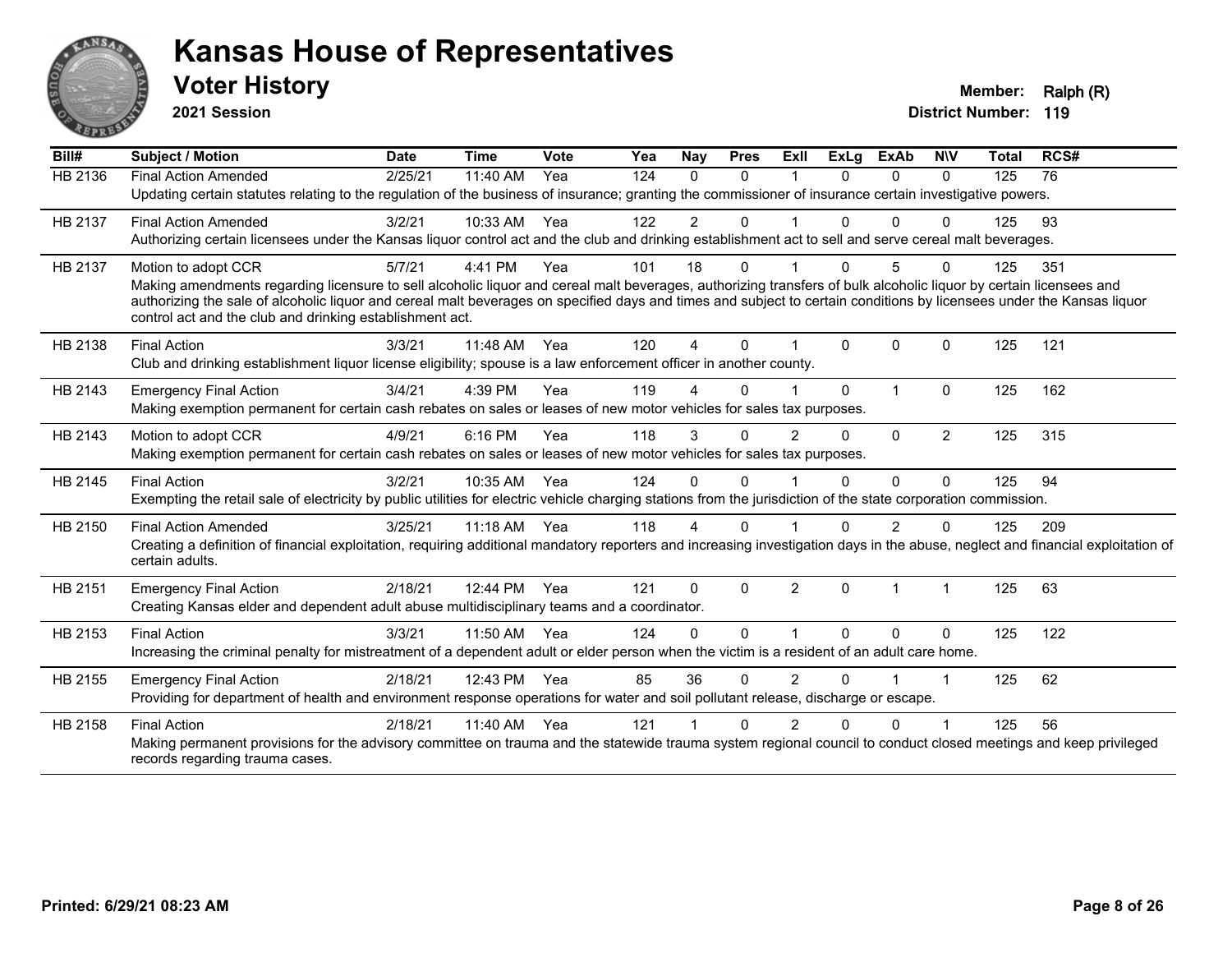

**2021 Session**

| $\overline{Bill#}$ | <b>Subject / Motion</b>                                                                                                                                                                                                                                                                                                                                                                                                                                                                                                                                                                                                                                                                                                                                                                               | <b>Date</b> | <b>Time</b>  | <b>Vote</b> | Yea | <b>Nay</b> | <b>Pres</b> | Exll           | ExLg         | <b>ExAb</b>    | <b>NIV</b>   | Total | RCS# |
|--------------------|-------------------------------------------------------------------------------------------------------------------------------------------------------------------------------------------------------------------------------------------------------------------------------------------------------------------------------------------------------------------------------------------------------------------------------------------------------------------------------------------------------------------------------------------------------------------------------------------------------------------------------------------------------------------------------------------------------------------------------------------------------------------------------------------------------|-------------|--------------|-------------|-----|------------|-------------|----------------|--------------|----------------|--------------|-------|------|
| <b>HB 2158</b>     | Motion to adopt CCR                                                                                                                                                                                                                                                                                                                                                                                                                                                                                                                                                                                                                                                                                                                                                                                   | 5/5/21      | 2:45 PM      | Yea         | 121 | $\Omega$   | $\Omega$    | $\mathcal{P}$  | $\Omega$     | $\mathcal{P}$  | $\Omega$     | 125   | 334  |
|                    | Establishing the joint committee on child welfare system oversight, providing certain exceptions to the confidentiality of state child death review board documents,<br>requiring visual observation of an alleged victim of child abuse or neglect as part of an investigation, exempting the caregiver of a child in state out-of-home placement<br>from the child care assistance 20-hour-per-week work requirement, permitting the secretary for children and families to license certain family foster homes where a<br>former foster care youth with certain juvenile adjudications resides making permanent provisions for the advisory committee on trauma and the statewide trauma system<br>regional council to conduct closed meetings and keep privileged records regarding trauma cases. |             |              |             |     |            |             |                |              |                |              |       |      |
| HB 2162            | <b>Final Action</b>                                                                                                                                                                                                                                                                                                                                                                                                                                                                                                                                                                                                                                                                                                                                                                                   | 3/2/21      | 10:25 AM     | Yea         | 123 | $\Omega$   | 1           | $\mathbf{1}$   | $\Omega$     | $\mathbf{0}$   | $\mathbf{0}$ | 125   | 88   |
|                    | Amending and repealing reapportionment census data laws to conform with 2019 amendments to the Kansas constitution and to remove certain obsolete provisions.                                                                                                                                                                                                                                                                                                                                                                                                                                                                                                                                                                                                                                         |             |              |             |     |            |             |                |              |                |              |       |      |
| HB 2165            | <b>Emergency Final Action Amended</b><br>Providing for all vehicles more than 35 years old to qualify as an antique vehicle.                                                                                                                                                                                                                                                                                                                                                                                                                                                                                                                                                                                                                                                                          | 2/11/21     | 12:44 PM     | Yea         | 114 | 9          | $\Omega$    | $\overline{2}$ | $\Omega$     | $\Omega$       | $\mathbf 0$  | 125   | 43   |
| HB 2165            | <b>Motion to Concur</b><br>Providing for all vehicles more than 35 years old to qualify as an antique vehicle.                                                                                                                                                                                                                                                                                                                                                                                                                                                                                                                                                                                                                                                                                        | 4/7/21      | 10:26 AM     | Yea         | 117 | 5          | $\pmb{0}$   | $\mathbf{1}$   | $\mathbf 0$  | $\overline{2}$ | $\mathbf 0$  | 125   | 265  |
| HB 2166            | Final Action Sub Bill Amended                                                                                                                                                                                                                                                                                                                                                                                                                                                                                                                                                                                                                                                                                                                                                                         | 3/2/21      | 10:38 AM     | Yea         | 124 | 0          | 0           |                | 0            | $\Omega$       | $\Omega$     | 125   | 95   |
|                    | Substitute for HB 2166 by Committee on Transportation - Providing for the Braden's hope for childhood cancer, proud educator and alpha kappa alpha distinctive license<br>plates and providing distinctive license plates for current and veteran members of the United States army, navy, marine corps, air force, coast guard and space force and<br>modifying the requirements to begin production on distinctive license plates.                                                                                                                                                                                                                                                                                                                                                                  |             |              |             |     |            |             |                |              |                |              |       |      |
| HB 2166            | Motion to Adopt CCR                                                                                                                                                                                                                                                                                                                                                                                                                                                                                                                                                                                                                                                                                                                                                                                   | 4/8/21      | 5:31 PM      | Yea         | 81  | 41         | $\Omega$    |                | $\Omega$     | $\overline{2}$ | $\Omega$     | 125   | 289  |
|                    | Substitute for HB 2166 by Committee on Transportation - Providing for the Braden's hope for childhood cancer, proud educator, delta sigma theta, Gadsden flag, love,<br>Chloe foundation and alpha kappa alpha distinctive license plates and providing distinctive license plates for current and veteran members of the United States army,<br>navy, marine corps, air force, coast guard and space force, modifying the requirements to begin production on distinctive license plates, requiring reporting by<br>sponsoring organizations of distinctive license plates, allowing certain license plates issued by the division of vehicles to be personalized license plates and establishing<br>a fee on firefighter distinctive license plates.                                                |             |              |             |     |            |             |                |              |                |              |       |      |
| HB 2166            | Consideration of Veto                                                                                                                                                                                                                                                                                                                                                                                                                                                                                                                                                                                                                                                                                                                                                                                 | 5/3/21      | 11:39 AM     | Yea         | 86  | 37         | $\mathbf 0$ | $\mathbf{0}$   | $\Omega$     | $\mathbf 1$    | $\mathbf{1}$ | 125   | 317  |
|                    | Substitute for HB 2166 by Committee on Transportation - Providing for the Braden's hope for childhood cancer, proud educator, delta sigma theta, Gadsden flag, love,<br>Chloe foundation and alpha kappa alpha distinctive license plates and providing distinctive license plates for current and veteran members of the United States army,<br>navy, marine corps, air force, coast guard and space force, modifying the requirements to begin production on distinctive license plates, requiring reporting by<br>sponsoring organizations of distinctive license plates, allowing certain license plates issued by the division of vehicles to be personalized license plates and establishing<br>a fee on firefighter distinctive license plates.                                                |             |              |             |     |            |             |                |              |                |              |       |      |
| HB 2167            | <b>Emergency Final Action</b><br>Permitting concrete mixer trucks and requiring dump trucks to display license plates on the front of vehicles.                                                                                                                                                                                                                                                                                                                                                                                                                                                                                                                                                                                                                                                       | 2/10/21     | 11:59 PM     | Yea         | 125 | $\Omega$   | 0           | $\mathbf{0}$   | 0            | 0              | $\mathbf 0$  | 125   | 34   |
| HB 2167            | Motion to Concur<br>Permitting concrete mixer trucks and requiring dump trucks to display license plates on the front of vehicles.                                                                                                                                                                                                                                                                                                                                                                                                                                                                                                                                                                                                                                                                    | 4/7/21      | 10:28 AM     | Yea         | 122 | $\Omega$   | 0           | 1              | $\mathbf{0}$ | $\overline{2}$ | $\mathbf 0$  | 125   | 266  |
| HB 2172            | <b>Final Action Amended</b>                                                                                                                                                                                                                                                                                                                                                                                                                                                                                                                                                                                                                                                                                                                                                                           | 2/18/21     | 11:41 AM Yea |             | 122 | U          | 0           | $\overline{2}$ | $\Omega$     | $\Omega$       |              | 125   | 57   |
|                    | Modifying water usage calculations and fees for multi-year flex accounts and permitting alternative base average water use calculations and prorated terms.                                                                                                                                                                                                                                                                                                                                                                                                                                                                                                                                                                                                                                           |             |              |             |     |            |             |                |              |                |              |       |      |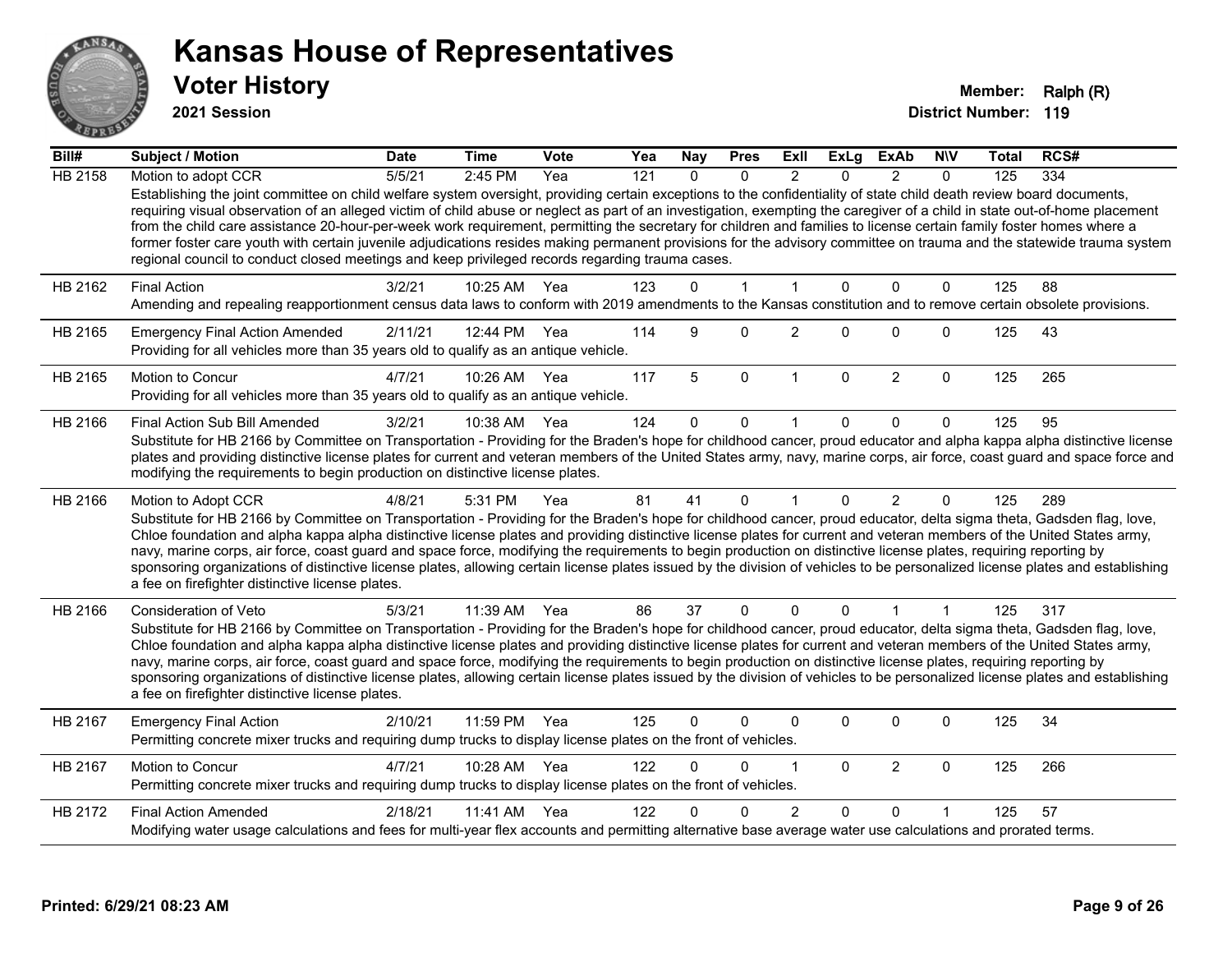

**2021 Session**

| Bill#          | <b>Subject / Motion</b>                                                                                                                                                                                                                                                                                                                                                                                                                                                                                                                                                                                                                                                                                                                                                                                                                                                                                    | <b>Date</b> | <b>Time</b> | Vote | Yea              | <b>Nay</b>     | <b>Pres</b> | ExIl           | <b>ExLg</b>  | <b>ExAb</b>    | <b>NIV</b>   | <b>Total</b> | RCS# |
|----------------|------------------------------------------------------------------------------------------------------------------------------------------------------------------------------------------------------------------------------------------------------------------------------------------------------------------------------------------------------------------------------------------------------------------------------------------------------------------------------------------------------------------------------------------------------------------------------------------------------------------------------------------------------------------------------------------------------------------------------------------------------------------------------------------------------------------------------------------------------------------------------------------------------------|-------------|-------------|------|------------------|----------------|-------------|----------------|--------------|----------------|--------------|--------------|------|
| <b>HB 2175</b> | <b>Emergency Final Action</b><br>Creating the Dwayne Peaslee technical training center district.                                                                                                                                                                                                                                                                                                                                                                                                                                                                                                                                                                                                                                                                                                                                                                                                           | 2/25/21     | 12:52 PM    | Yea  | $\overline{122}$ | $\overline{2}$ | $\Omega$    | $\mathbf 1$    | $\Omega$     | $\Omega$       | $\Omega$     | 125          | 81   |
| HB 2176        | <b>Emergency Final Action Amended</b><br>Clarify the vacation or exclusion of territory from city boundaries or release of easements.                                                                                                                                                                                                                                                                                                                                                                                                                                                                                                                                                                                                                                                                                                                                                                      | 3/25/21     | 12:22 PM    | Yea  | 120              | $\overline{2}$ | 0           | $\mathbf 1$    | $\Omega$     | $\overline{2}$ | $\mathbf 0$  | 125          | 224  |
| HB 2178        | <b>Final Action</b><br>Vacating certain blocks in the original town plat set aside for a college and a park in the city of Americus and vesting fee simple title in the city.                                                                                                                                                                                                                                                                                                                                                                                                                                                                                                                                                                                                                                                                                                                              | 2/18/21     | 11:42 AM    | Yea  | 121              | 1              | $\Omega$    | $\overline{2}$ | $\Omega$     | $\Omega$       | 1            | 125          | 58   |
| HB 2178        | Motion to Concur<br>Providing for the vacation or exclusion of territory or easements by cities, including certain blocks in the original town plat set aside for a college and a park in the<br>city of Americus.                                                                                                                                                                                                                                                                                                                                                                                                                                                                                                                                                                                                                                                                                         | 3/30/21     | 3:05 PM     | Yea  | 121              | $\overline{2}$ | 0           |                | $\Omega$     | $\Omega$       |              | 125          | 250  |
| HB 2183        | <b>Final Action Amended</b><br>Prohibiting the governor, the executive branch and the judicial branch from altering election laws or procedures and limiting the authority of the secretary of state to enter<br>into consent decrees with any court absent the approval of the legislative coordinating council.                                                                                                                                                                                                                                                                                                                                                                                                                                                                                                                                                                                          | 3/3/21      | 11:53 AM    | Yea  | 84               | 39             | 1           |                | 0            | $\Omega$       | $\Omega$     | 125          | 123  |
| HB 2183        | Motion to adopt CCR<br>Creating the transparency in revenues underwriting elections act; prohibiting the receipt and expenditure of private moneys by election officials; directing the secretary of<br>state to publish certain registered voter totals; relating to advance voting ballots by requiring signed statements for delivery of such ballots on behalf of a voter; limiting<br>the number of such ballots that can be delivered; prohibiting the altering or backdating of the mailing date on such ballots; requiring a matching signature on such<br>ballots; removing the secretary of state's authority to provide additional time for receipt of such ballots; prohibiting candidates for office from engaging in certain conduct<br>related to advance voting ballots; creating the crime of false representation of an election official; and, expanding the crime of electioneering.   | 4/8/21      | 10:11 PM    | Yea  | 80               | 42             | $\Omega$    |                | $\mathbf{0}$ | $\overline{2}$ | $\mathbf{0}$ | 125          | 296  |
| HB 2183        | Consideration of Veto<br>Creating the transparency in revenues underwriting elections act; prohibiting the receipt and expenditure of private moneys by election officials; directing the secretary of<br>state to publish certain registered voter totals; relating to advance voting ballots by requiring signed statements for delivery of such ballots on behalf of a voter; limiting<br>the number of such ballots that can be delivered; prohibiting the altering or backdating of the mailing date on such ballots; requiring a matching signature on such<br>ballots; removing the secretary of state's authority to provide additional time for receipt of such ballots; prohibiting candidates for office from engaging in certain conduct<br>related to advance voting ballots; creating the crime of false representation of an election official; and, expanding the crime of electioneering. | 5/3/21      | 12:01 PM    | Yea  | 85               | 38             | $\Omega$    |                | U            |                |              | 125          | 319  |
| HB 2187        | <b>Final Action</b><br>Enacting the first-time home buyer savings account act.                                                                                                                                                                                                                                                                                                                                                                                                                                                                                                                                                                                                                                                                                                                                                                                                                             | 2/18/21     | 11:44 AM    | Yea  | 119              | 3              | $\Omega$    | $\overline{2}$ | 0            | $\Omega$       |              | 125          | 59   |
| HB 2187        | Motion to Concur<br>Enacting the first-time home buyer savings account act.                                                                                                                                                                                                                                                                                                                                                                                                                                                                                                                                                                                                                                                                                                                                                                                                                                | 5/5/21      | 2:47 PM     | Yea  | 119              | $\overline{2}$ | $\Omega$    | $\overline{2}$ | $\Omega$     | $\overline{2}$ | $\mathbf{0}$ | 125          | 335  |
| HB 2191        | <b>Final Action</b><br>Increasing criminal penalties for the crimes of riot and incitement to riot when the crime occurs in a correctional facility.                                                                                                                                                                                                                                                                                                                                                                                                                                                                                                                                                                                                                                                                                                                                                       | 2/24/21     | 11:20 AM    | Yea  | 123              | $\Omega$       | $\Omega$    | 1              | $\Omega$     | $\mathbf{1}$   | $\Omega$     | 125          | 67   |
| HB 2192        | <b>Final Action</b><br>Authorizing court services officers and community corrections officers to provide a certification of identification to offenders for use to obtain a new driver's license.                                                                                                                                                                                                                                                                                                                                                                                                                                                                                                                                                                                                                                                                                                          | 2/25/21     | 11:41 AM    | Yea  | 124              | 0              | $\Omega$    |                | $\Omega$     | $\Omega$       | 0            | 125          | 77   |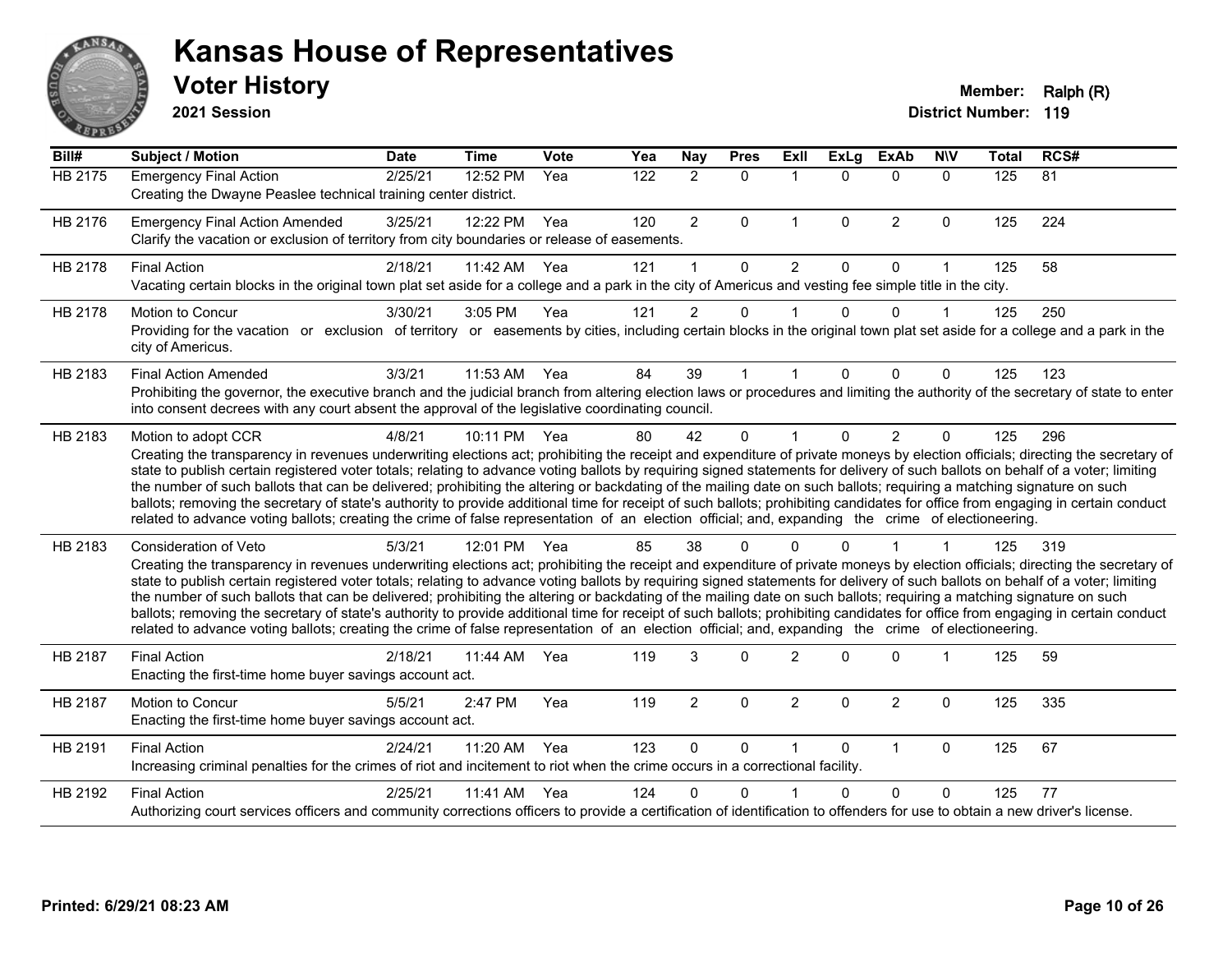

**2021 Session**

| Bill#          | <b>Subject / Motion</b>                                                                                                                                                                                                                                                                                                                                                                                                                                                                                                                                                                                                                                                                                                                                                                                                                                                                                                                                                                                                                                                                                                                           | <b>Date</b> | <b>Time</b>  | <b>Vote</b> | Yea | Nay             | <b>Pres</b> | ExII           | ExLg         | ExAb           | <b>NIV</b>   | <b>Total</b> | RCS# |
|----------------|---------------------------------------------------------------------------------------------------------------------------------------------------------------------------------------------------------------------------------------------------------------------------------------------------------------------------------------------------------------------------------------------------------------------------------------------------------------------------------------------------------------------------------------------------------------------------------------------------------------------------------------------------------------------------------------------------------------------------------------------------------------------------------------------------------------------------------------------------------------------------------------------------------------------------------------------------------------------------------------------------------------------------------------------------------------------------------------------------------------------------------------------------|-------------|--------------|-------------|-----|-----------------|-------------|----------------|--------------|----------------|--------------|--------------|------|
| <b>HB 2196</b> | Final Action Sub Bill Amended                                                                                                                                                                                                                                                                                                                                                                                                                                                                                                                                                                                                                                                                                                                                                                                                                                                                                                                                                                                                                                                                                                                     | 3/4/21      | 1:47 PM      | Yea         | 87  | $\overline{36}$ | $\Omega$    |                | $\Omega$     |                | $\Omega$     | 125          | 148  |
|                | Substitute for HB 2196 by Commerce, Labor and Economic Development - Changing provisions of the employment security law including creation of the unemployment<br>compensation modernization and improvement council, development of a new unemployment insurance information technology system, provision of tax information to<br>claimants, publication of trust fund data, the maximum benefit period, the charging of employer accounts for benefits paid, employer contribution rate determination and<br>schedules, abolishment of the employment security interest assessment fund, crediting of employer accounts for fraudulent or erroneous payments, appropriation of<br>federal COVID-19 moneys to the unemployment insurance trust fund, transfers from the state general fund to the unemployment insurance trust fund for improper<br>benefit payments, emergency expansion of the employment security board of review, providing for the my reemployment plan program and workforce training program<br>availability to claimants, changes to the shared work compensation program and other unemployment trust fund provisions. |             |              |             |     |                 |             |                |              |                |              |              |      |
| HB 2196        | Motion to adopt CCR<br>Senate Substitute for HB 2196 by Committee on Commerce - Changing provisions of the employment security law including creation of the unemployment<br>compensation modernization and improvement council, development of a new unemployment insurance information technology system, provision of tax information to<br>claimants, publication of trust fund data, the maximum benefit period, the charging of employer accounts for benefits paid, employer contribution rate determination and<br>schedules, crediting of employer accounts for fraudulent or erroneous payments, transfer of federal COVID-19 moneys to the unemployment insurance trust fund,<br>emergency expansion of the employment security board of review, providing for the my reemployment plan program and workforce training program availability to<br>claimants, changes to the shared work compensation program and other unemployment trust fund provisions.                                                                                                                                                                             | 4/9/21      | 5:58 PM      | Yea         | 122 |                 | $\Omega$    |                | 0            | $\Omega$       | 1            | 125          | 314  |
| HB 2201        | <b>Final Action Amended</b><br>Decreasing the Eisenhower legacy transportation program alternate delivery project threshold, authorizing usage of federal stimulus funds and KDOT bonding authority.                                                                                                                                                                                                                                                                                                                                                                                                                                                                                                                                                                                                                                                                                                                                                                                                                                                                                                                                              | 3/2/21      | 10:40 AM Yea |             | 118 |                 | $\Omega$    |                | $\mathbf{0}$ | $\mathbf{0}$   | $\mathbf{0}$ | 125          | 96   |
| HB 2201        | Mot to Concur in Conference<br>Senate Substitute for HB 2201 by Committee on Transportation - Decreasing the Eisenhower legacy transportation program alternate delivery project threshold,<br>authorizing the usage of federal stimulus funds and KDOT bonding authority.                                                                                                                                                                                                                                                                                                                                                                                                                                                                                                                                                                                                                                                                                                                                                                                                                                                                        | 4/8/21      | 5:00 PM      | Yea         | 95  | 27              | $\Omega$    |                | 0            | $\overline{2}$ | 0            | 125          | 285  |
| HB 2203        | <b>Final Action</b><br>Establishing the asbestos remediation fund for fees collected as part of the Kansas asbestos control program.                                                                                                                                                                                                                                                                                                                                                                                                                                                                                                                                                                                                                                                                                                                                                                                                                                                                                                                                                                                                              | 3/2/21      | 10:42 AM Yea |             | 122 | $\overline{2}$  | $\Omega$    |                | $\Omega$     | $\Omega$       | $\Omega$     | 125          | 97   |
| HB 2203        | Motion to Concur<br>Establishing the asbestos remediation fund for fees collected as part of the Kansas asbestos control program.                                                                                                                                                                                                                                                                                                                                                                                                                                                                                                                                                                                                                                                                                                                                                                                                                                                                                                                                                                                                                 | 4/8/21      | 7:45 PM      | Yea         | 121 |                 |             | $\overline{1}$ | $\mathbf{0}$ | $\overline{1}$ | $\mathbf 0$  | 125          | 290  |
| HB 2208        | <b>Final Action Amended</b><br>Authorizing telemedicine waivers for out-of-state healthcare providers, reducing certain requirements for licensure by the behavioral sciences regulatory board and<br>expanding out-of-state temporary permits to practice behavioral sciences professions.                                                                                                                                                                                                                                                                                                                                                                                                                                                                                                                                                                                                                                                                                                                                                                                                                                                       | 3/3/21      | 11:55 AM Yea |             | 124 | 0               | $\Omega$    | -1             | $\Omega$     | $\Omega$       | $\Omega$     | 125          | 124  |
| HB 2208        | Motion to adopt CCR<br>Senate Substitute for HB 2208 by Committee on Public Health and Welfare - Establishing certification and funding for certified community behavioral health clinics,<br>enacting the rural emergency hospital act to provide for the licensure of rural emergency hospitals, authorizing telemedicine waivers for out-of-state healthcare<br>providers, reducing certain requirements for licensure by the behavioral sciences regulatory board and expanding out-of-state temporary permits to practice behavioral<br>sciences professions.                                                                                                                                                                                                                                                                                                                                                                                                                                                                                                                                                                                | 4/9/21      | 5:44 PM      | Yea         | 120 | $\overline{2}$  | $\Omega$    | $\overline{2}$ | 0            | 0              |              | 125          | 312  |
| HB 2209        | <b>Final Action Amended</b><br>Enacting the psychology interjurisdictional compact to provide for interjurisdictional authorization to practice telepsychology and temporary in-person, face-to-face<br>psychology.                                                                                                                                                                                                                                                                                                                                                                                                                                                                                                                                                                                                                                                                                                                                                                                                                                                                                                                               | 3/3/21      | 11:57 AM     | Yea         | 121 | 3               | 0           |                | 0            | 0              | $\Omega$     | 125          | 125  |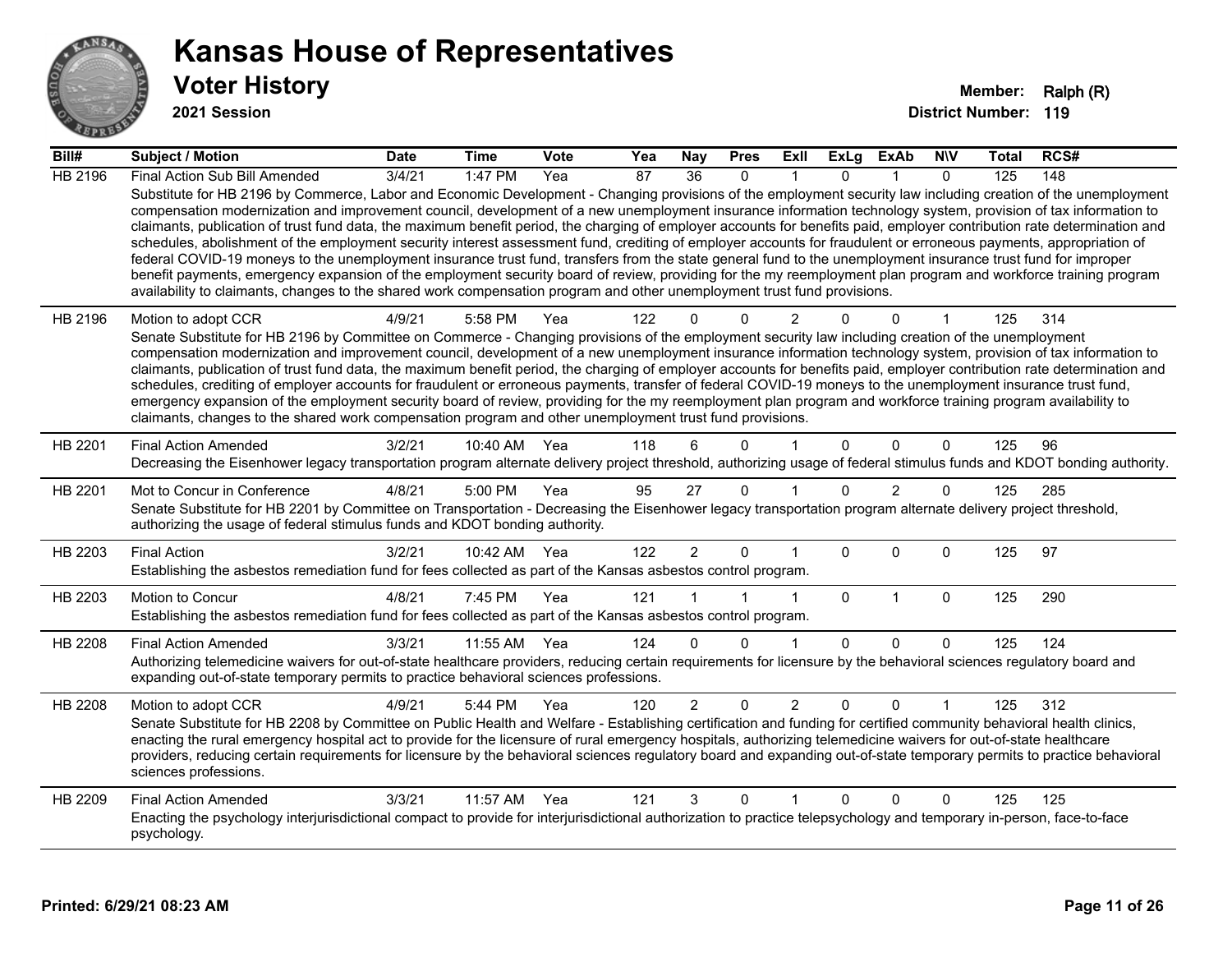

**2021 Session**

| Bill#          | <b>Subject / Motion</b>                                                                                                                                                      | <b>Date</b> | <b>Time</b>  | Vote | Yea | Nay            | <b>Pres</b> | Exll           | <b>ExLg</b> | <b>ExAb</b>    | <b>NIV</b>   | <b>Total</b> | RCS# |
|----------------|------------------------------------------------------------------------------------------------------------------------------------------------------------------------------|-------------|--------------|------|-----|----------------|-------------|----------------|-------------|----------------|--------------|--------------|------|
| HB 2212        | <b>Final Action</b>                                                                                                                                                          | 3/2/21      | $10:43$ AM   | Yea  | 122 | $\mathcal{P}$  | $\Omega$    | 1              | $\Omega$    | $\Omega$       | $\Omega$     | 125          | 98   |
|                | Eliminating Kansas residency requirements for various liquor licenses.                                                                                                       |             |              |      |     |                |             |                |             |                |              |              |      |
| HB 2214        | <b>Final Action</b>                                                                                                                                                          | 3/2/21      | 10:45 AM     | Yea  | 124 | $\Omega$       | $\Omega$    | 1              | $\Omega$    | $\Omega$       | $\Omega$     | 125          | 99   |
|                | Authorizing the secretary of administration on behalf of the department of corrections to convey land in Mitchell county to the city of Beloit.                              |             |              |      |     |                |             |                |             |                |              |              |      |
| HB 2218        | <b>Final Action</b>                                                                                                                                                          | 3/4/21      | 1:49 PM      | Yea  | 123 | $\Omega$       | $\Omega$    |                | $\Omega$    |                | $\mathbf{0}$ | 125          | 149  |
|                | Updating membership and requirements of the Kansas state employees health care commission to include a current and retired state employee enrolled in the state              |             |              |      |     |                |             |                |             |                |              |              |      |
|                | healthcare benefits program group health insurance medical plan.                                                                                                             |             |              |      |     |                |             |                |             |                |              |              |      |
| HB 2218        | Motion to adopt CCR                                                                                                                                                          | 4/9/21      | 2:33 PM      | Yea  | 123 | $\mathbf 0$    | $\mathbf 0$ | $\overline{2}$ | $\Omega$    | $\Omega$       | 0            | 125          | 306  |
|                | Updating the membership and responsibilities of the Kansas state employees health care commission and requiring the commission to make certain reports and                   |             |              |      |     |                |             |                |             |                |              |              |      |
|                | recommendations to the legislature.                                                                                                                                          |             |              |      |     |                |             |                |             |                |              |              |      |
| HB 2219        | <b>Final Action</b>                                                                                                                                                          | 3/16/21     | $11:13$ AM   | Yea  | 123 |                | $\Omega$    |                | $\Omega$    | $\Omega$       | $\Omega$     | 125          | 168  |
|                | Enacting the Kansas targeted employment act to provide tax credits for the employment of persons with developmental disabilities.                                            |             |              |      |     |                |             |                |             |                |              |              |      |
| HB 2224        | <b>Final Action Amended</b>                                                                                                                                                  | 3/4/21      | 1:50 PM      | Yea  | 117 | 6              | $\Omega$    |                | $\Omega$    |                | $\Omega$     | 125          | 150  |
|                | Expanding the definition of "infectious disease" in certain statutes related to crimes in which bodily fluids may have been transmitted from one person to another.          |             |              |      |     |                |             |                |             |                |              |              |      |
| HB 2224        | Mot to Concur in Conference                                                                                                                                                  | 5/7/21      | 4:21 PM      | Yea  | 112 | $\overline{7}$ | $\Omega$    |                | $\Omega$    | 5              | $\Omega$     | 125          | 350  |
|                | Expanding the definition of "infectious disease" in certain statutes related to crimes in which bodily fluids may have been transmitted from one person to another.          |             |              |      |     |                |             |                |             |                |              |              |      |
| <b>HB 2227</b> | <b>Final Action Amended</b>                                                                                                                                                  | 3/4/21      | 1:53 PM      | Yea  | 113 | 10             | $\Omega$    |                | $\Omega$    |                | $\Omega$     | 125          | 151  |
|                | Providing immunity from civil liability for COVID-19 claims for certain covered facilities, including adult care homes, community mental health centers, crisis intervention |             |              |      |     |                |             |                |             |                |              |              |      |
|                | centers, community service providers and community developmental disability organizations.                                                                                   |             |              |      |     |                |             |                |             |                |              |              |      |
| HB 2228        | <b>Final Action Amended</b>                                                                                                                                                  | 3/3/21      | 11:58 AM     | Yea  | 124 | $\Omega$       | $\Omega$    | $\mathbf 1$    | $\Omega$    | $\mathbf 0$    | $\Omega$     | 125          | 126  |
|                | Requiring law enforcement agencies to adopt a policy regarding submission of sexual assault evidence kits and allowing evidence collection at child advocacy centers or      |             |              |      |     |                |             |                |             |                |              |              |      |
|                | other facilities.                                                                                                                                                            |             |              |      |     |                |             |                |             |                |              |              |      |
| HB 2231        | <b>Emergency Final Action</b>                                                                                                                                                | 3/4/21      | 4:35 PM      | Yea  | 78  | 45             | $\mathbf 0$ | $\mathbf{1}$   | $\Omega$    | $\overline{1}$ | $\Omega$     | 125          | 159  |
|                | Amending the definition of the crime of conducting a pyramid promotional scheme, providing for an exemption and defining key terms.                                          |             |              |      |     |                |             |                |             |                |              |              |      |
| HB 2234        | <b>Final Action</b>                                                                                                                                                          | 3/3/21      | 12:00 PM Yea |      | 123 |                | $\Omega$    |                | U           | $\Omega$       | $\Omega$     | 125          | 127  |
|                | Requiring medical directors of emergency medical services to provide medical oversight of such services and emergency medical service providers.                             |             |              |      |     |                |             |                |             |                |              |              |      |
| HB 2236        | <b>Final Action Amended</b>                                                                                                                                                  | 3/18/21     | 11:27 AM     | Yea  | 122 | $\Omega$       | $\Omega$    |                | $\Omega$    | $\overline{2}$ | $\Omega$     | 125          | 181  |
|                | Authorizing exclusion of the sales comparison approach in mortgage financing appraisals of certain unique residential real property in rural counties.                       |             |              |      |     |                |             |                |             |                |              |              |      |
| HB 2237        | <b>Final Action</b>                                                                                                                                                          | 2/24/21     | 11:22 AM     | Yea  | 107 | 16             | $\Omega$    |                | $\Omega$    | $\overline{1}$ | $\Omega$     | 125          | 68   |
|                | Extending the eligible time period for the rural opportunity zone loan repayment program and income tax credit.                                                              |             |              |      |     |                |             |                |             |                |              |              |      |
|                |                                                                                                                                                                              | 3/2/21      | $10:47$ AM   | Yea  | 124 | 0              | $\Omega$    |                | $\Omega$    | $\Omega$       | $\mathbf{0}$ |              |      |
| HB 2238        | <b>Final Action</b><br>Eliminating the dollar limitation for acceptance of gifts by donors to school districts or cities, or both, for library purposes.                     |             |              |      |     |                |             |                |             |                |              | 125          | 100  |
|                |                                                                                                                                                                              |             |              |      |     |                |             |                |             |                |              |              |      |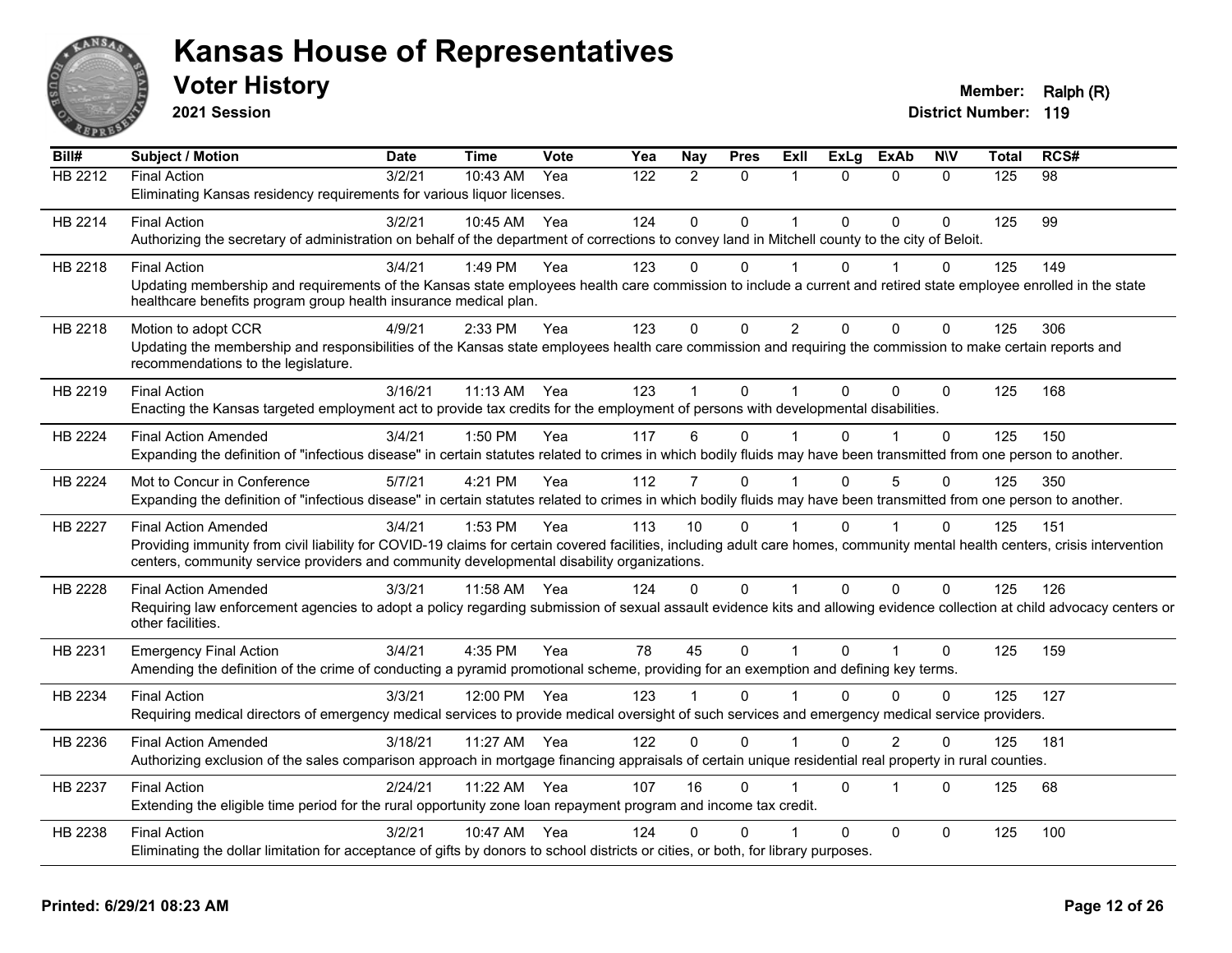

**2021 Session**

#### **Voter History Member: Ralph (R)**

| Bill#          | <b>Subject / Motion</b>                                                                                                                                                                                                                                                                                                                                                                                  | <b>Date</b> | <b>Time</b>  | <b>Vote</b> | Yea | <b>Nay</b>     | <b>Pres</b> | <b>Exll</b>    | <b>ExLg</b>  | <b>ExAb</b>    | <b>N\V</b>   | Total | RCS# |
|----------------|----------------------------------------------------------------------------------------------------------------------------------------------------------------------------------------------------------------------------------------------------------------------------------------------------------------------------------------------------------------------------------------------------------|-------------|--------------|-------------|-----|----------------|-------------|----------------|--------------|----------------|--------------|-------|------|
| HB 2239        | <b>Emergency Final Action Amended</b><br>Extending the Kansas corporate income tax net operating loss carryforward.                                                                                                                                                                                                                                                                                      | 3/4/21      | 4:33 PM      | Yea         | 123 | $\mathbf{0}$   | $\Omega$    | $\mathbf 1$    | $\Omega$     | $\mathbf{1}$   | $\mathbf{0}$ | 125   | 158  |
| HB 2243        | <b>Final Action</b><br>Adjusting the frequency of the KPERS actuarial experience study.                                                                                                                                                                                                                                                                                                                  | 2/25/21     | 11:43 AM     | Yea         | 123 | $\mathbf{1}$   | $\Omega$    | $\mathbf 1$    | $\Omega$     | $\mathbf{0}$   | $\Omega$     | 125   | 78   |
| HB 2243        | Motion to adopt CCR<br>Adjusting the frequency of the KPERS actuarial experience study, providing a moratorium on KPERS death and long-term disability employer contributions, allowing the<br>extension of certain DROP periods and conforming certain KPERS provisions with the federal CARES act.                                                                                                     | 4/8/21      | 5:11 PM      | Yea         | 122 | $\mathbf 0$    | $\mathbf 0$ | $\overline{1}$ | $\mathbf{0}$ | $\overline{2}$ | 0            | 125   | 288  |
| HB 2244        | <b>Emergency Final Action Amended</b><br>Establishing requirements for the effective disposal of industrial hemp and requiring industrial hemp processors to register with the state fire marshal.                                                                                                                                                                                                       | 2/25/21     | 12:49 PM     | Yea         | 97  | 27             | $\Omega$    | $\overline{1}$ | $\mathbf{0}$ | $\mathbf{0}$   | $\Omega$     | 125   | 79   |
| HB 2244        | Motion to adopt CCR<br>Establishing requirements for the effective disposal of industrial hemp and requiring industrial hemp processors to register with the state fire marshal.                                                                                                                                                                                                                         | 4/8/21      | 9:32 PM      | Yea         | 101 | 22             | $\Omega$    | 1              | $\Omega$     |                | $\Omega$     | 125   | 295  |
| HB 2245        | <b>Final Action</b><br>Permitting the division of vehicles to collect emergency contact information for registration purposes and permitting law enforcement agencies to use such information in<br>the case of an emergency.                                                                                                                                                                            | 3/4/21      | 1:54 PM      | Yea         | 123 | $\Omega$       | $\Omega$    | $\mathbf 1$    | O            |                | $\Omega$     | 125   | 152  |
| HB 2245        | Motion to Concur<br>Permitting the division of vehicles to collect emergency contact information for registration purposes and permitting law enforcement agencies to use such information in<br>the case of an emergency.                                                                                                                                                                               | 4/7/21      | 10:30 AM     | Yea         | 122 | $\mathbf{0}$   | $\mathbf 0$ | $\mathbf{1}$   | $\Omega$     | $\overline{2}$ | 0            | 125   | 267  |
| HB 2247        | <b>Final Action Amended</b><br>Designating a portion of K-67 highway as the COII Trenton J Brinkman memorial highway, designating bridges on U.S. highway 54 as the Max Zimmerman memorial<br>bridge and the Jack Taylor memorial bridge, designating a bridge on U.S. highway 77 as the PFC Loren H Larson bridge and designating a bridge on U.S. highway 166<br>as the Tyler A Juden memorial bridge. | 3/2/21      | 10:48 AM Yea |             | 124 | $\Omega$       | $\Omega$    | 1              | $\Omega$     | $\Omega$       | $\Omega$     | 125   | 101  |
| <b>HB 2247</b> | Motion to Concur<br>Designating a portion of K-67 highway as the COII Trenton J Brinkman memorial highway, designating bridges on U.S. highway 54 as the Max Zimmerman memorial<br>bridge and the Jack Taylor memorial bridge, designating a bridge on U.S. highway 77 as the PFC Loren H Larson bridge and designating a bridge on U.S. highway 166<br>as the Tyler A Juden memorial bridge.            | 4/7/21      | 10:23 AM Yea |             | 122 | $\Omega$       | $\Omega$    |                | $\Omega$     | 2              | $\Omega$     | 125   | 264  |
| HB 2248        | <b>Final Action</b><br>Increasing state financial assistance to local health departments under specified circumstances.                                                                                                                                                                                                                                                                                  | 3/17/21     | 11:19 AM Yea |             | 111 | 12             | $\Omega$    | $\mathbf 1$    | $\Omega$     | $\mathbf 1$    | 0            | 125   | 175  |
| HB 2252        | <b>Final Action Amended</b><br>Creating fulfillment house licenses to authorize storage and shipping services provided to winery special order shipping licensees.                                                                                                                                                                                                                                       | 3/2/21      | 10:50 AM     | Yea         | 122 | $\overline{2}$ | $\Omega$    | $\overline{1}$ | $\Omega$     | $\mathbf{0}$   | $\mathbf 0$  | 125   | 102  |
| HB 2254        | <b>Final Action Amended</b><br>Increasing the monetary cap on irrevocable prearranged funeral agreements to \$10,000.                                                                                                                                                                                                                                                                                    | 2/24/21     | 11:23 AM     | Yea         | 123 | $\mathbf{0}$   | $\Omega$    | 1              | $\Omega$     | $\mathbf{1}$   | $\Omega$     | 125   | 69   |
| HB 2254        | Mot to Concur in Conference<br>Increasing the monetary cap on irrevocable prearranged funeral agreements to \$10,000.                                                                                                                                                                                                                                                                                    | 4/8/21      | 7:48 PM      | Yea         | 122 |                | $\Omega$    | 1              | $\Omega$     | $\overline{1}$ | 0            | 125   | 291  |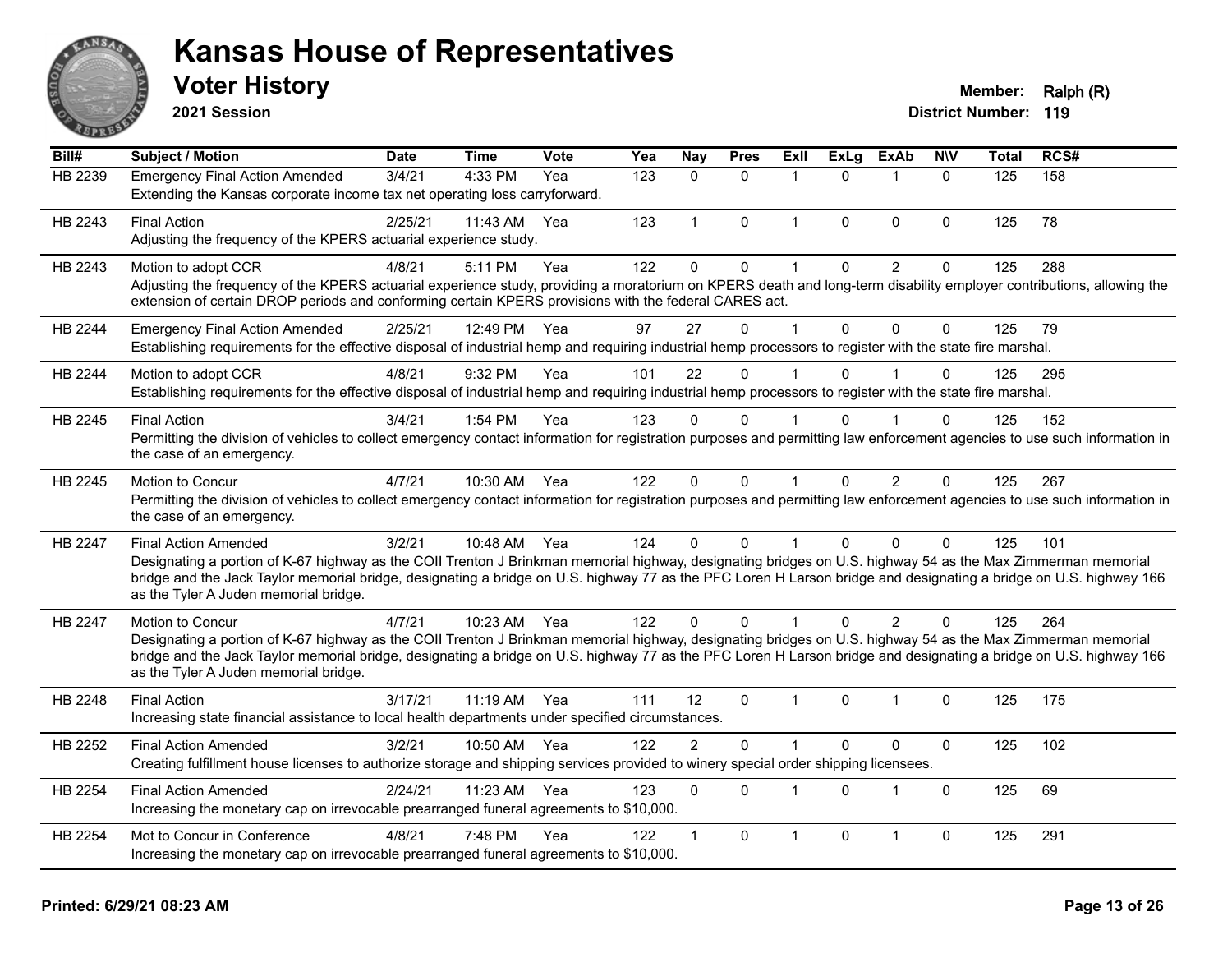

**2021 Session**

| Bill#          | <b>Subject / Motion</b>                                                                                                                                                                                   | <b>Date</b> | <b>Time</b> | <b>Vote</b> | Yea | Nay            | <b>Pres</b>  | ExII           | <b>ExLg</b>  | <b>ExAb</b>    | <b>NIV</b>   | <b>Total</b> | RCS# |
|----------------|-----------------------------------------------------------------------------------------------------------------------------------------------------------------------------------------------------------|-------------|-------------|-------------|-----|----------------|--------------|----------------|--------------|----------------|--------------|--------------|------|
| <b>HB 2259</b> | <b>Final Action Amended</b>                                                                                                                                                                               | 3/2/21      | 10:53 AM    | Yea         | 75  | 49             | 0            | 1              | $\Omega$     | $\mathbf{0}$   | $\mathbf{0}$ | 125          | 103  |
|                | Permitting the use of expedited partner therapy to treat a sexually transmitted disease.                                                                                                                  |             |             |             |     |                |              |                |              |                |              |              |      |
| HB 2262        | <b>Final Action Amended</b>                                                                                                                                                                               | 2/24/21     | 11:25 AM    | Yea         | 122 |                | 0            | 1              | 0            | $\overline{1}$ | $\mathbf 0$  | 125          | 70   |
|                | Eliminating the requirement to provide a permit to cremate in certain circumstances and authorizing electronic permits to cremate.                                                                        |             |             |             |     |                |              |                |              |                |              |              |      |
| HB 2264        | <b>Final Action</b>                                                                                                                                                                                       | 3/2/21      | 10:56 AM    | Yea         | 95  | 29             | $\Omega$     |                | $\Omega$     | $\Omega$       | $\Omega$     | 125          | 104  |
|                | Permitting student athletes at postsecondary educational institutions to receive compensation for the use of their name, image, likeness rights or athletic reputation.                                   |             |             |             |     |                |              |                |              |                |              |              |      |
| HB 2270        | <b>Final Action</b>                                                                                                                                                                                       | 3/2/21      | 10:58 AM    | Yea         | 123 |                | $\Omega$     |                | $\Omega$     | $\Omega$       | $\Omega$     | 125          | 105  |
|                | Modifying the distribution of the levy on fire insurance business premiums to the state fire marshal fee fund, the emergency medical services operating fund and the fire                                 |             |             |             |     |                |              |                |              |                |              |              |      |
|                | service training program fund.                                                                                                                                                                            |             |             |             |     |                |              |                |              |                |              |              |      |
| HB 2275        | <b>Final Action</b>                                                                                                                                                                                       | 3/2/21      | 10:27 AM    | Yea         | 124 | $\Omega$       | $\Omega$     | 1              | $\Omega$     | $\Omega$       | $\Omega$     | 125          | 89   |
|                | Requiring the department of corrections to develop guidance to be used by parole officers when responding to violations of parole and postrelease supervision and that<br>incentivize compliant behavior. |             |             |             |     |                |              |                |              |                |              |              |      |
|                |                                                                                                                                                                                                           |             |             |             |     |                |              |                |              |                |              |              |      |
| HB 2277        | <b>Emergency Final Action Amended</b>                                                                                                                                                                     | 2/25/21     | 12:51 PM    | Yea         | 116 | 8              | 0            | $\mathbf 1$    | $\mathbf{0}$ | $\mathbf 0$    | 0            | 125          | 80   |
|                | Clarifying the definition of possession in the Kansas criminal code.                                                                                                                                      |             |             |             |     |                |              |                |              |                |              |              |      |
| HB 2279        | <b>Final Action Amended</b>                                                                                                                                                                               | 3/3/21      | 12:02 PM    | Yea         | 122 | $\overline{2}$ | $\Omega$     | $\mathbf 1$    | $\Omega$     | $\mathbf{0}$   | $\mathbf{0}$ | 125          | 128  |
|                | Enacting the physical therapy licensure compact and authorizing criminal history record checks.                                                                                                           |             |             |             |     |                |              |                |              |                |              |              |      |
| HB 2280        | <b>Final Action Amended</b>                                                                                                                                                                               | 3/3/21      | 12:03 PM    | Yea         | 116 | 8              | 0            | $\mathbf{1}$   | 0            | $\mathbf 0$    | $\mathbf 0$  | 125          | 129  |
|                | Updating statutes relating to the powers, duties and functions of the state board of pharmacy.                                                                                                            |             |             |             |     |                |              |                |              |                |              |              |      |
| HB 2287        | <b>Final Action</b>                                                                                                                                                                                       | 3/16/21     | 11:15 AM    | Yea         | 115 | 9              | $\mathbf 0$  | $\mathbf{1}$   | $\Omega$     | $\Omega$       | $\mathbf 0$  | 125          | 169  |
|                | Establishing the Kansas promise scholarship act to provide scholarships to students who attend postsecondary educational programs that correspond to high-need                                            |             |             |             |     |                |              |                |              |                |              |              |      |
|                | career fields.                                                                                                                                                                                            |             |             |             |     |                |              |                |              |                |              |              |      |
| HB 2292        | <b>Final Action</b>                                                                                                                                                                                       | 3/2/21      | 10:28 AM    | Yea         | 124 | $\Omega$       | $\mathbf{0}$ | $\mathbf 1$    | $\Omega$     | $\mathbf{0}$   | $\Omega$     | 125          | 90   |
|                | Creating exemptions in the open records act for cyber security assessments, plans and vulnerabilities.                                                                                                    |             |             |             |     |                |              |                |              |                |              |              |      |
| HB 2295        | <b>Final Action</b>                                                                                                                                                                                       | 3/4/21      | 1:56 PM     | Yea         | 122 |                | 0            | $\overline{1}$ | $\mathbf 0$  | $\overline{1}$ | $\mathbf 0$  | 125          | 153  |
|                | Exempting municipal motor grader vehicle operators from Kansas uniform commercial drivers' license act requirements.                                                                                      |             |             |             |     |                |              |                |              |                |              |              |      |
| HB 2297        | <b>Final Action</b>                                                                                                                                                                                       | 3/2/21      | 10:59 AM    | Yea         | 124 | $\Omega$       | $\Omega$     | 1              | $\Omega$     | $\Omega$       | $\mathbf 0$  | 125          | 106  |
|                | Concerning requirements of publication of certain documents by the secretary of state; relating to session laws, the Kansas register, proposed amendments to the                                          |             |             |             |     |                |              |                |              |                |              |              |      |
|                | constitution of the state of Kansas, and Kansas administrative rules and regulations and guidance documents.                                                                                              |             |             |             |     |                |              |                |              |                |              |              |      |
| HB 2298        | <b>Final Action</b>                                                                                                                                                                                       | 3/2/21      | 11:01 AM    | Yea         | 120 |                | 0            |                | $\Omega$     | 0              | $\Omega$     | 125          | 107  |
|                | Changing requirements for service of process on nonresident drivers and clarifying service of process on certain business entities.                                                                       |             |             |             |     |                |              |                |              |                |              |              |      |
| HB 2313        | <b>Final Action</b>                                                                                                                                                                                       | 3/4/21      | 1:32 PM     | Yea         | 123 | 0              | $\mathbf{0}$ |                | 0            |                | $\Omega$     | 125          | 142  |
|                | Allowing Kansas national guard and reservist members who are in good standing to receive a property tax exemption for up to two motor vehicles.                                                           |             |             |             |     |                |              |                |              |                |              |              |      |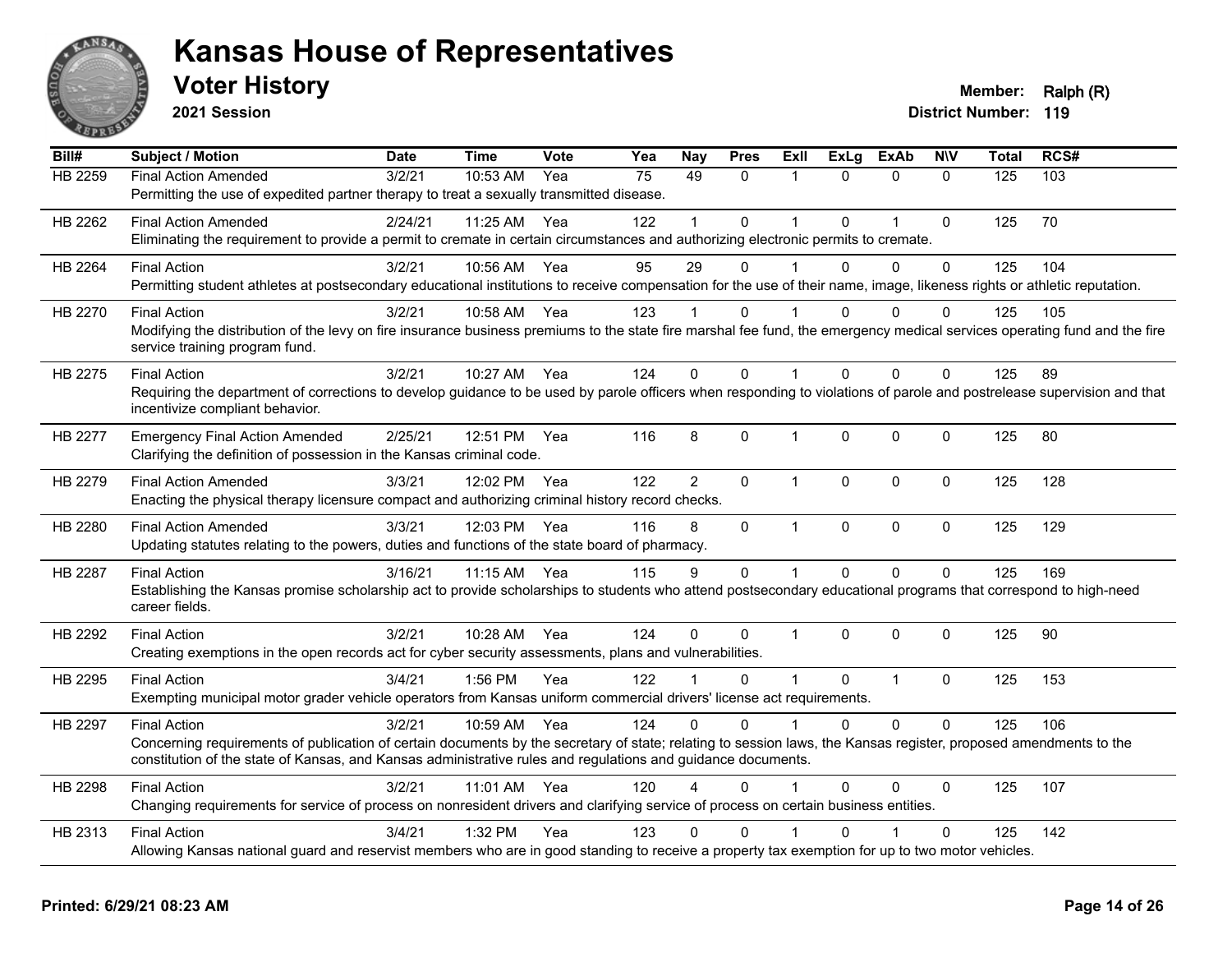

**2021 Session**

| Bill#   | <b>Subject / Motion</b>                                                                                                                                                                                                                                                                                                                                                                                                                                                                                                                                                                                                                                                                                                   | <b>Date</b> | <b>Time</b>  | Vote | Yea | Nay                  | <b>Pres</b>  | ExII         | <b>ExLg</b>  | ExAb           | <b>NIV</b>   | Total | RCS# |
|---------|---------------------------------------------------------------------------------------------------------------------------------------------------------------------------------------------------------------------------------------------------------------------------------------------------------------------------------------------------------------------------------------------------------------------------------------------------------------------------------------------------------------------------------------------------------------------------------------------------------------------------------------------------------------------------------------------------------------------------|-------------|--------------|------|-----|----------------------|--------------|--------------|--------------|----------------|--------------|-------|------|
| HB 2313 | Motion to adopt CCR                                                                                                                                                                                                                                                                                                                                                                                                                                                                                                                                                                                                                                                                                                       | 5/7/21      | 11:59 PM     | Yea  | 108 | 3                    | $\Omega$     |              | $\Omega$     | 13             | $\Omega$     | 125   | 355  |
|         | Senate Substitute for HB 2313 by Committee on Assessment and Taxation - Providing for reimbursement of property taxes for certain business shutdowns or<br>restrictions, allowing Kansas national guard and reservist members who are in good standing to receive a property tax exemption for up to two motor vehicles,<br>authorizing continuation of the statewide levy for schools and the exemption of a portion of residential property from such levy, authorizing appointment by the governor<br>of a member pro tempore when a vacancy on the state board of tax appeals exists and directing post audit study of the impact of non-profit and governmental entities<br>competing against for-profit businesses. |             |              |      |     |                      |              |              |              |                |              |       |      |
| HB 2315 | <b>Emergency Final Action</b><br>Providing a tax credit for contributions to technical colleges.                                                                                                                                                                                                                                                                                                                                                                                                                                                                                                                                                                                                                          | 3/4/21      | 4:41 PM      | Yea  | 119 | 4                    | $\mathbf 0$  | 1            | $\Omega$     | $\mathbf 1$    | $\mathbf 0$  | 125   | 164  |
| HB 2316 | <b>Final Action</b><br>Eliminating the prohibition of a surcharge when purchases are made with a credit or debit card.                                                                                                                                                                                                                                                                                                                                                                                                                                                                                                                                                                                                    | 3/30/21     | 10:34 AM     | Yea  | 90  | 34                   | $\mathbf{0}$ | $\mathbf 1$  | $\Omega$     | $\Omega$       | $\mathbf{0}$ | 125   | 234  |
| HB 2321 | <b>Final Action Amended</b><br>Requiring electric public utilities to notify cities prior to construction of urban electric transmission lines.                                                                                                                                                                                                                                                                                                                                                                                                                                                                                                                                                                           | 3/2/21      | 11:03 AM     | Yea  | 122 | $\overline{2}$       | 0            | $\mathbf{1}$ | 0            | 0              | $\mathbf 0$  | 125   | 108  |
| HB 2329 | <b>Final Action Amended</b><br>Updating the entities who are subject to the pipeline safety program of the state corporation commission.                                                                                                                                                                                                                                                                                                                                                                                                                                                                                                                                                                                  | 3/24/21     | 11:14 AM     | Yea  | 121 |                      | $\Omega$     | $\mathbf{1}$ | $\mathbf{0}$ | $\overline{2}$ | $\mathbf{0}$ | 125   | 200  |
| HB 2332 | <b>Final Action Amended</b><br>Requiring identification of the sender on third party solicitations to registered voters to file an application for an advance voting ballot.                                                                                                                                                                                                                                                                                                                                                                                                                                                                                                                                              | 3/3/21      | 12:05 PM Yea |      | 86  | 38                   | $\mathbf 0$  | $\mathbf 1$  | $\Omega$     | 0              | $\Omega$     | 125   | 130  |
| HB 2332 | Motion to adopt CCR<br>Prohibiting the modification of election laws other than by legislative process, requiring county election officials to maintain residential and mailing addresses for<br>registered voters, requiring identification of the sender on third party solicitations to registered voters to file an application for an advance voting ballot and prohibiting<br>such solicitations by nonresidents of this state, expanding the crime of election tampering and providing for the appointment of elected officials when vacancy is due to<br>military service.                                                                                                                                        | 4/8/21      | 10:21 PM     | Yea  | 83  | 38                   | $\mathbf{0}$ |              | $\Omega$     | 3              | 0            | 125   | 297  |
| HB 2332 | <b>Consideration of Veto</b><br>Prohibiting the modification of election laws other than by legislative process, requiring county election officials to maintain residential and mailing addresses for<br>registered voters, requiring identification of the sender on third party solicitations to registered voters to file an application for an advance voting ballot and prohibiting<br>such solicitations by nonresidents of this state, expanding the crime of election tampering and providing for the appointment of elected officials when vacancy is due to<br>military service.                                                                                                                               | 5/3/21      | 11:45 AM     | Yea  | 86  | 37                   | $\mathbf 0$  | 0            | $\Omega$     | 1              |              | 125   | 318  |
| HB 2339 | <b>Final Action Amended</b><br>Expanding the crime of election tampering to include changing or altering votes cast, manipulating computer hardware or software or vote tabulation methods or<br>producing false vote totals.                                                                                                                                                                                                                                                                                                                                                                                                                                                                                             | 3/17/21     | 11:21 AM     | Yea  | 122 |                      | $\mathbf{0}$ |              | $\Omega$     |                | 0            | 125   | 176  |
| HB 2361 | <b>Final Action</b><br>Authorizing the supreme court to adopt rules establishing specialty courts, creating the specialty court funding advisory committee and the specialty court resources<br>fund.                                                                                                                                                                                                                                                                                                                                                                                                                                                                                                                     | 3/3/21      | 12:07 PM Yea |      | 122 | $\blacktriangleleft$ | $\mathbf{1}$ | $\mathbf{1}$ | $\Omega$     | $\Omega$       | $\Omega$     | 125   | 131  |
| HB 2362 | <b>Final Action</b><br>Modifying the elements of and making changes to the criminal penalties of abuse of a child.                                                                                                                                                                                                                                                                                                                                                                                                                                                                                                                                                                                                        | 3/3/21      | 12:08 PM     | Yea  | 124 | 0                    | $\Omega$     |              | $\Omega$     | $\Omega$       | 0            | 125   | 132  |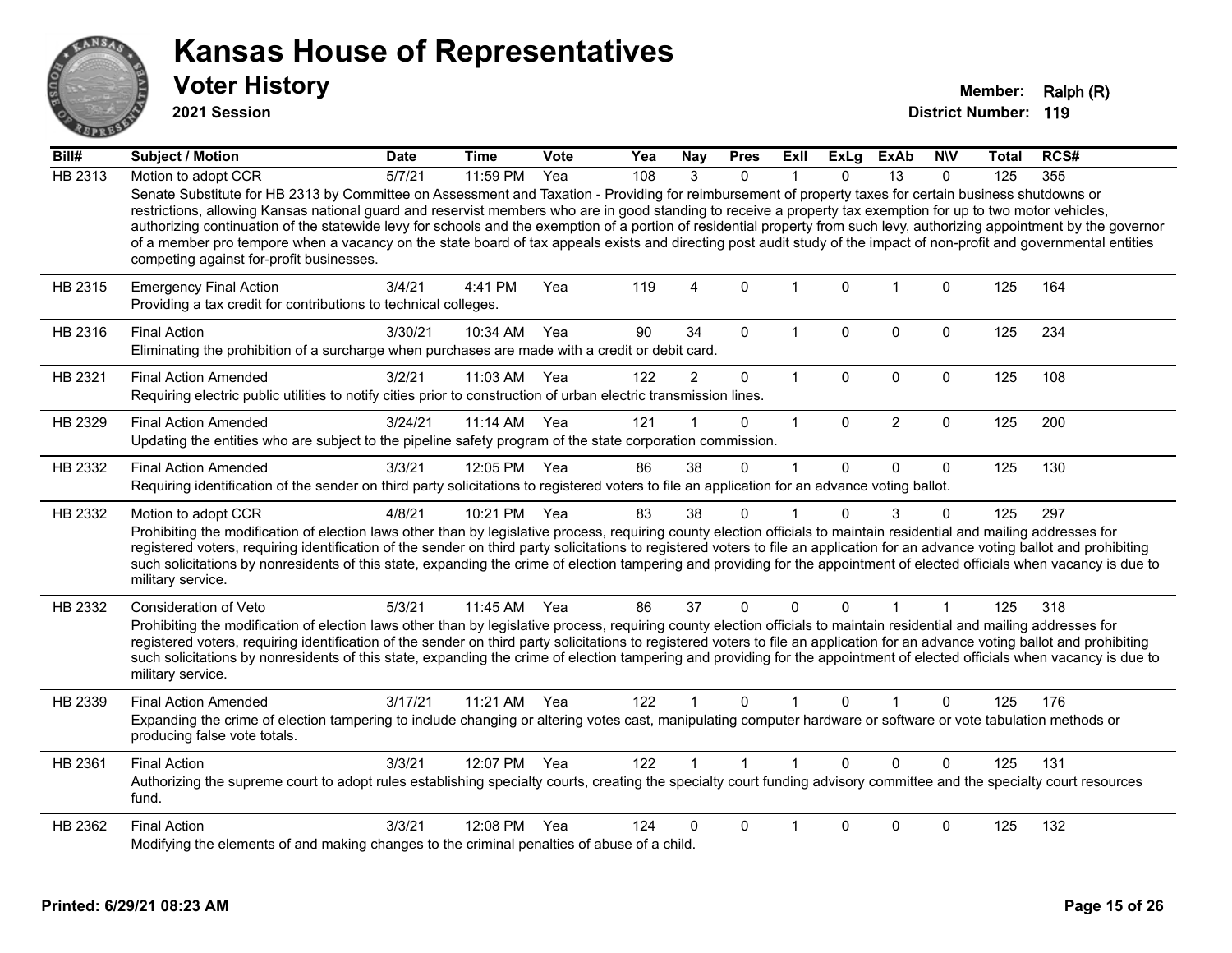

**2021 Session**

| Bill#          | <b>Subject / Motion</b>                                                                                                                                                                                                                                                                                                                                                                                                                                                                                                                                                                                             | <b>Date</b> | <b>Time</b> | <b>Vote</b> | Yea | <b>Nay</b>     | <b>Pres</b>  | <b>Exll</b>    | <b>ExLg</b>  | <b>ExAb</b>  | <b>NIV</b>   | <b>Total</b> | RCS#             |
|----------------|---------------------------------------------------------------------------------------------------------------------------------------------------------------------------------------------------------------------------------------------------------------------------------------------------------------------------------------------------------------------------------------------------------------------------------------------------------------------------------------------------------------------------------------------------------------------------------------------------------------------|-------------|-------------|-------------|-----|----------------|--------------|----------------|--------------|--------------|--------------|--------------|------------------|
| <b>HB 2363</b> | <b>Final Action Amended</b><br>Increasing the maximum rate paid to appointed counsel.                                                                                                                                                                                                                                                                                                                                                                                                                                                                                                                               | 3/30/21     | 10:36 AM    | Yea         | 116 | 8              | $\mathbf{0}$ | $\mathbf 1$    | $\Omega$     | $\mathbf{0}$ | $\Omega$     | 125          | $\overline{235}$ |
| HB 2366        | <b>Emergency Final Action</b><br>Requiring prosecutors to disclose their intent to introduce testimony from a jailhouse witness and to forward information to the Kansas bureau of investigation.                                                                                                                                                                                                                                                                                                                                                                                                                   | 4/8/21      | 11:33 AM    | Yea         | 123 | $\mathbf 0$    | $\mathbf 0$  | $\mathbf{1}$   | $\Omega$     | $\mathbf{1}$ | $\mathbf 0$  | 125          | 279              |
| HB 2367        | <b>Final Action</b><br>Authorizing the state corporation commission to regulate certain transmission line wire stringing activities.                                                                                                                                                                                                                                                                                                                                                                                                                                                                                | 3/2/21      | 11:04 AM    | Yea         | 124 | $\Omega$       | $\Omega$     |                | $\Omega$     | $\Omega$     | $\Omega$     | 125          | 109              |
| HB 2374        | <b>Final Action</b><br>Authorizing the Kansas sentencing commission to change risk assessment cut-off levels for participation in the certified drug abuse treatment program.                                                                                                                                                                                                                                                                                                                                                                                                                                       | 3/2/21      | 11:06 AM    | Yea         | 124 | $\Omega$       | $\mathbf 0$  | 1              | $\mathbf{0}$ | $\mathbf 0$  | $\mathbf{0}$ | 125          | 110              |
| HB 2377        | <b>Final Action Amended</b><br>Revising the laws concerning driving under the influence, including authorizing reinstatement of a driver's license for certain persons with an ignition interlock device<br>restriction, requiring persons with an ignition interlock device restriction to complete the ignition interlock device program before driving privileges are fully reinstated,<br>providing for reduced ignition interlock device program costs for certain persons and modifying the criminal penalties for driving a commercial motor vehicle under the<br>influence and driving under the influence. | 3/3/21      | 12:10 PM    | Yea         | 101 | 23             | $\Omega$     |                | U            | $\Omega$     | 0            | 125          | 133              |
| HB 2379        | <b>Final Action Amended</b><br>Enacting the peer-to-peer vehicle sharing act to provide insurance, liability, recordkeeping and consumer protection requirements for peer-to-peer vehicle sharing.                                                                                                                                                                                                                                                                                                                                                                                                                  | 3/4/21      | 1:58 PM     | Yea         | 123 | $\mathbf{0}$   | $\mathbf{0}$ | 1              | $\mathbf{0}$ | $\mathbf 1$  | $\Omega$     | 125          | 154              |
| HB 2380        | <b>Final Action Amended</b><br>Amending healthcare stabilization fund minimum professional liability insurance coverage requirements and the membership of the board of governors of such fund.                                                                                                                                                                                                                                                                                                                                                                                                                     | 3/30/21     | 10:37 AM    | Yea         | 104 | 20             | $\Omega$     |                |              | $\Omega$     | $\Omega$     | 125          | 236              |
| HB 2387        | <b>Final Action Amended</b><br>Revising laws relating to operating an aircraft under the influence, including prescribing criminal and administrative penalties and providing for testing of blood, breath,<br>urine or other bodily substances, and preliminary screening tests of breath or oral fluid.                                                                                                                                                                                                                                                                                                           | 3/2/21      | 11:08 AM    | Yea         | 101 | 23             | $\Omega$     |                | 0            | $\Omega$     | $\Omega$     | 125          | 111              |
| HB 2390        | <b>Final Action</b><br>Making permanent certain exceptions to the disclosure of public records under the open records act.                                                                                                                                                                                                                                                                                                                                                                                                                                                                                          | 3/2/21      | 10:30 AM    | Yea         | 124 | $\Omega$       | $\mathbf 0$  |                | $\Omega$     | $\mathbf 0$  | 0            | 125          | 91               |
| HB 2390        | Motion to adopt CCR<br>Making permanent certain exceptions to the disclosure of public records under the open records act, creating exemptions in the open records act for cyber security<br>assessments, plans and vulnerabilities, prohibiting the filing of certain liens or claims against real or personal property and providing for criminal penalties and<br>authorizing local correctional or detention officers and administrative hearing officers to have identifying information restricted from public access on public websites that<br>identify home addresses or home ownership.                   | 4/9/21      | 10:20 AM    | Yea         | 121 | $\overline{2}$ | $\Omega$     | $\overline{2}$ | $\Omega$     | $\Omega$     | $\Omega$     | 125          | 300              |
| HB 2391        | <b>Final Action Amended</b><br>Changing the secretary of state's business filings provisions including instituting biennial business report filings and making other changes to business filing provisions,<br>information requirements and fees, removing exemptions from the open records act for tax records no longer kept by the secretary of state, permitting the public<br>recording of UCC filings with improperly included social security numbers and repealing certain obsolete statutes including blanket music license filing provisions.                                                             | 3/2/21      | 11:10 AM    | Yea         | 121 | 3              | $\Omega$     |                | $\Omega$     | $\Omega$     | 0            | 125          | 112              |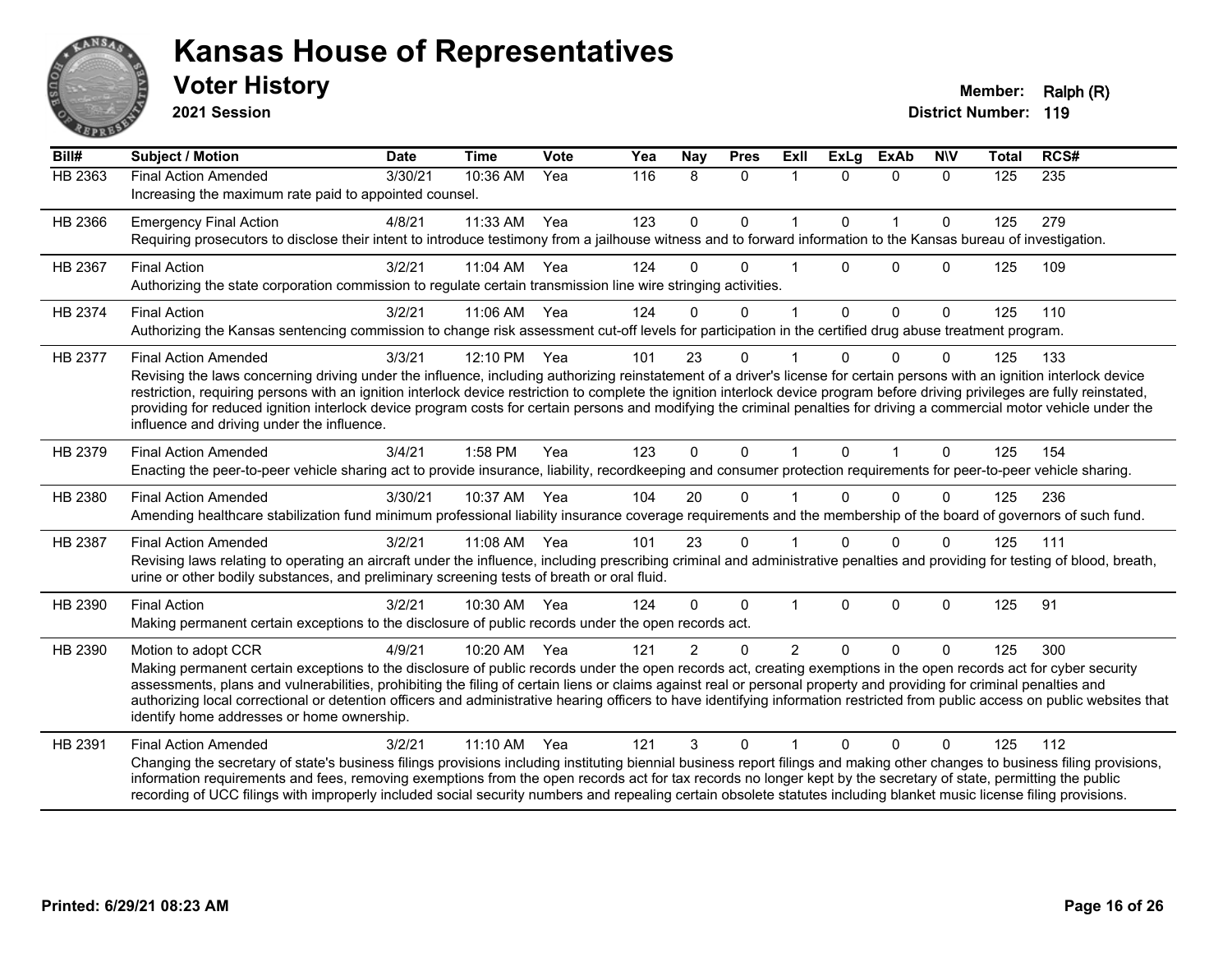**2021 Session**

**Voter History Member: Ralph (R)** 

| Bill#          | <b>Subject / Motion</b>                                                                                                                                                                                                                                                                                                                                                                                                                                      | <b>Date</b> | <b>Time</b> | Vote | Yea | <b>Nay</b> | <b>Pres</b>  | ExII           | <b>ExLg</b>    | <b>ExAb</b>    | <b>NIV</b>   | Total | RCS# |
|----------------|--------------------------------------------------------------------------------------------------------------------------------------------------------------------------------------------------------------------------------------------------------------------------------------------------------------------------------------------------------------------------------------------------------------------------------------------------------------|-------------|-------------|------|-----|------------|--------------|----------------|----------------|----------------|--------------|-------|------|
| <b>HB 2391</b> | Mot to Concur in Conference                                                                                                                                                                                                                                                                                                                                                                                                                                  | 4/8/21      | 7:51 PM     | Yea  | 123 | $\Omega$   | $\mathbf{0}$ |                | 0              | 1              | $\Omega$     | 125   | 292  |
|                | Changing the secretary of state's business filings provisions, including instituting biennial business report filings, authorizing the secretary of state to contract with private<br>entities for printing and binding services, changing publication and price requirements for publications of the secretary of state and repealing certain obsolete statutes<br>including blanket music license filing provisions.                                       |             |             |      |     |            |              |                |                |                |              |       |      |
| HB 2397        | <b>EFA Sub Bill Amended</b><br>Appropriations for FY 2021, FY 2022, FY 2023 and FY 2024 for various state agencies.                                                                                                                                                                                                                                                                                                                                          | 3/30/21     | 8:00 PM     | Yea  | 71  | 52         | $\mathbf{0}$ | $\overline{1}$ | 0              | $\mathbf 1$    | $\mathbf{0}$ | 125   | 257  |
| HB 2397        | Motion to Concur<br>Senate Substitute for Substitute for HB 2397 by Committee on Ways and Means - Reconciling conflicting amendments to certain statutes.                                                                                                                                                                                                                                                                                                    | 5/7/21      | 11:57 AM    | Yea  | 116 | 3          |              |                | $\Omega$       | 3              |              | 125   | 348  |
| HB 2401        | <b>Final Action Amended</b>                                                                                                                                                                                                                                                                                                                                                                                                                                  | 3/23/21     | 11:13 AM    | Yea  | 123 |            | $\Omega$     | $\overline{2}$ | $\Omega$       | $\Omega$       | $\Omega$     | 125   | 189  |
|                | Authorizing the secretary of corrections to enter agreements for public-private partnerships for projects for new or renovated buildings at correctional institutions for<br>education, skills-building and spiritual needs programs; establishing a nonprofit corporation to receive gifts, donations, grants and other moneys and engage in<br>fundraising projects for funding such projects for education, skills-building and spiritual needs programs. |             |             |      |     |            |              |                |                |                |              |       |      |
| HB 2401        | Motion to Concur                                                                                                                                                                                                                                                                                                                                                                                                                                             | 4/8/21      | 5:04 PM     | Yea  | 120 | 2          | U            |                | 0              | 2              | 0            | 125   | 286  |
|                | Authorizing the secretary of corrections to enter agreements for public-private partnerships for projects for new or renovated buildings at correctional institutions for<br>education, skills-building and spiritual needs programs; establishing a nonprofit corporation to receive gifts, donations, grants and other moneys and engage in<br>fundraising projects for funding such projects for education, skills-building and spiritual needs programs. |             |             |      |     |            |              |                |                |                |              |       |      |
| HB 2405        | <b>Emergency Final Action Amended</b><br>Authorizing the issuance of \$1,000,000,000 of pension obligation bonds to finance a portion of the unfunded actuarial liability of KPERS.                                                                                                                                                                                                                                                                          | 3/4/21      | 4:38 PM     | Yea  | 117 | 6          | $\Omega$     |                | $\overline{0}$ | $\mathbf{1}$   | $\mathbf 0$  | 125   | 161  |
| HB 2405        | Motion to adopt CCR<br>Authorizing the issuance of \$500,000,000 of pension obligation bonds to finance a portion of the unfunded actuarial liability of KPERS.                                                                                                                                                                                                                                                                                              | 4/9/21      | 5:48 PM     | Yea  | 112 | 10         | $\mathbf{0}$ | $\overline{2}$ | $\Omega$       | $\mathbf{0}$   | $\mathbf 1$  | 125   | 313  |
| HB 2406        | <b>Final Action Amended</b><br>Sunday start time for the sale of alcoholic liquor and cereal malt beverage in retail stores changed from 12 noon to 10 a.m.                                                                                                                                                                                                                                                                                                  | 3/24/21     | 11:17 AM    | Yea  | 80  | 42         | $\Omega$     |                | U              | $\overline{2}$ | $\mathbf{0}$ | 125   | 201  |
| HB 2408        | <b>Final Action Amended</b><br>Authorizing the state historical society to convey certain real property to the Iowa Tribe of Kansas and Nebraska.                                                                                                                                                                                                                                                                                                            | 3/30/21     | 10:38 AM    | Yea  | 124 | $\Omega$   | $\mathbf 0$  |                | 0              | 0              | $\mathbf 0$  | 125   | 237  |
| HB 2412        | <b>Final Action Amended</b>                                                                                                                                                                                                                                                                                                                                                                                                                                  | 3/30/21     | 10:40 AM    | Yea  | 81  | 43         | $\Omega$     |                | $\Omega$       | $\Omega$       | $\Omega$     | 125   | 238  |
|                | Enacting the Kansas fights addiction act to establish a grant program for the purpose of preventing, reducing, treating and mitigating the effects of substance abuse and<br>addiction.                                                                                                                                                                                                                                                                      |             |             |      |     |            |              |                |                |                |              |       |      |
| HB 2416        | <b>Final Action Amended</b>                                                                                                                                                                                                                                                                                                                                                                                                                                  | 3/4/21      | 2:05 PM     | Yea  | 81  | 40         | 2            |                | 0              |                | 0            | 125   | 155  |
|                | Modifying the procedure for declaring and extending a state of disaster emergency, limiting powers granted to the governor during a state of disaster emergency,<br>authorizing the legislative coordinating council and the legislature to take certain action related to a state of disaster emergency and prohibiting the governor or the state<br>board of education from closing private schools during a state of disaster emergency.                  |             |             |      |     |            |              |                |                |                |              |       |      |
| HB 2417        | <b>Final Action</b>                                                                                                                                                                                                                                                                                                                                                                                                                                          | 3/30/21     | 10:41 AM    | Yea  | 106 | 18         | $\mathbf{0}$ |                | 0              | $\mathbf{0}$   | $\mathbf 0$  | 125   | 239  |
|                | Allowing clubs and drinking establishments to sell beer and cereal malt beverage for consumption off the licensed premises.                                                                                                                                                                                                                                                                                                                                  |             |             |      |     |            |              |                |                |                |              |       |      |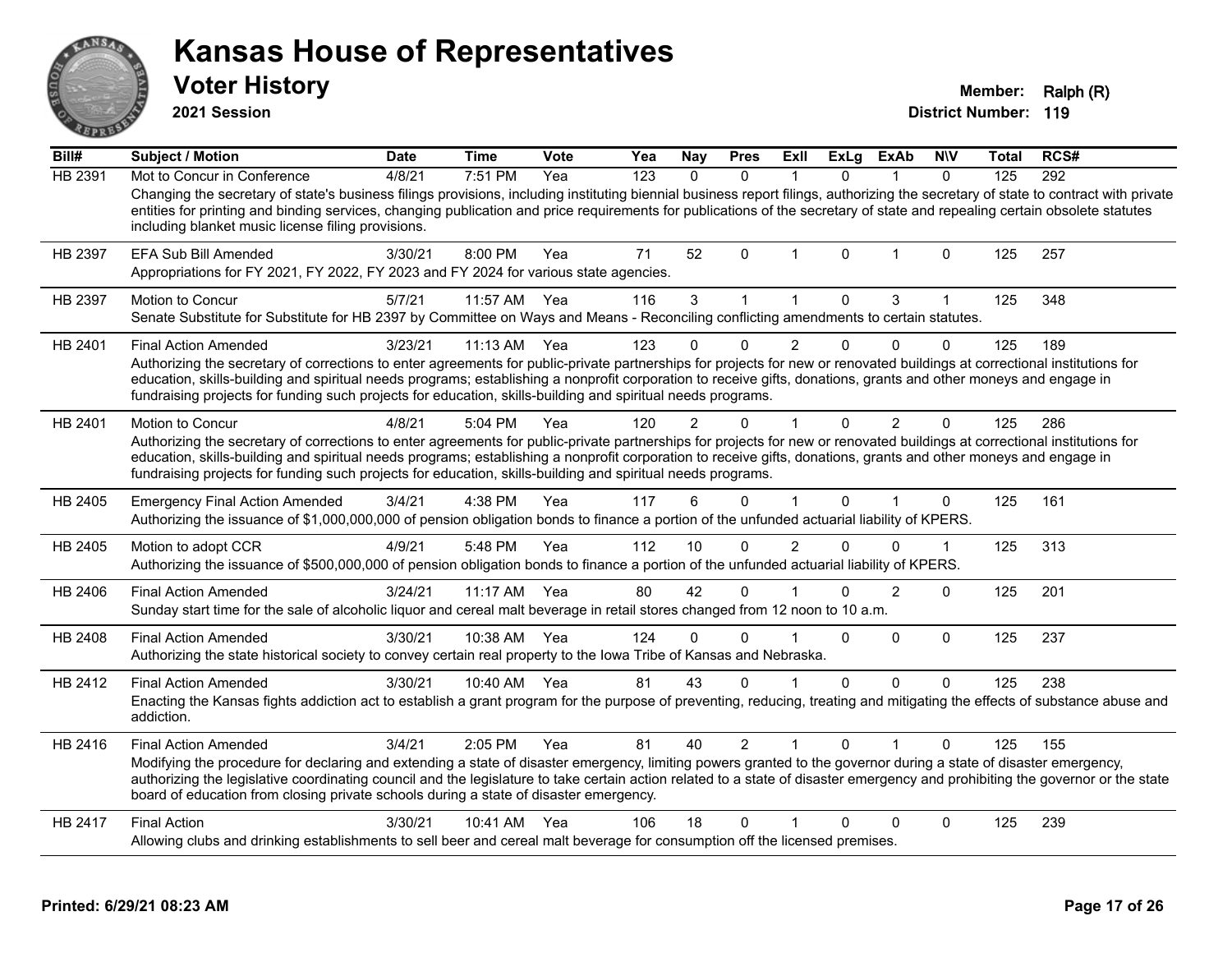

**2021 Session**

| Bill#           | <b>Subject / Motion</b>                                                                                                                                                                     | <b>Date</b> | <b>Time</b>  | <b>Vote</b> | Yea | <b>Nay</b>  | <b>Pres</b>    | <b>Exll</b>    | <b>ExLg</b> | <b>ExAb</b>    | <b>N\V</b>   | Total | RCS#           |
|-----------------|---------------------------------------------------------------------------------------------------------------------------------------------------------------------------------------------|-------------|--------------|-------------|-----|-------------|----------------|----------------|-------------|----------------|--------------|-------|----------------|
| <b>HB 2448</b>  | <b>Emergency Final Action</b>                                                                                                                                                               | 3/30/21     | 7:57 PM      | Yea         | 119 | 4           | $\mathbf{0}$   | -1             | $\Omega$    | 1              | $\mathbf{0}$ | 125   | 256            |
|                 | Permitting the secretary for children and families to license certain family foster homes where a former foster care youth with juvenile adjudications resides.                             |             |              |             |     |             |                |                |             |                |              |       |                |
| <b>HCR 5001</b> | <b>Emergency Final Action Amended</b>                                                                                                                                                       | 1/21/21     | 12:56 PM     | Yea         | 117 | 5           | $\mathbf 0$    | $\Omega$       | $\Omega$    | 3              | $\Omega$     | 125   | 5              |
|                 | Adopting joint rules for the House of Representatives and Senate for the 2021-2022 biennium.                                                                                                |             |              |             |     |             |                |                |             |                |              |       |                |
| <b>HCR 5003</b> | <b>EFA Amend and Debate</b>                                                                                                                                                                 | 1/22/21     | 11:30 AM     | Yea         | 86  | 38          | $\mathbf 0$    | 0              | $\Omega$    |                | $\Omega$     | 125   | 10             |
|                 | Amending the bill of rights of the constitution of the state of Kansas to reserve to the people the right to regulate abortion through their elected state representatives and<br>senators. |             |              |             |     |             |                |                |             |                |              |       |                |
|                 |                                                                                                                                                                                             | 3/18/21     | 11:29 AM     | Yea         | 84  | 38          | $\mathbf 0$    | 1              | $\Omega$    | $\overline{2}$ | $\mathbf 0$  | 125   | 182            |
| <b>HCR 5013</b> | <b>Final Action</b><br>Urging congress to propose the "keep nine" amendment to the United States constitution to prohibit expanding the number of justices on the United States supreme     |             |              |             |     |             |                |                |             |                |              |       |                |
|                 | court.                                                                                                                                                                                      |             |              |             |     |             |                |                |             |                |              |       |                |
| <b>HCR 5015</b> | <b>Final Action Amended</b>                                                                                                                                                                 | 3/24/21     | 11:25 AM Yea |             | 84  | 38          | $\Omega$       | 1              | $\Omega$    | $\overline{2}$ | $\Omega$     | 125   | 202            |
|                 | Urging the United States Congress to reject the For the People Act of 2021.                                                                                                                 |             |              |             |     |             |                |                |             |                |              |       |                |
| HR 6004         | <b>Emergency Final Action Amended</b>                                                                                                                                                       | 1/21/21     | 12:54 PM     | Yea         | 110 | 12          | $\mathbf 0$    | 0              | 0           | $\mathbf{3}$   | $\mathbf 0$  | 125   | $\overline{4}$ |
|                 | Adopting permanent rules of the House of Representatives for the 2021-2022 biennium.                                                                                                        |             |              |             |     |             |                |                |             |                |              |       |                |
| HR 6009         | <b>Final Action</b>                                                                                                                                                                         | 3/25/21     | 11:16 AM     | Yea         | 84  | 38          | $\pmb{0}$      | $\mathbf{1}$   | $\Omega$    | $\overline{2}$ | $\mathbf{0}$ | 125   | 208            |
|                 | Disapproving executive reorganization order no. 47 that relates to the newly named Kansas department of human services.                                                                     |             |              |             |     |             |                |                |             |                |              |       |                |
| HR 6015         | <b>Emergency Final Action</b>                                                                                                                                                               | 3/30/21     | 7:48 PM      | Yea         | 84  | 39          | 0              |                | 0           |                | $\Omega$     | 125   | 254            |
|                 | Urging the legislative coordinating council to revoke an executive order issued by the governor related to mandating face coverings if such an executive order is issued                    |             |              |             |     |             |                |                |             |                |              |       |                |
|                 | while the legislature is adjourned.                                                                                                                                                         |             |              |             |     |             |                |                |             |                |              |       |                |
| HR 6018         | Motion to Adopt                                                                                                                                                                             | 5/26/21     | 12:42 PM     | Yea         | 83  | 27          | $\overline{1}$ | $\mathbf{1}$   | $\Omega$    | $\overline{7}$ | 6            | 125   | 359            |
|                 | Condemning the recent attacks on the State of Israel.                                                                                                                                       |             |              |             |     |             |                |                |             |                |              |       |                |
| <b>SB 13</b>    | <b>Emergency Final Action Amended</b>                                                                                                                                                       | 3/4/21      | 4:32 PM      | Yea         | 120 | 3           | $\mathbf{0}$   | 1              | $\Omega$    | $\mathbf{1}$   | $\mathbf{0}$ | 125   | 157            |
|                 | Establishing notice and public hearing requirements prior to approval by a governing body to exceed its revenue neutral rate for property tax purposes and discontinuing                    |             |              |             |     |             |                |                |             |                |              |       |                |
|                 | the city and county tax lid, prohibiting valuation increase of real property solely as the result of normal repair, replacement or maintenance of existing structure,                       |             |              |             |     |             |                |                |             |                |              |       |                |
|                 | establishing a payment plan for the payment of delinquent or nondelinquent property taxes and establishing the taxpayer notification costs fund.                                            |             |              |             |     |             |                |                |             |                |              |       |                |
| <b>SB 14</b>    | <b>Final Action</b>                                                                                                                                                                         | 1/21/21     | $1:00$ PM    | Yea         | 119 | 3           | $\Omega$       | $\Omega$       | $\Omega$    | 3              | 0            | 125   | 6              |
|                 | Extending certain provisions of the governmental response to the COVID-19 pandemic in Kansas and providing certain relief related to health, welfare, property and                          |             |              |             |     |             |                |                |             |                |              |       |                |
|                 | economic security during this public health emergency.                                                                                                                                      |             |              |             |     |             |                |                |             |                |              |       |                |
| <b>SB 15</b>    | <b>Emergency Final Action</b>                                                                                                                                                               | 2/11/21     | 12:36 PM     | Yea         | 122 | $\mathbf 1$ | $\Omega$       | $\overline{2}$ | $\Omega$    | $\Omega$       | $\Omega$     | 125   | 38             |
|                 | Enacting the Kansas economic recovery loan deposit program, updating field of membership requirements of credit unions and allowing privilege tax deductions on                             |             |              |             |     |             |                |                |             |                |              |       |                |
|                 | agricultural real estate loans and single family residence loans.                                                                                                                           |             |              |             |     |             |                |                |             |                |              |       |                |
| <b>SB 16</b>    | <b>Final Action</b>                                                                                                                                                                         | 4/6/21      | 9:19 AM      | Yea         | 117 | 0           | $\Omega$       | 1              | $\Omega$    | $\overline{7}$ | $\Omega$     | 125   | 260            |
|                 | Removing the requirement that certain entities submit certain reports to the division of post audit.                                                                                        |             |              |             |     |             |                |                |             |                |              |       |                |
|                 |                                                                                                                                                                                             |             |              |             |     |             |                |                |             |                |              |       |                |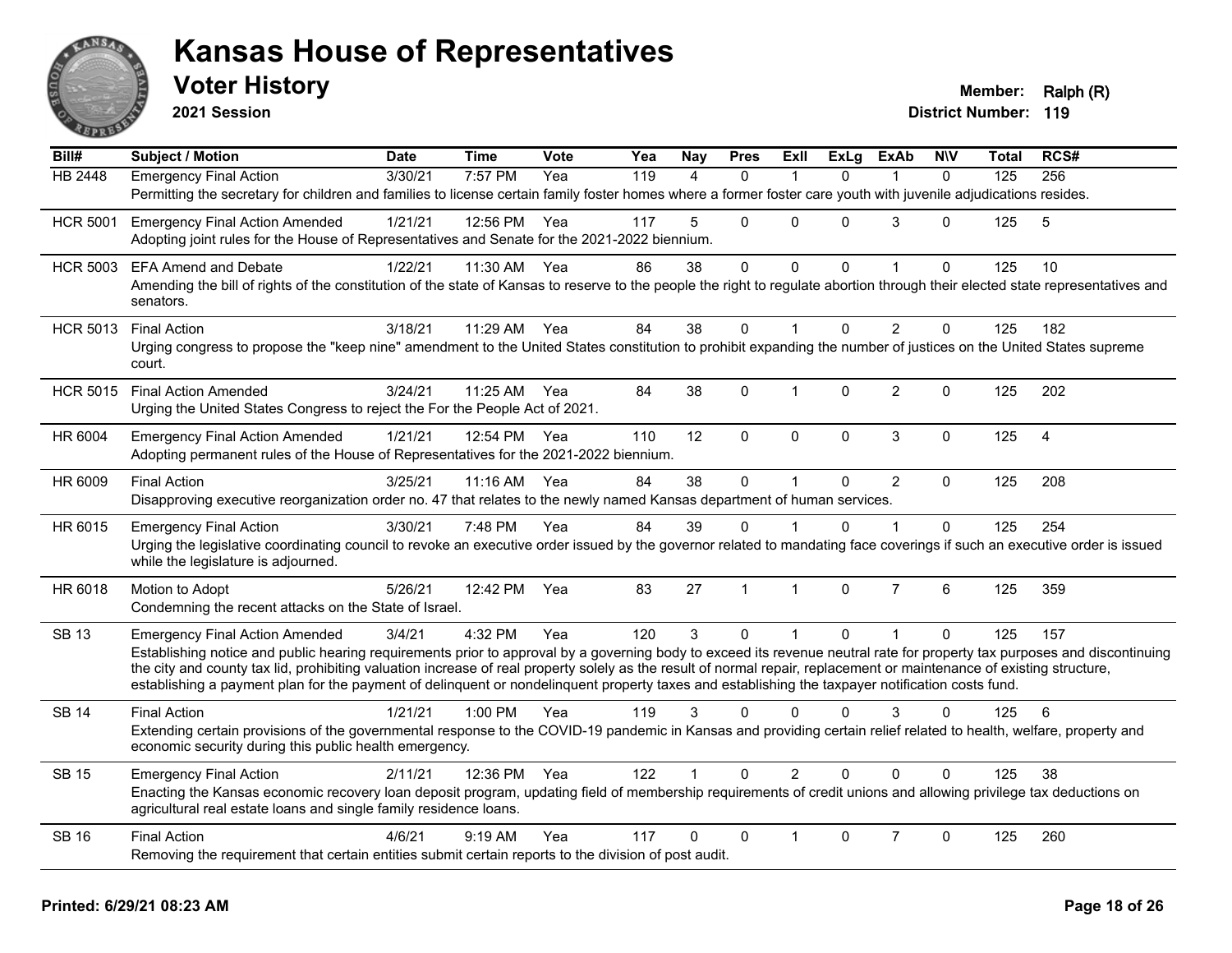

**2021 Session**

| Bill#        | <b>Subject / Motion</b>                                                                                                                                                                                                                                                                                                                                                                                                                                                                                                                                                                                                  | <b>Date</b> | <b>Time</b> | Vote | Yea | Nay            | <b>Pres</b>  | ExII           | <b>ExLg</b> | <b>ExAb</b>    | <b>NIV</b>     | <b>Total</b> | RCS# |
|--------------|--------------------------------------------------------------------------------------------------------------------------------------------------------------------------------------------------------------------------------------------------------------------------------------------------------------------------------------------------------------------------------------------------------------------------------------------------------------------------------------------------------------------------------------------------------------------------------------------------------------------------|-------------|-------------|------|-----|----------------|--------------|----------------|-------------|----------------|----------------|--------------|------|
| SB21         | <b>Emergency Final Action Amended</b><br>Approving election for sales tax authority for Cherokee county.                                                                                                                                                                                                                                                                                                                                                                                                                                                                                                                 | 3/4/21      | 4:40 PM     | Yea  | 119 | 4              | $\mathbf{0}$ | 1              | $\Omega$    | $\mathbf{1}$   | $\mathbf{0}$   | 125          | 163  |
| <b>SB 24</b> | <b>Final Action Amended</b><br>Prohibiting municipalities from imposing restrictions on customer's use of energy based upon source of energy.                                                                                                                                                                                                                                                                                                                                                                                                                                                                            | 3/24/21     | 11:27 AM    | Yea  | 93  | 29             | $\mathbf 0$  | $\mathbf{1}$   | $\Omega$    | $\overline{2}$ | 0              | 125          | 203  |
| <b>SB 26</b> | Final Action Sub Bill<br>House Substitute for SB 26 by Committee on Transportation - Designating a portion of K-7 as the Senator Bud Burke memorial highway and designating a portion of<br>United States highway 77 as the CPL Allen E Oatney and SP4 Gene A Myers memorial highway.                                                                                                                                                                                                                                                                                                                                    | 3/23/21     | 11:14 AM    | Yea  | 123 | 0              | 0            | $\overline{c}$ | $\mathbf 0$ | 0              | 0              | 125          | 190  |
| <b>SB 26</b> | Motion to adopt CCR<br>House Substitute for SB 26 by Committee on Transportation - Updating motor carrier laws and the regulation of motor carriers by the state corporation commission.                                                                                                                                                                                                                                                                                                                                                                                                                                 | 4/8/21      | 2:17 PM     | Yea  | 123 | $\Omega$       | $\mathbf 0$  | $\mathbf{1}$   | $\Omega$    | $\overline{1}$ | $\mathbf 0$    | 125          | 280  |
| <b>SB 27</b> | <b>Final Action</b><br>Amending the Kansas storage tank act to extend the sunsets of certain funds and to increase certain liability and reimbursement amounts.                                                                                                                                                                                                                                                                                                                                                                                                                                                          | 2/24/21     | 11:27 AM    | Yea  | 123 | $\Omega$       | 0            |                | $\Omega$    |                | 0              | 125          | 71   |
| <b>SB 29</b> | <b>Emergency Final Action Amended</b><br>Updating the version of risk-based capital instructions in effect.                                                                                                                                                                                                                                                                                                                                                                                                                                                                                                              | 2/25/21     | 12:57 PM    | Yea  | 124 | $\Omega$       | $\Omega$     | $\mathbf 1$    | $\Omega$    | $\Omega$       | 0              | 125          | 84   |
| <b>SB 29</b> | Motion to Adopt CCR<br>Providing for short-term, limited-duration health plans.                                                                                                                                                                                                                                                                                                                                                                                                                                                                                                                                          | 5/7/21      | 11:53 AM    | Yea  | 68  | 51             | $\mathbf 0$  | $\mathbf{1}$   | $\mathbf 0$ | 3              | $\overline{2}$ | 125          | 347  |
| SB 29        | Consideration of Veto<br>Providing for short-term, limited-duration health plans.                                                                                                                                                                                                                                                                                                                                                                                                                                                                                                                                        | 5/26/21     | 11:53 AM    | Yea  | 67  | 48             | 0            | $\mathbf{1}$   | 0           | $\overline{7}$ | $\overline{c}$ | 125          | 357  |
| <b>SB 33</b> | <b>Final Action</b><br>Providing for display show licenses under the vehicle dealers and manufacturers licensing act.                                                                                                                                                                                                                                                                                                                                                                                                                                                                                                    | 3/2/21      | 11:12 AM    | Yea  | 124 | $\mathbf 0$    | $\mathbf 0$  | $\mathbf{1}$   | $\mathbf 0$ | $\mathbf 0$    | $\mathbf 0$    | 125          | 113  |
| <b>SB 36</b> | <b>Final Action Amended</b><br>Requiring the Kansas highway patrol to make multiple vehicle checks within a set time period for certain salvage vehicle pools and allowing salvage vehicle pools and<br>dealers to apply for ownership documents for vehicles that are disclaimed by insurance companies.                                                                                                                                                                                                                                                                                                                | 3/24/21     | 11:28 AM    | Yea  | 116 | 6              | 0            | $\mathbf 1$    | $\Omega$    | 2              | 0              | 125          | 204  |
| <b>SB 36</b> | Motion to adopt CCR<br>Requiring the Kansas highway patrol to make multiple vehicle checks within a set time period for certain salvage vehicle pools and allowing salvage vehicle pools and<br>dealers to apply for ownership documents for vehicles that are disclaimed by insurance companies, prohibiting the towing vehicles outside the state of Kansas without<br>prior consent, requiring an interstate search of registered owners and lienholders prior to sale of vehicles less than 15 years old and requiring publication in the<br>newspaper seven days prior to sale of vehicles and property at auction. | 4/8/21      | 10:35 AM    | Yea  | 118 | 4              | $\Omega$     | $\mathbf 1$    | $\Omega$    | 1              | $\mathbf 1$    | 125          | 273  |
| <b>SB 37</b> | <b>Final Action</b><br>Updating producer licensing statutes pertaining to appointment, examinations, fees, licensing, renewal dates, continuing education, suspension, revocation and denial of<br>licensure and reinstatement.                                                                                                                                                                                                                                                                                                                                                                                          | 3/25/21     | 11:19 AM    | Yea  | 109 | 13             | 0            | 1              | $\Omega$    | $\overline{2}$ | 0              | 125          | 210  |
| <b>SB 38</b> | <b>Emergency Final Action Amended</b><br>Establishing the Kansas pesticide waste disposal program and permitting up to \$50,000 to be transferred annually from the Kansas agricultural remediation fund to a<br>new Kansas pesticide waste disposal fund.                                                                                                                                                                                                                                                                                                                                                               | 3/25/21     | 12:13 PM    | Yea  | 121 | $\overline{1}$ | 0            | $\mathbf{1}$   | $\Omega$    | $\overline{2}$ | 0              | 125          | 216  |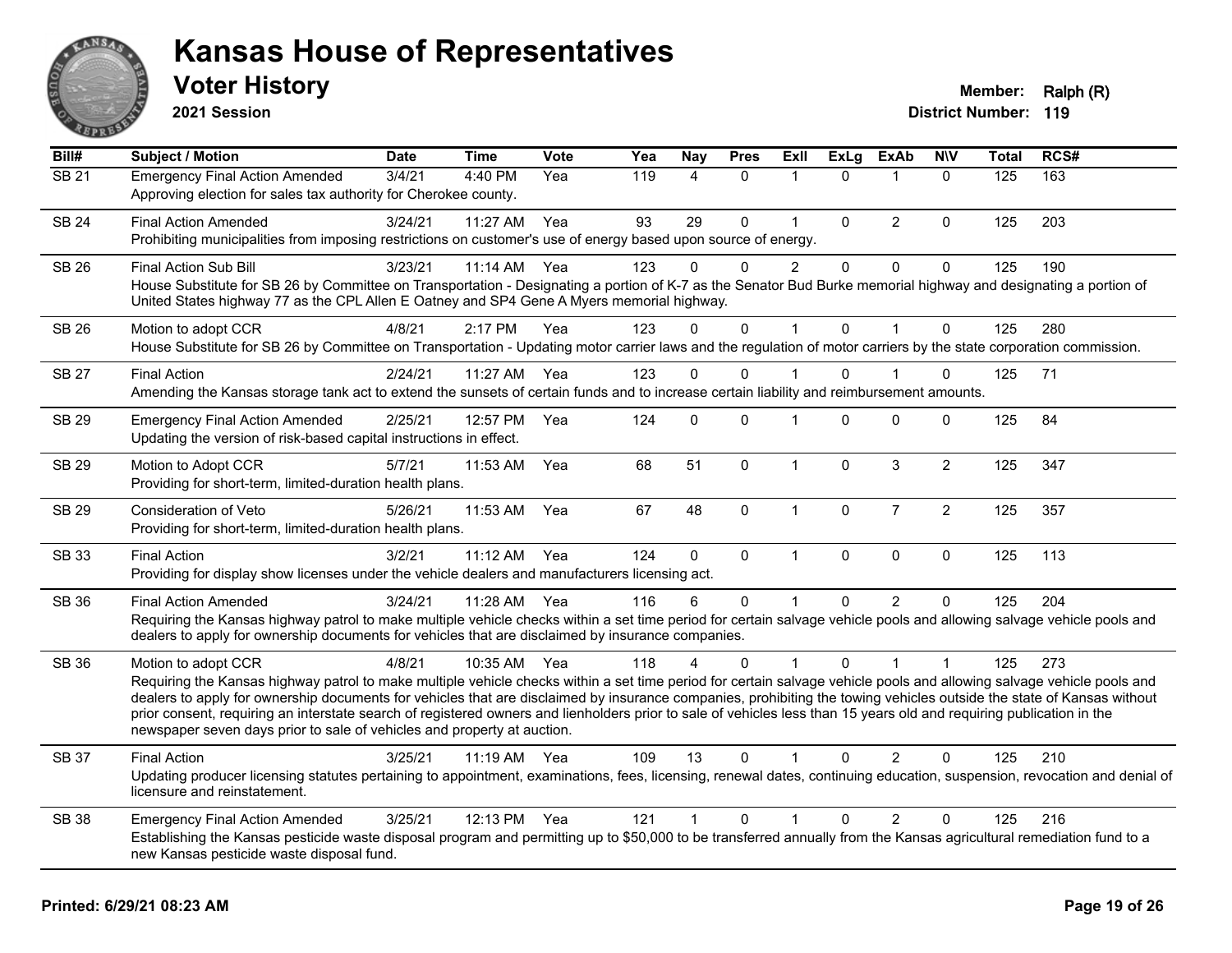# ANS **PARTIE**

#### **Kansas House of Representatives**

**2021 Session**

| Bill#        | <b>Subject / Motion</b>                                                                                                                                                                                                                                                                                                                                    | <b>Date</b> | <b>Time</b> | Vote | Yea | Nay | <b>Pres</b> | ExII        | <b>ExLg</b> | <b>ExAb</b> | <b>NIV</b>   | <b>Total</b> | RCS# |
|--------------|------------------------------------------------------------------------------------------------------------------------------------------------------------------------------------------------------------------------------------------------------------------------------------------------------------------------------------------------------------|-------------|-------------|------|-----|-----|-------------|-------------|-------------|-------------|--------------|--------------|------|
| <b>SB 38</b> | Motion to adopt CCR                                                                                                                                                                                                                                                                                                                                        | 4/8/21      | 2:19 PM     | Yea  | 120 | 3   | $\Omega$    | $\mathbf 1$ | $\Omega$    | $\mathbf 1$ | $\mathbf{0}$ | 125          | 281  |
|              | Establishing the Kansas pesticide waste disposal program and implementing the provisions of 2011 executive reorganization order No. 40 relating to the Kansas<br>department of agriculture's division of conservation.                                                                                                                                     |             |             |      |     |     |             |             |             |             |              |              |      |
| SB 39        | <b>Emergency Final Action Amended</b>                                                                                                                                                                                                                                                                                                                      | 2/25/21     | 12:54 PM    | Yea  | 117 | 7   | 0           |             | $\Omega$    | $\Omega$    | 0            | 125          | 82   |
|              | Changing Kansas department of agriculture division of animal health license, permit and registration renewal deadlines and allowing the animal health commissioner to<br>recover the actual cost of official calfhood vaccination tags.                                                                                                                    |             |             |      |     |     |             |             |             |             |              |              |      |
| <b>SB 40</b> | <b>Emergency Final Action Amended</b>                                                                                                                                                                                                                                                                                                                      | 2/25/21     | 12:59 PM    | Yea  | 123 |     | 0           |             | 0           | $\Omega$    | 0            | 125          | 85   |
|              | Updating provisions related to the Kansas department of agriculture division of conservation.                                                                                                                                                                                                                                                              |             |             |      |     |     |             |             |             |             |              |              |      |
| <b>SB 40</b> | Motion to adopt CCR                                                                                                                                                                                                                                                                                                                                        | 3/16/21     | 12:40 PM    | Yea  | 118 | 5   | $\Omega$    |             | $\Omega$    | $\Omega$    |              | 125          | 171  |
|              | Prescribing powers, duties and functions of the board of education of each school district, the governing body of each community college and the governing body of                                                                                                                                                                                         |             |             |      |     |     |             |             |             |             |              |              |      |
|              | each technical college related to the COVID-19 health emergency, adding the vice president of the senate to the legislative coordinating council, modifying the<br>procedure for the declaration and extension of a state of disaster emergency under the Kansas emergency management act, prohibiting certain actions by the governor                     |             |             |      |     |     |             |             |             |             |              |              |      |
|              | related to the COVID-19 health emergency and revoking all executive orders related to such emergency on March 31, 2021, establishing judicial review for certain                                                                                                                                                                                           |             |             |      |     |     |             |             |             |             |              |              |      |
|              | executive orders issued during a state of disaster emergency and certain actions taken by a local unit of government during a state of local disaster emergency,<br>authorizing the legislature or the legislative coordinating council to revoke certain orders issued by the secretary of health and environment and limiting powers granted             |             |             |      |     |     |             |             |             |             |              |              |      |
|              | to local health officers related to certain orders.                                                                                                                                                                                                                                                                                                        |             |             |      |     |     |             |             |             |             |              |              |      |
| SB 47        | <b>Emergency Final Action Amended</b>                                                                                                                                                                                                                                                                                                                      | 3/4/21      | 4:29 PM     | Yea  | 115 | 8   | 0           |             | 0           |             | 0            | 125          | 156  |
|              | Enacting the Kansas taxpayer protection act, requiring the signature and tax identification number of paid tax return preparers on income tax returns and authorizing<br>actions to enjoin paid tax return preparers from engaging in certain conduct.                                                                                                     |             |             |      |     |     |             |             |             |             |              |              |      |
| <b>SB 47</b> | Motion to adopt CCR                                                                                                                                                                                                                                                                                                                                        | 5/4/21      | 11:26 AM    | Yea  | 107 | 14  | 0           |             | $\Omega$    | 3           | 0            | 125          | 328  |
|              | Enacting the Kansas taxpayer protection act requiring the signature and tax identification number of paid tax return preparers on income tax returns and authorizing                                                                                                                                                                                       |             |             |      |     |     |             |             |             |             |              |              |      |
|              | actions to enjoin paid tax return preparers from engaging in certain conduct, exempting compensation attributable as a result of identity fraud, extending the dates when<br>corporate returns are required to be filed, providing conformity with the federal return due date for returns other than corporate returns, providing a temporary withholding |             |             |      |     |     |             |             |             |             |              |              |      |
|              | option for certain teleworking employees, establishing the Eisenhower foundation contribution credit and the friends of cedar crest association contribution credit,                                                                                                                                                                                       |             |             |      |     |     |             |             |             |             |              |              |      |
|              | extending the time period and expanding eligibility for the single city port authority credit, extending the time period for eligibility in the loan repayment program and<br>income tax credit related to rural opportunity zones and defining rural opportunity zone on the basis of population.                                                         |             |             |      |     |     |             |             |             |             |              |              |      |
|              |                                                                                                                                                                                                                                                                                                                                                            |             |             |      |     |     |             |             |             |             |              |              |      |
| <b>SB 50</b> | <b>Final Action Amended</b><br>Requiring marketplace facilitators to collect and remit sales, compensating use and transient guest taxes and prepaid wireless 911 fees, removing clickthrough nexus                                                                                                                                                        | 3/30/21     | 10:46 AM    | Yea  | 81  | 43  | N           |             |             | $\Omega$    | 0            | 125          | 240  |
|              | provisions, providing for addition and subtraction modifications for the treatment of global intangible low-taxed income, business interest, capital contributions, FDIC                                                                                                                                                                                   |             |             |      |     |     |             |             |             |             |              |              |      |
|              | premiums and business meals, expanding the expense deduction for income taxpayers and calculating the deduction amount, providing the ability to elect to itemize for                                                                                                                                                                                      |             |             |      |     |     |             |             |             |             |              |              |      |
|              | individuals, providing an exemption of unemployment compensation income attributable as a result of identity fraud, removing the line for reporting compensating use<br>tax from individual tax returns, extending the dates when corporate tax returns are required to be filed, increasing the Kansas standard deduction and providing for an            |             |             |      |     |     |             |             |             |             |              |              |      |
|              | extension of the corporate net operating loss carryforward period.                                                                                                                                                                                                                                                                                         |             |             |      |     |     |             |             |             |             |              |              |      |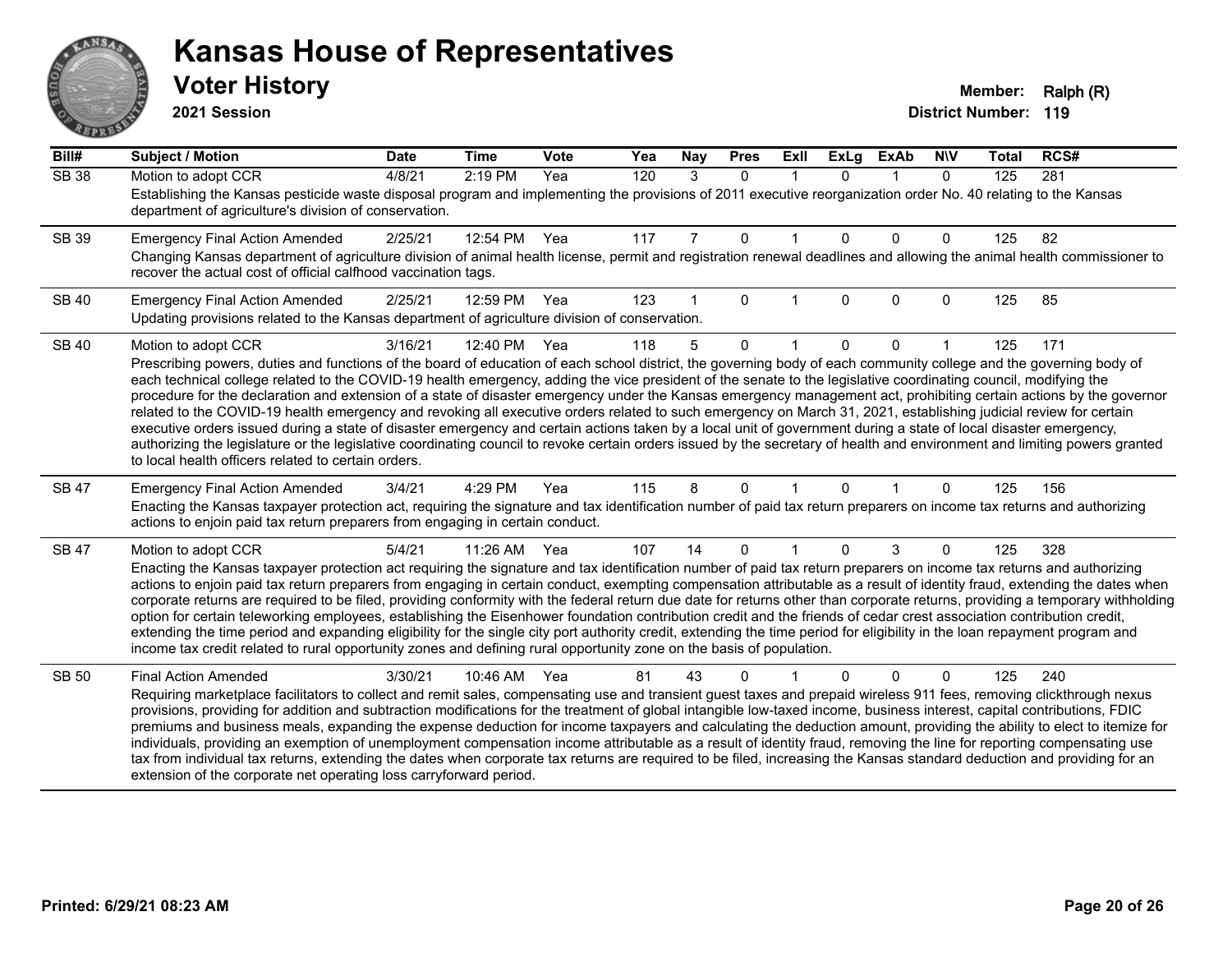

**2021 Session**

| Bill#        | <b>Subject / Motion</b>                                                                                                                                                                                                                                                                                                                                                                                                                                                                                                                                                                                                                                                                                                                                                                                                                                                                                                                            | <b>Date</b> | <b>Time</b>  | <b>Vote</b> | Yea | Nay            | <b>Pres</b>  | Exll                 | <b>ExLg</b>  | <b>ExAb</b>    | <b>NIV</b>     | <b>Total</b> | RCS# |
|--------------|----------------------------------------------------------------------------------------------------------------------------------------------------------------------------------------------------------------------------------------------------------------------------------------------------------------------------------------------------------------------------------------------------------------------------------------------------------------------------------------------------------------------------------------------------------------------------------------------------------------------------------------------------------------------------------------------------------------------------------------------------------------------------------------------------------------------------------------------------------------------------------------------------------------------------------------------------|-------------|--------------|-------------|-----|----------------|--------------|----------------------|--------------|----------------|----------------|--------------|------|
| <b>SB 50</b> | Consideration of Veto                                                                                                                                                                                                                                                                                                                                                                                                                                                                                                                                                                                                                                                                                                                                                                                                                                                                                                                              | 5/3/21      | 12:47 PM     | Yea         | 84  | 39             | $\mathbf{0}$ | $\Omega$             | $\Omega$     |                | 1              | 125          | 321  |
|              | Requiring marketplace facilitators to collect and remit sales, compensating use and transient guest taxes and prepaid wireless 911 fees, removing clickthrough nexus<br>provisions, providing for addition and subtraction modifications for the treatment of global intangible low-taxed income, business interest, capital contributions, FDIC<br>premiums and business meals, expanding the expense deduction for income taxpayers and calculating the deduction amount, providing the ability to elect to itemize for<br>individuals, providing an exemption of unemployment compensation income attributable as a result of identity fraud, removing the line for reporting compensating use<br>tax from individual tax returns, extending the dates when corporate tax returns are required to be filed, increasing the Kansas standard deduction and providing for an<br>extension of the corporate net operating loss carryforward period. |             |              |             |     |                |              |                      |              |                |                |              |      |
| <b>SB 52</b> | <b>Emergency Final Action</b><br>Creating the Sedgwick county urban area nuisance abatement act.                                                                                                                                                                                                                                                                                                                                                                                                                                                                                                                                                                                                                                                                                                                                                                                                                                                   | 3/25/21     | 12:18 PM     | Yea         | 80  | 42             | $\Omega$     |                      | $\Omega$     | $\overline{2}$ | $\mathbf{0}$   | 125          | 220  |
| <b>SB 55</b> | <b>Final Action Amended</b><br>Clarifying the authority of healing arts school clinics to provide healing arts services.                                                                                                                                                                                                                                                                                                                                                                                                                                                                                                                                                                                                                                                                                                                                                                                                                           | 3/24/21     | 11:29 AM     | Yea         | 122 | $\mathbf{0}$   | $\Omega$     | $\mathbf 1$          | $\mathbf{0}$ | $\overline{2}$ | $\Omega$       | 125          | 205  |
| <b>SB 55</b> | Motion to Adopt CCR                                                                                                                                                                                                                                                                                                                                                                                                                                                                                                                                                                                                                                                                                                                                                                                                                                                                                                                                | 4/8/21      | 11:43 PM     | Nay         | 76  | 43             | $\Omega$     |                      | $\Omega$     | 3              | $\overline{2}$ | 125          | 298  |
|              | Creating the fairness in women's sports act to require that female student athletic teams only include members who are biologically female.                                                                                                                                                                                                                                                                                                                                                                                                                                                                                                                                                                                                                                                                                                                                                                                                        |             |              |             |     |                |              |                      |              |                |                |              |      |
| <b>SB 58</b> | <b>Final Action Amended</b>                                                                                                                                                                                                                                                                                                                                                                                                                                                                                                                                                                                                                                                                                                                                                                                                                                                                                                                        | 3/25/21     | 11:20 AM     | Yea         | 122 | $\Omega$       | $\Omega$     |                      | $\Omega$     | 2              | 0              | 125          | 211  |
|              | Prohibiting the filing of certain liens or claims against real or personal property and providing for criminal penalties.                                                                                                                                                                                                                                                                                                                                                                                                                                                                                                                                                                                                                                                                                                                                                                                                                          |             |              |             |     |                |              |                      |              |                |                |              |      |
| SB 60        | <b>Final Action Amended</b>                                                                                                                                                                                                                                                                                                                                                                                                                                                                                                                                                                                                                                                                                                                                                                                                                                                                                                                        | 3/30/21     | 10:48 AM Yea |             | 113 | 11             | $\Omega$     |                      | $\Omega$     | $\Omega$       | $\Omega$       | 125          | 241  |
|              | Defining proximate result for purposes of determining when a crime is committed partly within this state and amending the crimes of criminal sodomy and sexual battery<br>to make certain conduct unlawful when the victim's consent was obtained through a knowing misrepresentation.                                                                                                                                                                                                                                                                                                                                                                                                                                                                                                                                                                                                                                                             |             |              |             |     |                |              |                      |              |                |                |              |      |
| SB 60        | Motion to adopt CCR                                                                                                                                                                                                                                                                                                                                                                                                                                                                                                                                                                                                                                                                                                                                                                                                                                                                                                                                | 5/4/21      | 11:05 AM Yea |             | 118 | 3              | $\mathbf{0}$ | 1                    | $\Omega$     | 3              | $\Omega$       | 125          | 327  |
|              | Creating the crime of sexual extortion and requiring an offender to register under the Kansas offender registration act, prohibiting a court from requiring psychiatric or<br>psychological examinations of an alleged victim of any crime, increasing criminal penalties for fleeing or attempting to elude a police officer when operating a stolen<br>vehicle, committing certain driving violations or causing a collision involving another driver, defining proximate result for purposes of determining when a crime is<br>committed partly within this state, removing the spousal exception from the crime of sexual battery and making fleeing or attempting to elude a police officer evidence of<br>intent to commit theft of a vehicle.                                                                                                                                                                                               |             |              |             |     |                |              |                      |              |                |                |              |      |
| SB 63        | <b>Final Action Sub Bill</b>                                                                                                                                                                                                                                                                                                                                                                                                                                                                                                                                                                                                                                                                                                                                                                                                                                                                                                                       | 3/23/21     | 11:19 AM     | Yea         | 77  | 46             | $\Omega$     | $\overline{2}$       | $\Omega$     | $\Omega$       | $\Omega$       | 125          | 191  |
|              | House Substitute for SB 63 by Committee on K-12 Education Budget - Enacting the back to school act to require school districts to provide a full-time, in person<br>attendance option for all students beginning March 31, 2021, for school year 2020-2021.                                                                                                                                                                                                                                                                                                                                                                                                                                                                                                                                                                                                                                                                                        |             |              |             |     |                |              |                      |              |                |                |              |      |
| SB 64        | <b>Final Action</b>                                                                                                                                                                                                                                                                                                                                                                                                                                                                                                                                                                                                                                                                                                                                                                                                                                                                                                                                | 3/24/21     | 11:12 AM     | Yea         | 120 | $\overline{2}$ | $\Omega$     | $\blacktriangleleft$ | $\Omega$     | $\overline{2}$ | $\Omega$       | 125          | 199  |
|              | Amending the private and out-of-state postsecondary educational institution act to clarify the state board of regents' authority and provide additional student<br>protections and institutional accountability.                                                                                                                                                                                                                                                                                                                                                                                                                                                                                                                                                                                                                                                                                                                                   |             |              |             |     |                |              |                      |              |                |                |              |      |
| SB 65        | <b>Emergency Final Action Amended</b>                                                                                                                                                                                                                                                                                                                                                                                                                                                                                                                                                                                                                                                                                                                                                                                                                                                                                                              | 3/25/21     | 12:16 PM     | Yea         | 121 |                | $\Omega$     | 1                    | $\Omega$     | $\mathfrak{p}$ | $\Omega$       | 125          | 219  |
|              | Enhancing the high performance incentive program by decoupling the KIT and KIR workforce training programs and by providing for the transferability of the tax credit.                                                                                                                                                                                                                                                                                                                                                                                                                                                                                                                                                                                                                                                                                                                                                                             |             |              |             |     |                |              |                      |              |                |                |              |      |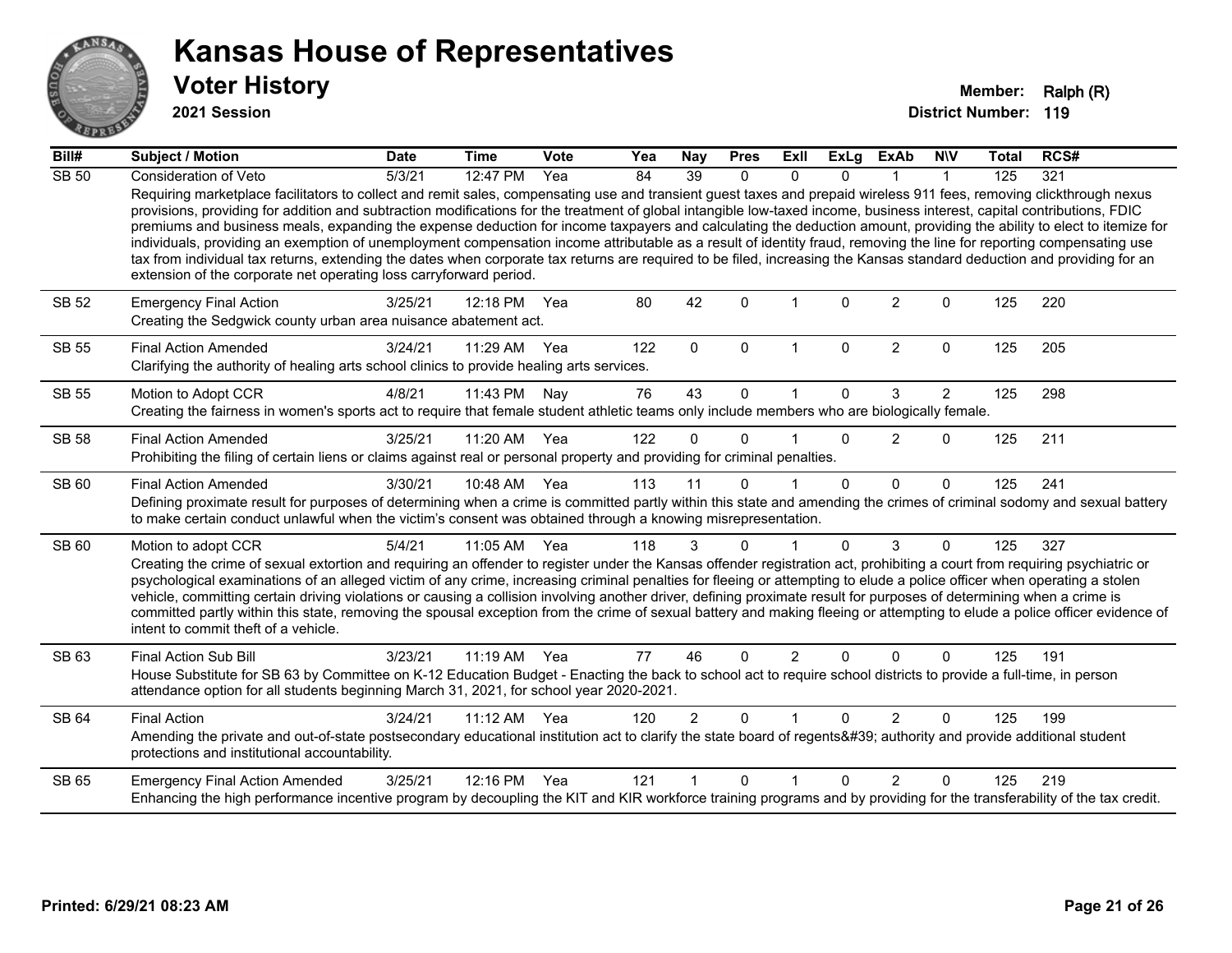# ANS Erry

#### **Kansas House of Representatives**

**2021 Session**

**Voter History Member: Ralph (R)** 

| Bill#        | <b>Subject / Motion</b>                                                                                                                                                                                                                                                                                                                                                                                                                                                                                                                                                                                                                                                                                                                        | <b>Date</b> | <b>Time</b> | Vote | Yea | Nay            | <b>Pres</b>  | <b>ExII</b>    | <b>ExLg</b> | <b>ExAb</b>    | <b>NIV</b>   | Total | RCS# |
|--------------|------------------------------------------------------------------------------------------------------------------------------------------------------------------------------------------------------------------------------------------------------------------------------------------------------------------------------------------------------------------------------------------------------------------------------------------------------------------------------------------------------------------------------------------------------------------------------------------------------------------------------------------------------------------------------------------------------------------------------------------------|-------------|-------------|------|-----|----------------|--------------|----------------|-------------|----------------|--------------|-------|------|
| <b>SB 66</b> | <b>Emergency Final Action Amended</b><br>Amending the angel investor tax credit with respect to the definition of qualified securities, tax credit limitations and amounts, investor requirements and extending the<br>date that credits may be allowed, and also amending the tax credit for expenses incurred to make a residence accessible to persons with a disability by increasing the<br>credit.                                                                                                                                                                                                                                                                                                                                       | 3/25/21     | 12:14 PM    | Yea  | 109 | 12             | $\mathbf{1}$ | $\mathbf{1}$   | $\Omega$    | 2              | $\Omega$     | 125   | 217  |
| SB 67        | <b>Final Action Amended</b><br>Expanding the definitions of all-terrain vehicles and recreational off-highway vehicles.                                                                                                                                                                                                                                                                                                                                                                                                                                                                                                                                                                                                                        | 3/23/21     | 11:21 AM    | Yea  | 99  | 24             | $\Omega$     | $\overline{2}$ | $\Omega$    | $\Omega$       | $\Omega$     | 125   | 192  |
| SB 67        | Motion to adopt CCR<br>Permitting funeral escorts to direct traffic for funeral processions and requiring drivers to yield the right-of-way and move over for authorized utility or telecommunication<br>vehicles.                                                                                                                                                                                                                                                                                                                                                                                                                                                                                                                             | 4/8/21      | 10:37 AM    | Yea  | 119 | $\mathbf{3}$   | 0            | $\mathbf{1}$   | $\mathbf 0$ | $\mathbf{1}$   | $\mathbf{1}$ | 125   | 274  |
| <b>SB77</b>  | <b>Final Action Amended</b><br>Enacting the audiology and speech-language pathology interstate compact.                                                                                                                                                                                                                                                                                                                                                                                                                                                                                                                                                                                                                                        | 3/18/21     | 11:30 AM    | Yea  | 119 | 3              | $\Omega$     | 1              | $\Omega$    | 2              | $\Omega$     | 125   | 183  |
| <b>SB78</b>  | Final Action Sub Bill<br>House Substitute for SB 78 by Committee on Insurance and Pensions - Updating the national insurance commissioners credit for insurance reinsurance model law,<br>codifying the national insurance commissioners credit for reinsurance model regulation and updating certain terms and definitions relating to the insurance holding<br>company act, service contracts and surplus lines insurance. Eliminating certain requirements relating to the annual submittal of certain documents by out-of-state risk<br>retention groups, extending the time frame to submit certain documents by professional employer organizations, abolishing the utilization review advisory committee and<br>replacing it with URAC. | 3/30/21     | 10:49 AM    | Yea  | 124 | $\mathbf 0$    | $\mathbf 0$  | 1              | $\Omega$    | $\mathbf 0$    | $\mathbf 0$  | 125   | 242  |
| <b>SB78</b>  | Motion to adopt CCR<br>House Substitute for SB 78 by Committee on Insurance and Pensions - Updating the national insurance commissioners credit for insurance reinsurance model law,<br>codifying the national insurance commissioners credit for reinsurance model regulation and updating certain terms and definitions relating to the insurance holding<br>company act, service contracts and surplus lines insurance. Eliminating certain requirements relating to the annual submittal of certain documents by out-of-state risk<br>retention groups, extending the time frame to submit certain documents by professional employer organizations, abolishing the utilization review advisory committee and<br>replacing it with URAC.   | 5/7/21      | $11:24$ AM  | Yea  | 113 | $\overline{7}$ | 0            | $\mathbf{1}$   | $\Omega$    | $\overline{A}$ | $\Omega$     | 125   | 346  |
| SB 86        | <b>Final Action Amended</b><br>Conforming certain KPERS provisions with the federal CARES act.                                                                                                                                                                                                                                                                                                                                                                                                                                                                                                                                                                                                                                                 | 3/24/21     | 11:30 AM    | Yea  | 122 | $\mathbf 0$    | $\mathbf 0$  | $\mathbf 1$    | 0           | 2              | $\mathbf 0$  | 125   | 206  |
| <b>SB 86</b> | Motion to adopt CCR<br>Establishing the Kansas extraordinary utility costs loan deposit program and the Kansas economic recovery loan deposit program and amending the city utility low-<br>interest loan program by providing for electronic repayment of loans, cash basis exception, payment frequency, loan security and an ending date for making loans.                                                                                                                                                                                                                                                                                                                                                                                  | 4/9/21      | 11:43 AM    | Yea  | 117 | 6              | 0            | $\overline{2}$ | $\Omega$    | $\mathbf{0}$   | $\Omega$     | 125   | 302  |
| <b>SB 88</b> | <b>EFA Amend and Debate</b><br>House Substitute for SB 88 by Committee on Financial Institutions and Rural Development - Establishing the city utility low-interest loan program, allowing cities to apply<br>to the state treasurer for loans from state unencumbered funds for extraordinary electric or natural gas costs incurred during the extreme winter weather event of<br>February 2021.                                                                                                                                                                                                                                                                                                                                             | 3/3/21      | 11:34 AM    | Yea  | 124 | 0              | $\Omega$     |                | $\Omega$    | $\Omega$       | $\mathbf{0}$ | 125   | 116  |
| SB 89        | <b>Emergency Final Action Amended</b><br>Exempting the transport of agricultural forage commodities from secured load requirements.                                                                                                                                                                                                                                                                                                                                                                                                                                                                                                                                                                                                            | 3/25/21     | 12:15 PM    | Yea  | 122 | 0              | $\Omega$     | 1              | $\Omega$    | 2              | $\Omega$     | 125   | 218  |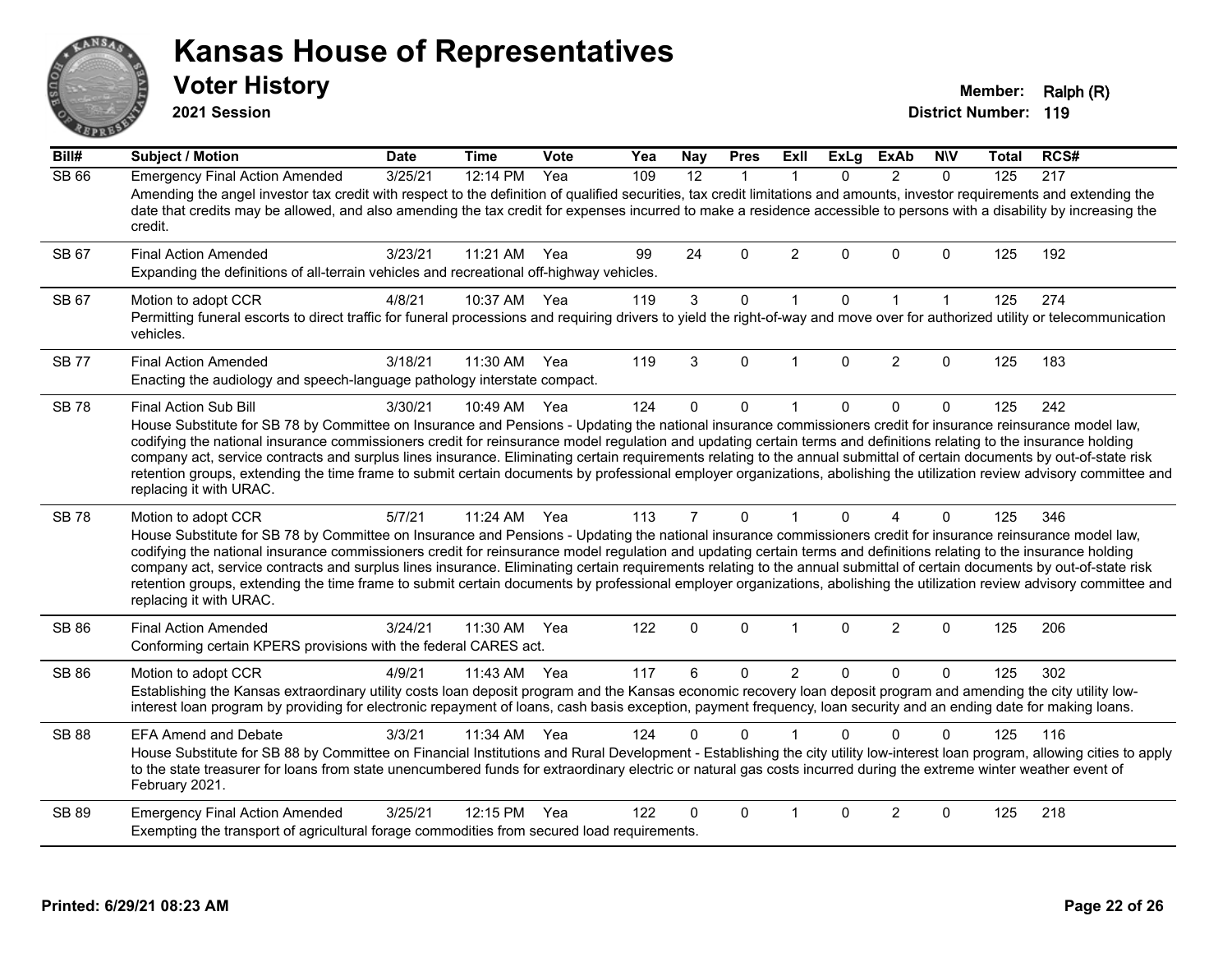

**2021 Session**

| Bill#         | <b>Subject / Motion</b>                                                                                                                                                                                                                                                                                                                                                        | <b>Date</b> | <b>Time</b> | Vote | Yea | <b>Nay</b>     | <b>Pres</b>  | <b>ExII</b>    | <b>ExLg</b>  | <b>ExAb</b>    | <b>N\V</b>   | <b>Total</b> | RCS# |
|---------------|--------------------------------------------------------------------------------------------------------------------------------------------------------------------------------------------------------------------------------------------------------------------------------------------------------------------------------------------------------------------------------|-------------|-------------|------|-----|----------------|--------------|----------------|--------------|----------------|--------------|--------------|------|
| SB 90         | <b>Emergency Final Action Amended</b><br>Amending the Kansas rural housing incentive district act to permit bond funding for vertical residential renovation of older buildings in central business districts and by<br>changing the definitions of an eligible city or county.                                                                                                | 3/25/21     | 12:20 PM    | Yea  | 105 | 17             | 0            | 1              | $\mathbf{0}$ | $\overline{2}$ | $\Omega$     | 125          | 222  |
| SB 91         | <b>EFA Sub Bill</b><br>House Substitute for SB 91 by Committee on Commerce, Labor and Economic Development - Providing liability protection for businesses, municipalities and<br>educational institutions that participate in high school work-based learning programs and providing that schools are responsible for injuries to students participating in<br>such programs. | 4/8/21      | 11:31 AM    | Yea  | 123 | $\Omega$       | $\Omega$     | 1              | $\Omega$     |                | $\Omega$     | 125          | 278  |
| <b>SB 95</b>  | <b>Final Action Amended</b><br>Exempting motor vehicle odometer reading recording requirements when such recording requirements are exempted by federal law.                                                                                                                                                                                                                   | 3/23/21     | 11:22 AM    | Yea  | 123 | $\Omega$       | $\mathbf{0}$ | $\overline{2}$ | $\Omega$     | $\Omega$       | $\mathbf{0}$ | 125          | 193  |
| SB 95         | Motion to adopt CCR<br>Exempting motor vehicle odometer reading recording requirements when such recording requirements are exempted by federal law and expanding the definitions of all-<br>terrain vehicles and recreational off-highway vehicles.                                                                                                                           | 4/8/21      | 10:40 AM    | Yea  | 116 | 6              | 0            |                | 0            |                | $\mathbf 1$  | 125          | 275  |
| SB 99         | <b>Final Action Sub Bill</b><br>House Substitute for SB 99 by Committee on Transportation - Increasing the bond amount required for a vehicle dealer license and providing for display show licenses<br>under the vehicle dealers and manufacturers licensing act.                                                                                                             | 3/23/21     | 11:23 AM    | Yea  | 121 | $\overline{2}$ | 0            | $\overline{2}$ | $\Omega$     | $\mathbf{0}$   | 0            | 125          | 194  |
| <b>SB 103</b> | <b>Final Action Amended</b><br>Amending the Kansas power of attorney act regarding the form of a power of attorney and the duties of third parties relying and acting on a power of attorney.                                                                                                                                                                                  | 3/25/21     | 11:21 AM    | Yea  | 122 | $\mathbf 0$    | $\mathbf 0$  | $\mathbf{1}$   | $\mathbf 0$  | $\overline{2}$ | $\mathbf 0$  | 125          | 212  |
| SB 103        | Motion to adopt CCR<br>Amending the Kansas power of attorney act regarding the form of a power of attorney and the duties of third parties relying and acting on a power of attorney.                                                                                                                                                                                          | 4/7/21      | 3:44 PM     | Yea  | 123 | 0              | $\Omega$     |                | 0            |                | 0            | 125          | 268  |
| <b>SB 106</b> | <b>Final Action Amended</b><br>Enacting the revised uniform law on notarial acts and repealing the uniform law on notarial acts.                                                                                                                                                                                                                                               | 3/30/21     | 10:51 AM    | Yea  | 122 | $\overline{2}$ | $\mathbf 0$  | 1              | $\Omega$     | $\mathbf 0$    | 0            | 125          | 243  |
| <b>SB 106</b> | Motion to adopt CCR<br>Enacting the revised uniform law on notarial acts and repealing the uniform law on notarial acts.                                                                                                                                                                                                                                                       | 4/7/21      | 3:46 PM     | Yea  | 123 | 0              | 0            | $\mathbf{1}$   | $\Omega$     | $\mathbf{1}$   | 0            | 125          | 269  |
| <b>SB 107</b> | <b>Final Action Amended</b><br>Enacting the uniform fiduciary income and principal act (UFIPA).                                                                                                                                                                                                                                                                                | 3/25/21     | 11:23 AM    | Yea  | 122 | $\Omega$       | $\mathbf 0$  | $\mathbf{1}$   | $\Omega$     | $\overline{2}$ | $\Omega$     | 125          | 213  |
| <b>SB 107</b> | Motion to adopt CCR<br>Enacting the uniform fiduciary income and principal act (UFIPA).                                                                                                                                                                                                                                                                                        | 4/7/21      | 3:48 PM     | Yea  | 123 | $\mathbf 0$    | 0            | $\mathbf{1}$   | 0            | $\mathbf{1}$   | $\mathbf 0$  | 125          | 270  |
| <b>SB 118</b> | <b>Final Action</b><br>Providing for the dissolution of special districts and the assumption of responsibilities by a city or county.                                                                                                                                                                                                                                          | 3/23/21     | 11:26 AM    | Yea  | 121 | $\overline{2}$ | $\Omega$     | $\overline{2}$ | $\Omega$     | $\mathbf{0}$   | $\mathbf 0$  | 125          | 195  |
| <b>SB 122</b> | <b>Final Action Amended</b><br>Modifying certain rules of evidence in the code of civil procedure related to authentication of records and documents.                                                                                                                                                                                                                          | 3/30/21     | 10:52 AM    | Yea  | 117 |                | $\Omega$     | $\mathbf 1$    | $\Omega$     | $\mathbf{0}$   | $\mathbf 0$  | 125          | 244  |
| <b>SB 122</b> | Motion to adopt CCR<br>Modifying certain rules of evidence in the code of civil procedure related to authentication of records and documents.                                                                                                                                                                                                                                  | 4/7/21      | 3:49 PM     | Yea  | 115 | 8              | $\Omega$     |                | $\Omega$     | $\mathbf{1}$   | $\Omega$     | 125          | 271  |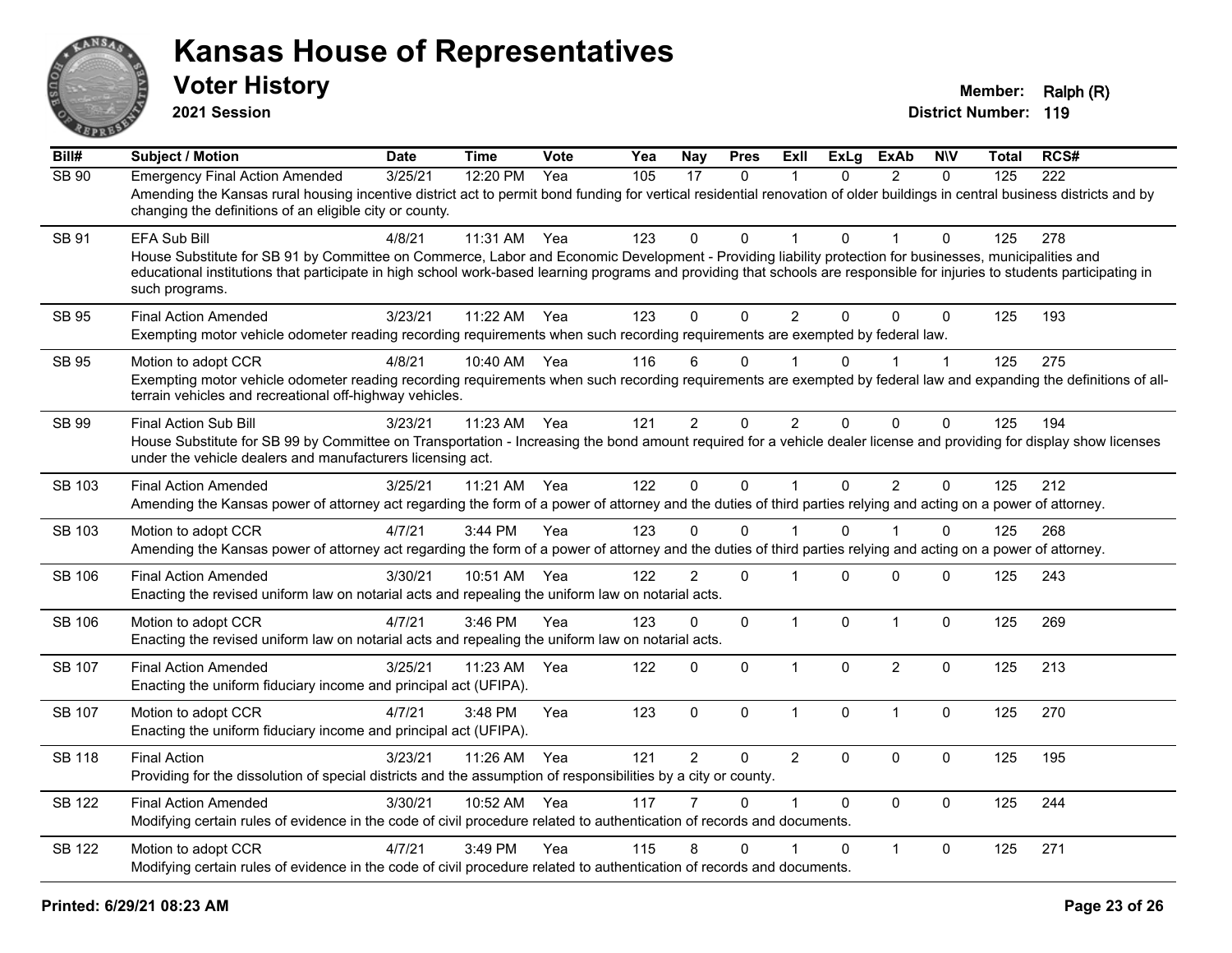

**2021 Session**

| Bill#         | <b>Subject / Motion</b>                                                                                                                                                                                                                                                                                                                                                                                                                                                                                                                                                                                                                                                                                                                                                                                                                                              | <b>Date</b> | <b>Time</b> | Vote | Yea | <b>Nay</b>      | <b>Pres</b>  | <b>Exll</b> | <b>ExLg</b> | <b>ExAb</b>    | <b>NIV</b>   | Total | RCS# |
|---------------|----------------------------------------------------------------------------------------------------------------------------------------------------------------------------------------------------------------------------------------------------------------------------------------------------------------------------------------------------------------------------------------------------------------------------------------------------------------------------------------------------------------------------------------------------------------------------------------------------------------------------------------------------------------------------------------------------------------------------------------------------------------------------------------------------------------------------------------------------------------------|-------------|-------------|------|-----|-----------------|--------------|-------------|-------------|----------------|--------------|-------|------|
| <b>SB 124</b> | Final Action Sub Bill Amended<br>House Substitute for SB 124 by Committee on Commerce, Labor and Economic Development - Expanding STAR bonds by adding rural redevelopment projects and<br>major business facilities, prohibiting public officials from employment with a developer, providing for public notice of hearings on city or county websites, posting of<br>certain documents and links on websites, disclosure of names of developer, disclosure of state, federal and local tax incentives within a STAR bond district, changing<br>certain project financing, investment and sales provisions, adding visitor tracking plan requirements and additional feasibility study requirements with oversight by the<br>secretary, requiring approval by the secretary for real estate transfers, requiring district contiguity and extending the sunset date. | 3/30/21     | 10:53 AM    | Yea  | 101 | $\overline{23}$ | $\mathbf{0}$ |             | $\Omega$    | $\mathbf{0}$   | $\mathbf{0}$ | 125   | 245  |
| <b>SB 127</b> | <b>Final Action Amended</b><br>Modifying the eligibility requirements for restricted driving privileges, increasing the age for eligibility to renew drivers' licenses online to 65 and allowing drivers' license<br>renewal notices to be sent electronically.                                                                                                                                                                                                                                                                                                                                                                                                                                                                                                                                                                                                      | 3/30/21     | 10:55 AM    | Yea  | 123 |                 | 0            |             |             |                | 0            | 125   | 246  |
| <b>SB 127</b> | Motion to adopt CCR<br>Modifying the eligibility requirements for restricted driving privileges, increasing the age for eligibility to renew drivers' licenses online to 65, allowing drivers' license<br>renewal notices to be sent electronically, authorizing a waiver of traffic fines for manifest hardship situations and excluding the additional 90-day wait period for driver's<br>license suspension for certain offenses.                                                                                                                                                                                                                                                                                                                                                                                                                                 | 4/8/21      | 10:42 AM    | Yea  | 122 | $\Omega$        | $\Omega$     |             | $\Omega$    |                |              | 125   | 276  |
| <b>SB 142</b> | <b>Emergency Final Action Amended</b><br>Requiring coast guard-approved personal flotation devices as prescribed by the secretary of wildlife, parks and tourism in rules and regulations.                                                                                                                                                                                                                                                                                                                                                                                                                                                                                                                                                                                                                                                                           | 3/25/21     | 12:24 PM    | Yea  | 102 | 20              | $\Omega$     |             | $\Omega$    | 2              | $\Omega$     | 125   | 225  |
| <b>SB 142</b> | Motion to adopt CCR<br>Amending certain department of wildlife, parks and tourism statutes by requiring coast guard-approved personal flotation devices as prescribed by the secretary of<br>wildlife, parks and tourism in rules and regulations and updating the reference to the guidelines of the American fisheries society in the commercialization of wildlife<br>statute.                                                                                                                                                                                                                                                                                                                                                                                                                                                                                    | 4/8/21      | 2:23 PM     | Yea  | 109 | 14              | $\Omega$     |             |             |                | $\Omega$     | 125   | 282  |
| SB 143        | <b>Emergency Final Action Amended</b><br>Updating definitions and increasing maximum functional unit license and storage fees relating to grain and public warehouse laws.                                                                                                                                                                                                                                                                                                                                                                                                                                                                                                                                                                                                                                                                                           | 3/25/21     | 12:21 PM    | Yea  | 117 | 5               | $\mathbf{0}$ |             | $\Omega$    | $\overline{2}$ | $\Omega$     | 125   | 223  |
| SB 143        | Motion to adopt CCR<br>Updating definitions and increasing maximum functional unit license and storage fees relating to grain and public warehouse laws.                                                                                                                                                                                                                                                                                                                                                                                                                                                                                                                                                                                                                                                                                                             | 4/8/21      | 2:25 PM     | Yea  | 115 | 8               | 0            |             |             |                | $\Omega$     | 125   | 283  |
| SB 158        | EFA Sub Bill Amended<br>House Substitute for SB 158 by Committee on Federal and State Affairs - Creating the Kansas medical marijuana regulation act.                                                                                                                                                                                                                                                                                                                                                                                                                                                                                                                                                                                                                                                                                                                | 5/6/21      | 3:36 PM     | Nay  | 79  | 42              | $\Omega$     | $\Omega$    |             | $\overline{2}$ | 1            | 125   | 342  |
| SB 159        | <b>Emergency Final Action Amended</b><br>Paying certain claims against the state submitted by the joint committee on special claims against the state.                                                                                                                                                                                                                                                                                                                                                                                                                                                                                                                                                                                                                                                                                                               | 3/30/21     | 8:01 PM     | Yea  | 106 | 17              | 0            |             | $\Omega$    |                | $\mathbf 0$  | 125   | 258  |
| SB 159        | Motion to adopt CCR<br>Appropriations for FY 2021, FY 2022, and FY 2023, for various state agencies; authorizing the payment of certain claims against the state; authorizing certain transfers<br>and capital improvement projects.                                                                                                                                                                                                                                                                                                                                                                                                                                                                                                                                                                                                                                 | 5/7/21      | 3:50 PM     | Yea  | 98  | 21              | 0            |             | $\Omega$    | Δ              |              | 125   | 349  |
| SB 160        | <b>Emergency Final Action Amended</b><br>Updating the reference to the guidelines of the American fisheries society in the commercialization of wildlife statute.                                                                                                                                                                                                                                                                                                                                                                                                                                                                                                                                                                                                                                                                                                    | 3/25/21     | 12:19 PM    | Yea  | 120 | $\overline{2}$  | $\Omega$     |             |             | $\overline{2}$ | $\Omega$     | 125   | 221  |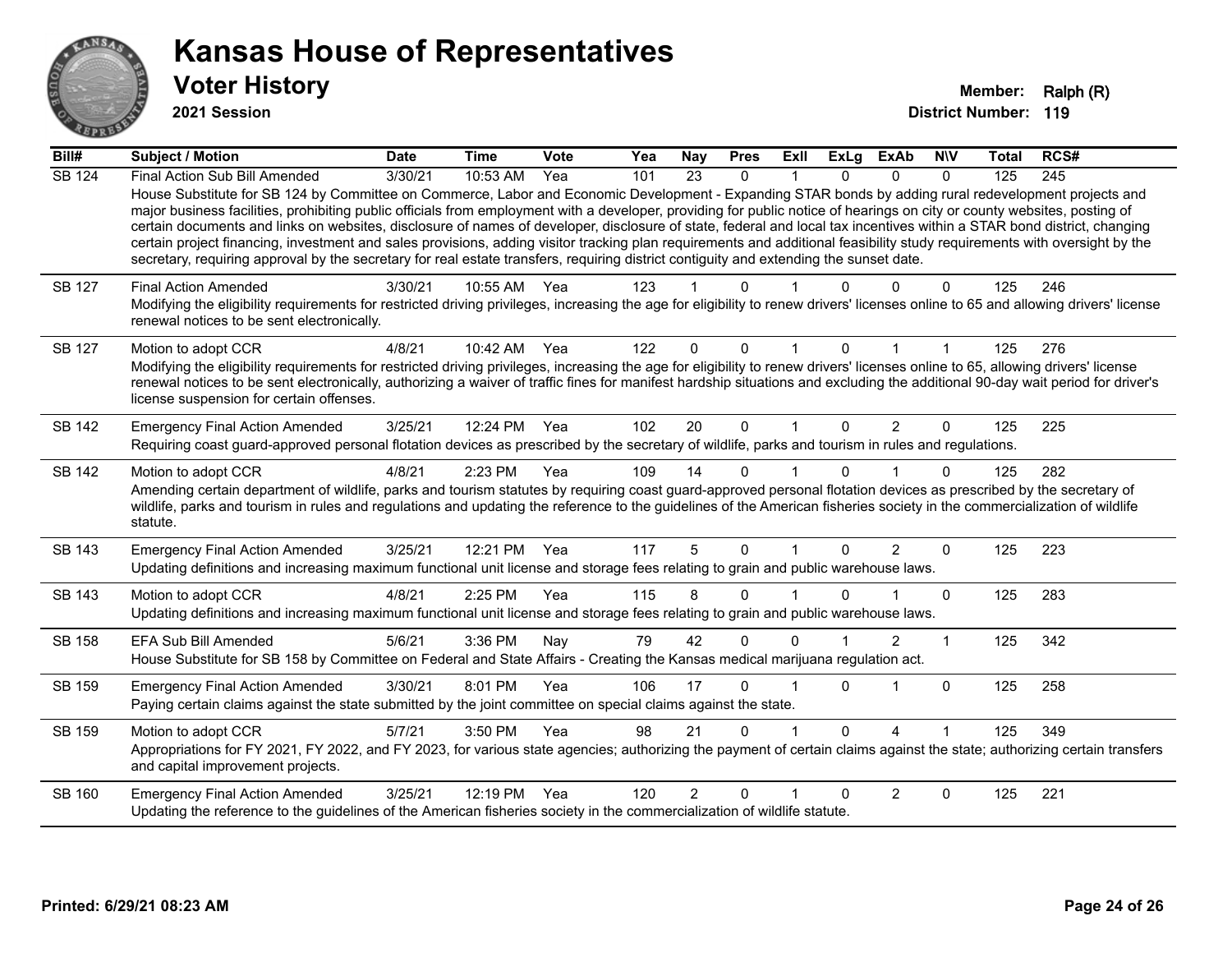

**2021 Session**

| Bill#         | <b>Subject / Motion</b>                                                                                                                                                                                                                                                                                                                                                                                                                                                                                                                                                                                                                                                       | <b>Date</b> | <b>Time</b> | Vote | Yea | <b>Nay</b>     | <b>Pres</b>  | ExIl           | <b>ExLg</b> | <b>ExAb</b>    | <b>NIV</b>   | <b>Total</b> | RCS# |
|---------------|-------------------------------------------------------------------------------------------------------------------------------------------------------------------------------------------------------------------------------------------------------------------------------------------------------------------------------------------------------------------------------------------------------------------------------------------------------------------------------------------------------------------------------------------------------------------------------------------------------------------------------------------------------------------------------|-------------|-------------|------|-----|----------------|--------------|----------------|-------------|----------------|--------------|--------------|------|
| <b>SB 170</b> | <b>Emergency Final Action Amended</b><br>Clarifying the authority of the Kansas commission for the deaf and hard of hearing with regard to registration of interpreters, establishing guidelines for communication<br>access services and authorizing the adoption of rules and regulations.                                                                                                                                                                                                                                                                                                                                                                                  | 3/18/21     | 11:54 AM    | Yea  | 98  | 23             | $\Omega$     | $\mathbf 1$    | $\Omega$    | $\overline{2}$ | $\mathbf{1}$ | 125          | 185  |
| <b>SB 170</b> | Motion to adopt CCR<br>Enacting the psychology interjurisdictional compact to provide for interjurisdictional authorization to practice telepsychology and temporary in-person, face-to-face<br>psychology and enacting the physical therapy licensure compact and authorizing criminal history record checks in the physical therapy practice act.                                                                                                                                                                                                                                                                                                                           | 4/9/21      | 2:25 PM     | Yea  | 119 | 4              | $\Omega$     | $\overline{2}$ | 0           | $\mathbf{0}$   | 0            | 125          | 304  |
| <b>SB 172</b> | <b>Final Action Amended</b><br>Creating the crimes of trespassing on a critical infrastructure facility and criminal damage to a critical infrastructure facility and eliminating the crime of tampering with a<br>pipeline.                                                                                                                                                                                                                                                                                                                                                                                                                                                  | 3/30/21     | 10:56 AM    | Yea  | 82  | 42             | $\mathbf{0}$ |                | U           | $\Omega$       | $\Omega$     | 125          | 247  |
| SB 175        | <b>Final Action Amended</b><br>Enacting the rural emergency hospital act to provide for the licensure of rural emergency hospitals and establishing the rural hospital innovation grant program to assist<br>rural hospitals in serving rural communities.                                                                                                                                                                                                                                                                                                                                                                                                                    | 3/25/21     | 11:24 AM    | Yea  | 119 | 3              | 0            | 1              | 0           | $\overline{2}$ | 0            | 125          | 214  |
| <b>SB 175</b> | Motion to adopt CCR<br>Enacting the rural emergency hospital act to provide for the licensure of rural emergency hospitals and establishing the rural hospital innovation grant program to assist<br>rural hospitals in serving rural communities.                                                                                                                                                                                                                                                                                                                                                                                                                            | 4/8/21      | 3:30 PM     | Nay  | 64  | 59             | $\mathbf 0$  | $\mathbf{1}$   | $\Omega$    | $\mathbf{1}$   | $\mathbf{0}$ | 125          | 284  |
| <b>SB 178</b> | <b>Final Action Amended</b><br>Providing for trust company charter conversions.                                                                                                                                                                                                                                                                                                                                                                                                                                                                                                                                                                                               | 3/18/21     | 11:31 AM    | Yea  | 121 | 1              | 0            | 1              | $\Omega$    | $\overline{2}$ | $\Omega$     | 125          | 184  |
| SB 235        | <b>Final Action</b><br>Enacting the back to school act to require school districts to provide a full-time, in person attendance option for all students beginning on March 26, 2021.                                                                                                                                                                                                                                                                                                                                                                                                                                                                                          | 3/16/21     | 11:19 AM    | Nay  | 55  | 69             | $\mathbf 0$  | $\mathbf{1}$   | 0           | $\Omega$       | $\mathbf{0}$ | 125          | 170  |
| <b>SB 238</b> | <b>Final Action Sub Amended</b><br>Establishing certification and funding for certified community behavioral health clinics, authorizing telemedicine waivers for out-of-state healthcare providers, reducing<br>certain requirements for licensure by the behavioral sciences regulatory board and expanding out-of-state temporary permits to practice behavioral sciences<br>professions.                                                                                                                                                                                                                                                                                  | 3/25/21     | 11:27 AM    | Yea  | 121 | 1              | $\mathbf 0$  |                | $\Omega$    | $\overline{2}$ | $\mathbf 0$  | 125          | 215  |
| <b>SB 238</b> | Motion to adopt CCR<br>Requiring emergency medical services operators be overseen by medical directors or physicians; clarifying duties and functions of the state board of pharmacy;<br>providing for confidentiality of investigations, inspections and audits; establishing fees on out-of-state facilities; defining telepharmacy and requiring the adoption of rules<br>and regulations related thereto.                                                                                                                                                                                                                                                                 | 4/9/21      | 2:28 PM     | Yea  | 116 | $\overline{7}$ | $\mathbf 0$  | 2              | $\Omega$    | $\Omega$       | $\Omega$     | 125          | 305  |
| SB 273        | Final Action Sub Bill<br>House Substitute for Substitute for SB 273 by Committee on Judiciary - Directing that tobacco product manufacturer remittances be credited to the Kansas endowment<br>for youth fund rather than deposited into escrow upon certification by the attorney general.                                                                                                                                                                                                                                                                                                                                                                                   | 3/30/21     | 10:57 AM    | Yea  | 123 | $\mathbf{1}$   | $\mathbf{0}$ | $\mathbf 1$    | $\Omega$    | $\Omega$       | $\Omega$     | 125          | 248  |
| SB 273        | Motion to Adopt CCR<br>Enacting the COVID-19 small business relief act to provide funds for impacted small businesses, create the COVID-19 small business relief fund of the legislative<br>coordinating council and the COVID-19 small business relief claims board, require certain counties to establish and administer a county COVID-19 small business relief<br>fund and certain cities to establish and administer a city COVID-19 small business relief fund, require a study by the legislative division of post audit and prohibit<br>compensation for intangible losses related to the COVID-19 public health emergency under the Kansas emergency management act. | 5/7/21      | 11:59 PM    | Yea  | 68  | 42             | $\mathbf{1}$ | $\mathbf{1}$   | $\Omega$    | 13             | $\Omega$     | 125          | 354  |